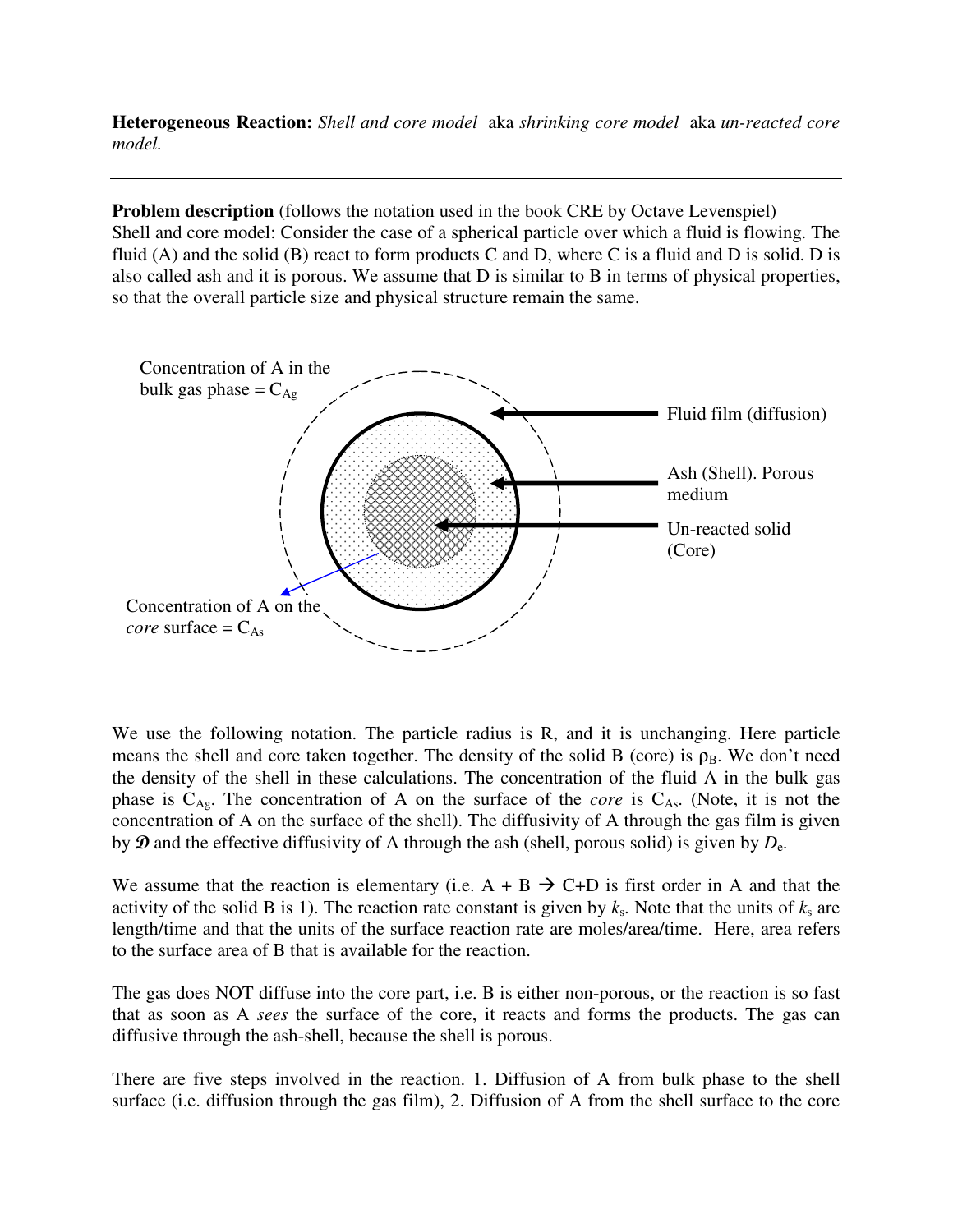surface (i.e. diffusion through the shell), 3. Reaction on the surface of the core to form C and ash (shell), 4. Diffusion of the product C to from the core surface to the shell surface (i.e. diffusion through the shell) and finally 5. diffusion of the product C from the shell surface to bulk gas (i.e. diffusion through the gas film)

The  $2<sup>nd</sup>$  and  $4<sup>th</sup>$  steps are similar. Likewise, the  $1<sup>st</sup>$  and  $5<sup>th</sup>$  step are similar. Here, we want to know *if only one step is rate limiting*, what will be the trend of conversion vs time? How will it vary with the particle diameter? What can we do to speed up (or slow down) the reaction, if the first step is rate limiting? Or if the second step is rate limiting?

Since  $2<sup>nd</sup>$  and  $4<sup>th</sup>$  step are similar and  $1<sup>st</sup>$  and  $5<sup>th</sup>$  step are similar, we analyze only the three cases. The rate limiting step is (a) 1. Diffusion of A through the gas film, or (b) 2. Diffusion of A through the shell and (c) 3. Surface reaction.

Determine the rate of change of core radius  $(r_c)$  with time. **Solution:**

**(a)** Diffusion through gas film is rate limiting.

We will use mass transfer coefficient  $k_g$  instead of diffusivity  $\mathbf{\mathcal{D}}$  and boundary layer thickness( $\delta$ ). For a given fluid mixture (containing perhaps A, C and inert) at a given temperature, pressure, velocity etc, the mass transfer coefficient is fixed.

At (pseudo) steady state conditions,

Diffusion of A through gas film = Diffusion of A through porous shell = reaction of A on the core surface.

$$
k_{g}\left(C_{Ag}-C_{A-shell-surface}\right)4\pi R^{2}=\frac{D_{e}}{\left(\frac{1}{r_{c}}-\frac{1}{R}\right)}\left(C_{A-shell-surface}-C_{As}\right)4\pi=k_{s}C_{As}4\pi r_{c}^{2}
$$

\* Note: The derivation of the equation for diffusion of A through the porous shell will be given later. Right now, we will take it for granted.

 $*$  If  $r_c$  is very close to R, we can use the following approximation.

$$
\frac{D_e}{\left(\frac{1}{r_c} - \frac{1}{R}\right)} \Big( C_{A-shell-surface} - C_{As} \Big) 4\pi \simeq \frac{D_e}{\left(R - r_c\right)} \Big( C_{A-shell-surface} - C_{As} \Big) 4\pi R^2.
$$
 However, right now, it is

not necessary to employ this approximation

Now, we assume that  $D_e$  and  $k_s$  are very large, but  $k_g$  is small. Therefore, the concentrations of A on the shell surface  $C_{A-shell-surface}$  and on the core surface  $C_{As}$  are more or less the same and close to zero.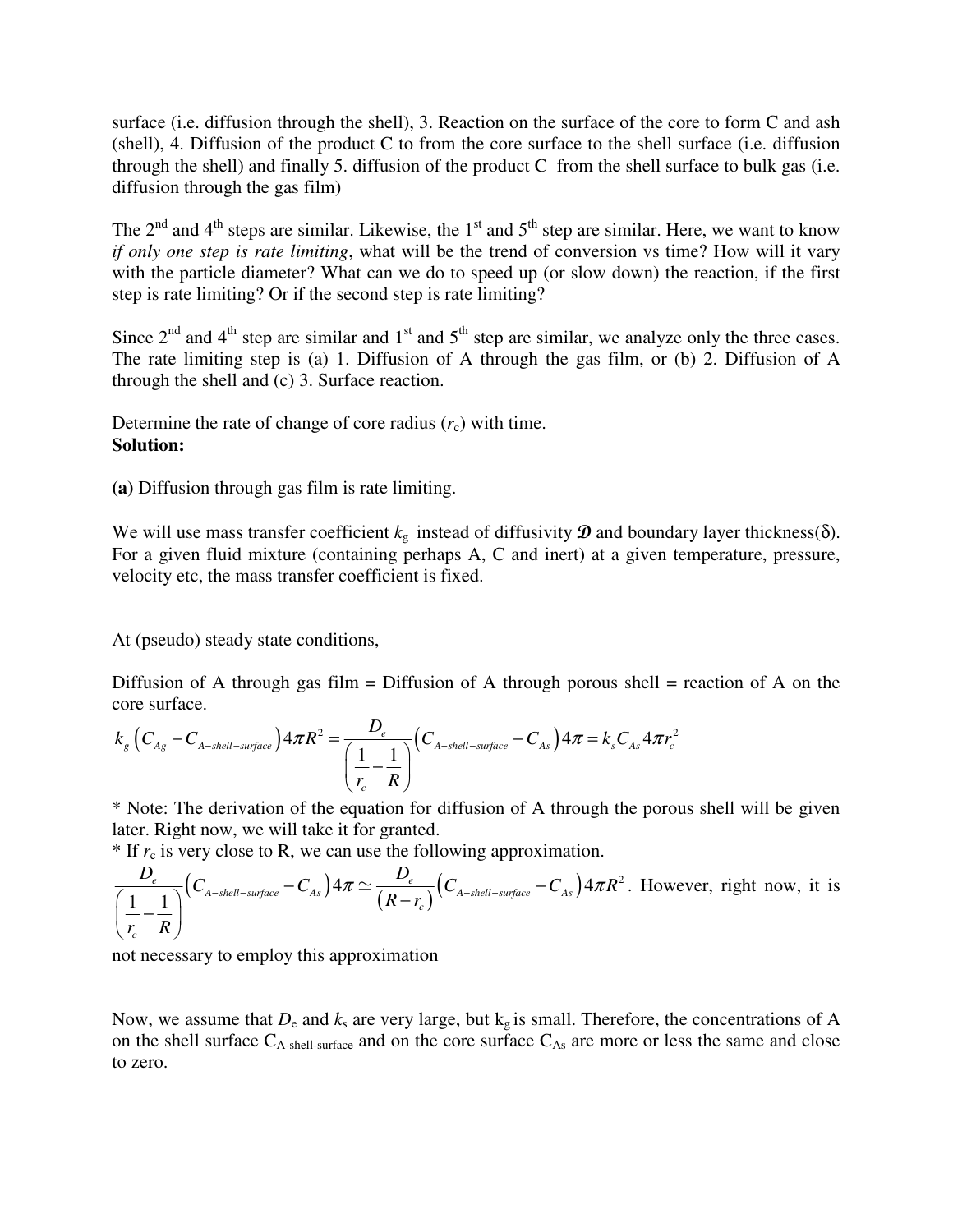The net reaction rate  $=$  net diffusion of A through gas film  $=$  $k_{_S} \big( C_{_{Ag}} - C_{_{A-shell-surface}} \big) 4 \pi R^{2} \simeq k_{_S} C_{_{Ag}} 4 \pi R^{2}$ 

Note that this is a constant. *When diffusion through gas film is rate controlling, the overall reaction rate is a constant.i.e. the quantity of B consumed per unit time is a constant.* 

This is also the rate of consumption of B. i.e. negative of the rate of formation of B.

The rate of formation of B is given by  $\frac{dN_B}{dS} = \frac{d(\rho_B V_B)}{dS} = \frac{\rho_B d(\frac{4}{3} \pi r_c^3)}{dS}$ 2 4  $\frac{B}{B} = \frac{d\left(\rho_B V_B\right)}{dt} = \frac{\rho_B a\left(\frac{1}{2} \pi r_c\right)}{dt} = \rho_B 4\pi r_c^2 \frac{dr_c}{dt}$  $\frac{dN_B}{dt} = \frac{d\left(\rho_B V_B\right)}{d\Omega} = \frac{\rho_B d\left(\frac{4}{3} \pi r_c^3\right)}{d\Omega} = \rho_B 4 \pi r_c^2 \frac{dr_c^3}{d\Omega}$ *dt dt dt dt*  $\rho_{\scriptscriptstyle B} V_{\scriptscriptstyle B}$ )  $\rho_{\scriptscriptstyle B} d \left(\frac{4}{3}\pi\right)$  $=\frac{(\mu_{B} \cdot B)}{1}=\frac{\mu_{B} \cdot \mu_{B}}{1}=\frac{\mu_{B} \cdot \mu_{B}}{1}=\rho_{B} 4\pi$ 

Therefore,

$$
-\rho_B 4\pi r_c^2 \frac{dr_c}{dt} = k_g C_{Ag} 4\pi R^2
$$

$$
t = \frac{-\rho_B r_c^3}{3k_g C_{Ag} R^2} + \text{constant}
$$

At 
$$
t=0
$$
,  $r_c = R$ . This shows that constant= $\frac{\rho_B R}{3k_g C_{Ag}}$ . Therefore,  $t = \frac{\rho_B R}{3k_g C_{Ag}} \left(1 - \left(\frac{r_c}{R}\right)^3\right)$ 

The total time taken for complete reaction (i.e. for  $r_c = 0$ ), is denoted by  $\tau$ . 3 *B*  $g \sim$ Ag *R k C*  $\tau = \frac{\rho_B R}{2L G}$  Therefore

3  $\frac{t}{r} = \frac{r_c}{1 - \frac{r_c}{r_c}}$ <sup>τ</sup> *R*  $\binom{r}{1}$  $= \left(1 - \left(\frac{r_c}{R}\right)\right)$  This gives the rate of change of core radius with time when the diffusion

through gas film is rate limiting.

Note that the conversion of the solid is given by  $X_B$ . We can calculate it as

$$
1 - X_B = \frac{\text{volume of unreacted core}}{\text{original volume of the unreacted particle}} = \frac{\frac{4}{3}\pi r_c^3}{\frac{4}{3}\pi R^3} = \left(\frac{r_c}{R}\right)^3
$$

Therefore,  $\frac{t}{\tau} = X_B$ 

The reaction rate is a constant and thus the conversion is a linear function of time. After a time  $\tau$ the conversion will be more than 1 (as per the formula), but there is no un-reacted solid B present after that time τ and hence *conversion* is meaningless at that stage. This is essentially a zero order reaction *wrt* B.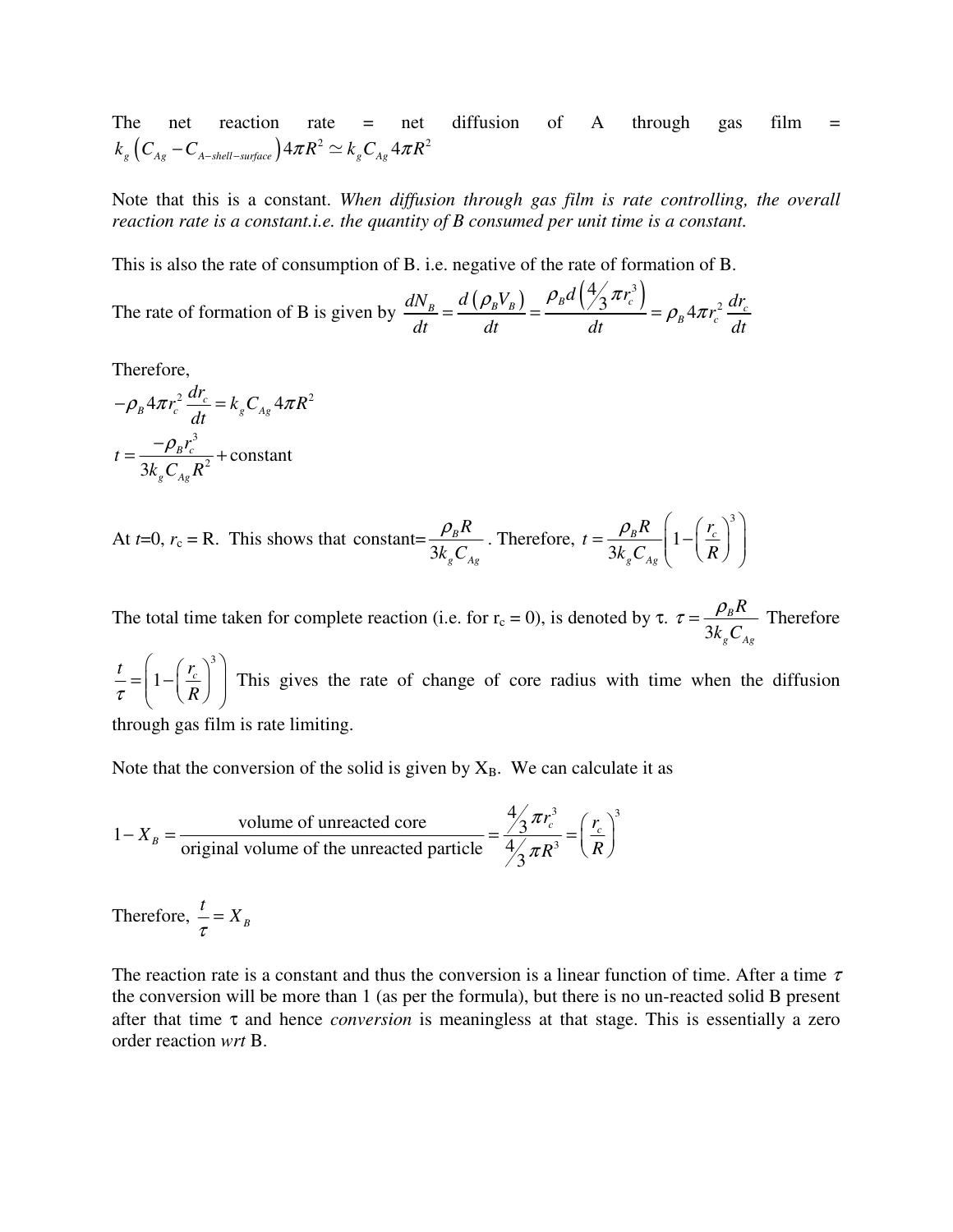#### **(b)** What if the diffusion through pore is rate limiting?

First we see a qualitative description. In the previous case, the gas film thickness (boundary layer thickness) does not change with time. So, we were able to use the mass transfer coefficient  $k_{\rm g}$ instead of  $\mathcal D$  and  $\delta$ . In the present case, the core radius  $(r_c)$  changes with time. As time progresses, the shell thickness changes. Therefore, the gas has to diffuse through a thicker film (thickness of the shell = R- $r_c$ ). Here, we have to use the effective diffusivity  $D_e$  and the shell thickness. We can not get away with using a mass transfer coefficient.

Initially the shell thickness will be zero, so the overall reaction will be fast. At later times, the shell thickness will be more and hence the overall reaction rate will slow down. Therefore, we can expect that the conversion will not be a linear function of time. A plot of  $X_B$  vs time will show that initially it will rise quickly with time and later it will *flatten* and slowly come to 1.

Here, we assume that  $\mathbf{\mathcal{D}}$  and  $k_s$  are very large and  $D_e$  is small. Consider a given moment when there is partial conversion, i.e. there is a shell and a core. We will assume that the total amount of A diffusing into the particle (per unit time), on the shell surface is the same as the total amount of A reacting (per unit time) on the core surface and at any intermediate location ( $r_c \le r \le R$ ), the total quantity of A diffusing (per unit time) is the same.

i.e. 
$$
\frac{-dN_A}{dt} = D_e \frac{\partial C_A}{\partial r} 4\pi r^2 = \text{constant}
$$

This means

$$
4\pi D_e \partial C_A = \left(\frac{-dN_A}{dt}\right) \frac{\partial r}{r^2}
$$
  

$$
4\pi D_e \left(C_{A-shell-surface} - C_{As}\right) = \left(\frac{-dN_A}{dt}\right) \left(\frac{1}{r_c} - \frac{1}{R}\right)
$$

Therefore,

$$
\left(\frac{-dN_A}{dt}\right) = \frac{4\pi D_e \left(C_{A-shell-surface} - C_{As}\right)}{\left(\frac{1}{r_c} - \frac{1}{R}\right)}
$$

\*Note: We used this expression in the earlier case of '*rate limiting step is diffusion through gas film*'.

Till now, we have assumed that the rate of diffusion of A into the particle does not change. Now we will say that it changes with time.

Since surface reaction and diffusion through gas film are very fast, the diffusion through the porous shell is the rate limiting step. This means  $C_{As}$  is approximately zero, and  $C_{Ag} = C_{A-shell}$ surface.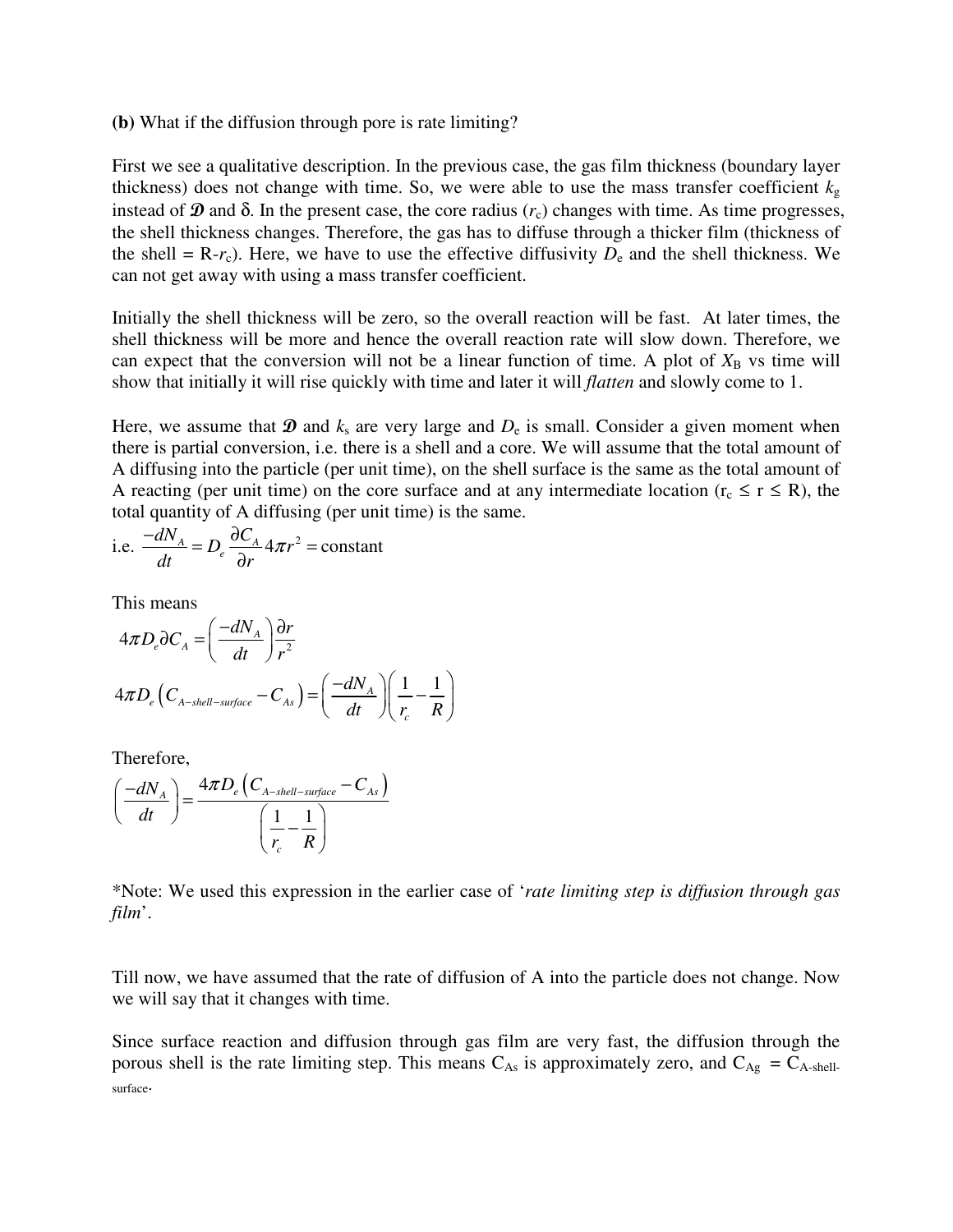$$
\frac{4\pi D_e \left(C_{A-shell-surface} - C_{As}\right)}{\left(\frac{1}{r_c} - \frac{1}{R}\right)} \simeq \frac{4\pi D_e C_{Ag}}{\left(\frac{1}{r_c} - \frac{1}{R}\right)}
$$

Rate of consumption of  $A = Rate$  of consumption of B

$$
\frac{4\pi D_e C_{As}}{\left(\frac{1}{r_c} - \frac{1}{R}\right)} = \frac{-dN_B}{dt} = -\rho_B 4\pi r_c^2 \frac{dr_c}{dt}
$$

Therefore,

$$
\left(r_c - \frac{r_c^2}{R}\right)dr_c = \frac{-D_e C_{Ag}}{\rho_B}dt
$$
\n
$$
\int_{r_c=R}^{r_c=r_c} \left(r_c - \frac{r_c^2}{R}\right)dr_c = \frac{-D_e C_{Ag}}{\rho_B} \int_{t=0}^{t=t} dt
$$

Integrate and apply the limits to get

$$
\left(\frac{r_c^2}{2} - \frac{r_c^3}{3R} - \frac{R^2}{2} + \frac{R^3}{3R}\right) = \frac{-D_e C_{Ag}}{\rho_B} t
$$

On the LHS, multiply and divide by  $R^2/6$  to get a more elegant form

$$
\left(3\frac{r_c^2}{R^2} - 2\frac{r_c^3}{R^3} - 1\right)\frac{R^2}{6} = \frac{-D_e C_{Ag}}{\rho_B}t
$$
  
i.e.  $t = \frac{\rho_B R^2}{6D_e C_{Ag}} \left(1 - 3\left(\frac{r_c}{R}\right)^2 + 2\left(\frac{r_c}{R}\right)^3\right)$ 

Time taken for complete conversion is 2 6 *B*  $e - Ag$ *R D C*  $\tau = \frac{\rho}{\sqrt{2\pi}}$ 

Therefore, 
$$
\frac{t}{\tau} = \left(1 - 3\left(\frac{r_c}{R}\right)^2 + 2\left(\frac{r_c}{R}\right)^3\right)
$$

Note that 3  $1-X_B = \frac{r_c}{B}$  $X_{R} = \frac{r_a}{r_a}$ *R*  $(r_c)$  $-X_B = \left(\frac{c}{R}\right)$  and hence the above equation can also be written in terms of  $X_B$ .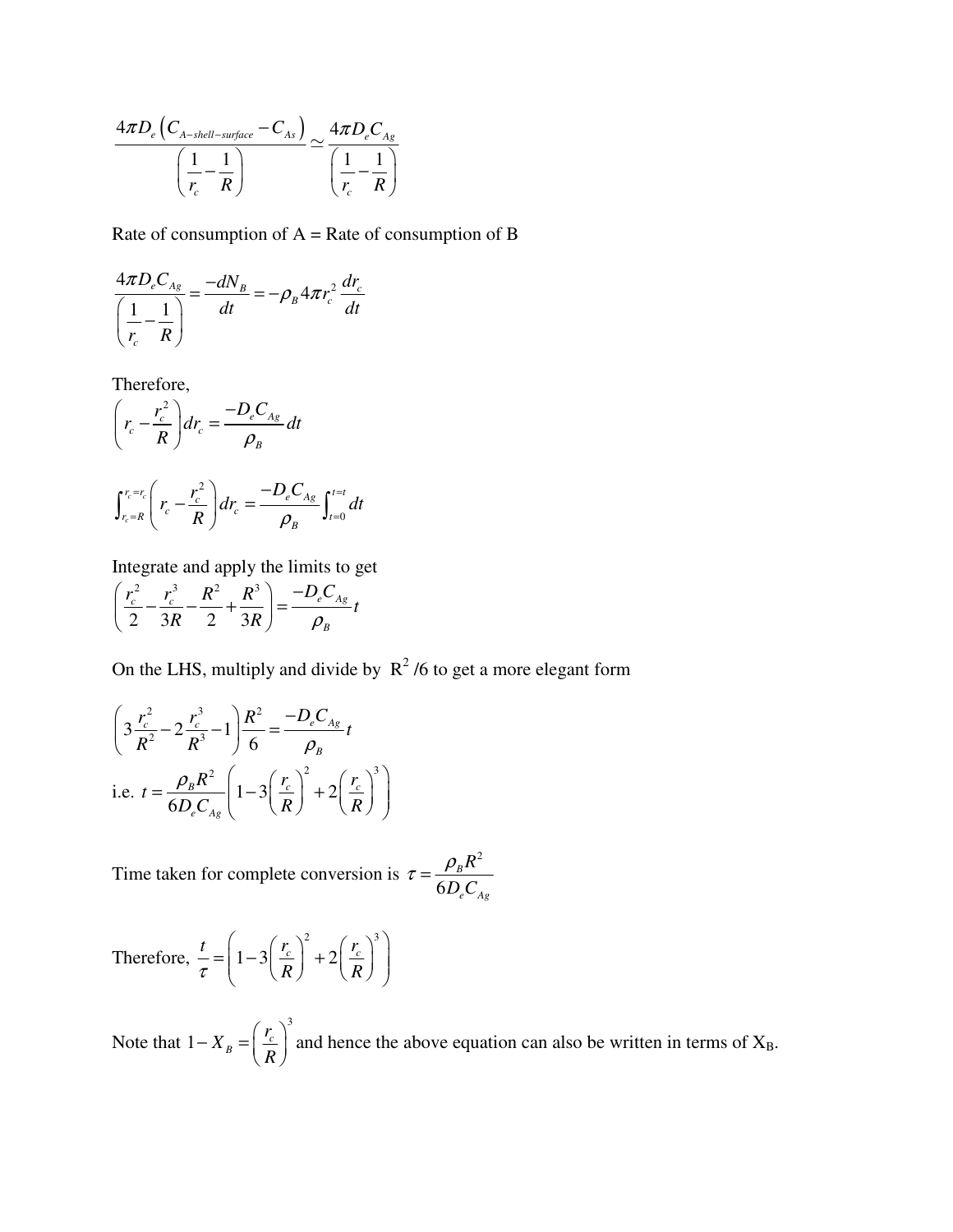We get this expression by assuming that *at any given time, rate of diffusion of A in the shell is independent of the location* ( $r_c \leq r \leq R$ ), and then by using the mass balance (i.e rate of consumption of  $A$  = rate of consumption of B).

**(c)** Surface reaction is rate limiting.

In this case, the diffusion through gas film and through the pore are very fast and only the surface reaction is slow. Therefore,  $C_{\text{Ag}} = C_{\text{As}}$ .

The rate of consumption of A is given by  $\frac{-dN_A}{dt} = 4\pi r_c^2 k_s C_{Ag} = \frac{-dN_B}{dt} = 4\pi r_c^2 \rho_B \frac{dr_c}{dt}$ *dt dt dt*  $\frac{-dN_A}{dt} = 4\pi r_c^2 k_s C_{A} = \frac{-dN_B}{dt} = 4\pi r_c^2 \rho$ 

Therefore,

 $\frac{c}{c}$   $\frac{R_s C_{Ag}}{a}$ *B*  $dr_c$   $k_sC$ *dt* ρ  $=\frac{r_s - A_g}{2}$ , and the initial condition is at  $t = 0, r_c = R$  $\frac{B}{r} - (R - r_c) = \frac{P_B R}{L} \left(1 - \frac{r_c}{R}\right)$  $s \sim_{Ag}$   $\sim_{s \sim_{Ag}}$  $t = \frac{\rho_B}{I_0} (R - r_c) = \frac{\rho_B R}{I_0} \left(1 - \frac{r_c}{I_0}\right)$  $k_{s}C_{Ag}$   $k_{s}C_{Ag}$   $R$  $\rho_{B}$  ( $p \rightarrow \rho_{B} R$  ( $r_{c}$ )  $=\frac{P_B}{k_s C_{Ag}}(R-r_c)=\frac{P_B T}{k_s C_{Ag}}\left(1-\frac{r_c}{R}\right)$ 

Noting that the time for complete conversion is  $\tau = \frac{P_B}{I}$  $s \sim$  *Ag R k C*  $\tau = \frac{\rho_B R}{L}$  and 3  $1-X_B = \frac{I_c}{B}$  $X_{R} = \frac{r_a}{r_a}$ *R*  $(r_c)^2$  $-X_B = \left(\frac{r_c}{R}\right)$  we can write

$$
t = \tau \left(1 - \frac{r_c}{R}\right) = \tau \left(1 - \left(1 - X_B\right)^{1/3}\right)
$$

When reaction is rate limiting, rate of change of radius  $\frac{dr_c}{dr}$ *dt* is a constant.

## **Note**:

1. The relationship between the particle radius (R) and the time for complete conversion  $(τ)$  is given by

- (a) when diffusion through gas film is rate limiting , or when surface reaction is rate limiting,  $\tau \alpha R$
- (b) when diffusion through porous shell is rate limiting, it is  $\tau \alpha R^2$

Thus by varying the particle size and measuring the time for complete conversion, we can identify 'shell diffusion' vs 'other'.

2. An increase in gas flow velocity will change the mass transfer coefficient, but it will not affect the effective diffusivity or surface reaction rate.

3. An increase in temperature will cause the surface reaction rate to increase dramatically, but will increase the diffusivities to a lesser extent. If the overall reaction rate increases dramatically with temperature, then the rate limiting step is surface reaction.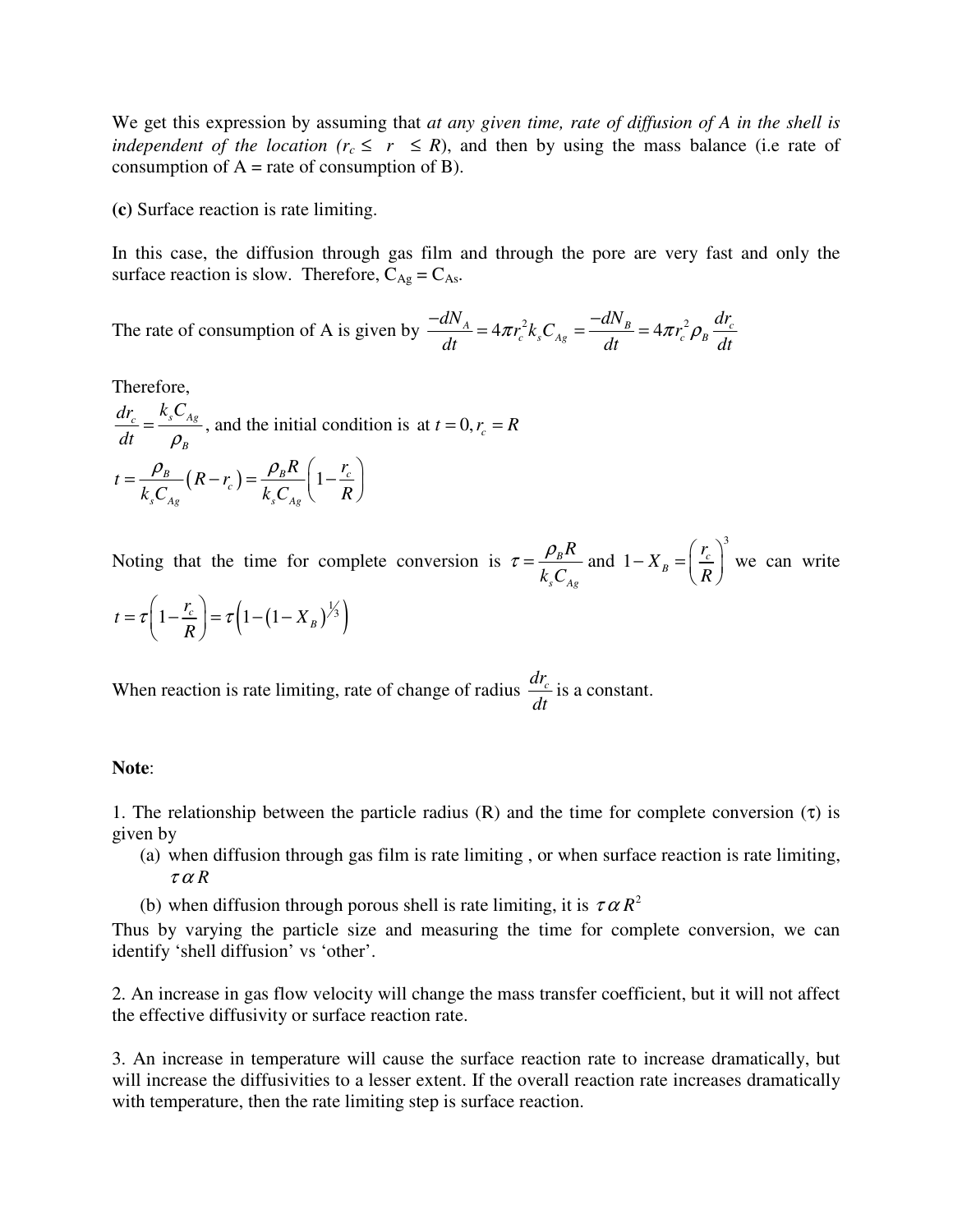In case all the three steps contribute equally to the net rate, we can write

$$
-\rho_B 4\pi r_c^2 \frac{dr_c}{dt} = \frac{C_{Ag}}{\frac{1}{k_g 4\pi R^2} + \frac{1}{4\pi \mathcal{D}_e} + \frac{1}{k_s 4\pi r_c^2}} = \frac{\text{driving force}}{\text{resistance}},
$$

which simplifies to

$$
-\frac{dr_c}{dt} = \frac{C_{Ag}}{\frac{r_c^2}{k_g R^2} + \frac{(R - r_c)r_c}{R\mathcal{D}_e} + \frac{1}{k_s}}
$$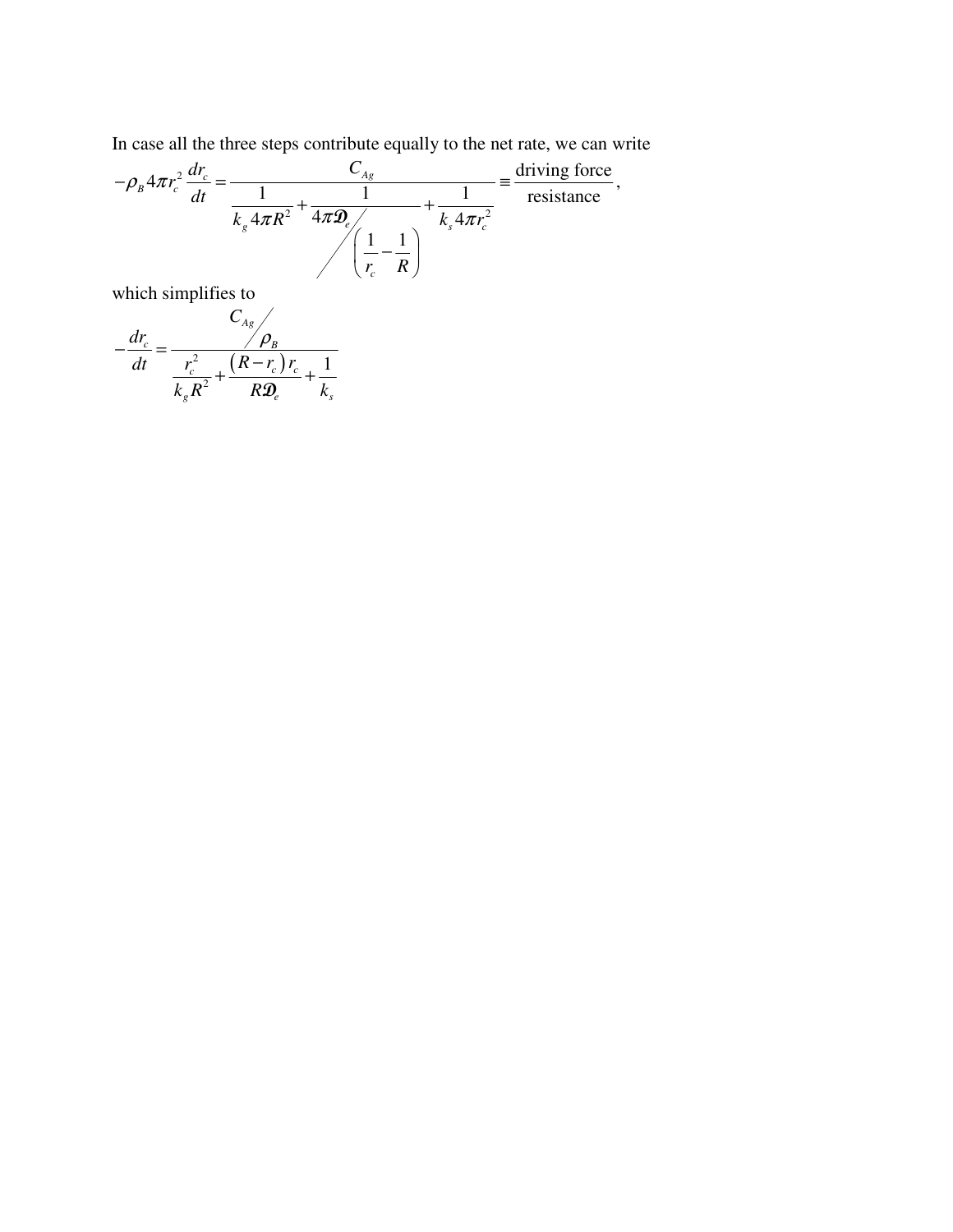#### W14A The Shrinking Core Model

Pill Stomach acid

The shrinking core model is used to describe situations in which solid particles are being consumed either by dissolution or reaction and, as a result, the amount of the material being consumed is "shrinking." This model applies to areas ranging from pharmacokinetics (e.g., dissolution of pills in the stomach) to the formation of an ash layer around a burning coal particle, to catalyst regeneration. To design the time release of drugs into the body's system, one must focus on the rate of dissolution of capsules and solid pills injected into the stomach. See PRS11.4. In this section we focus primarily on catalyst regeneration and leave other applications such as drug delivery as exercises at the end of the chapter.

#### W14A.1 Catalyst Regeneration

Many situations arise in heterogeneous reactions where a gas-phase reactant reacts with a species contained in an inert solid matrix. One of the most common examples is the removal of carbon from catalyst particles that have been deactivated by fouling (see Section 10.7.1). The catalyst regeneration process to reactivate the catalyst by burning off the carbon is shown in Figures W14A-1 through W14A-3. Figure W14A-1 shows a schematic diagram of the removal of carbon from a single porous catalyst pellet as a function of time. Carbon is first removed from the outer edge of the pellet and then in the final stages of the regeneration from the center core of the pellet.



Progressive regeneration of fouled pellet

**Figure W14A-1** Shell progressive regeneration of fouled pellet. [Reprinted with permission from J. T. Richardson, *Ind. Eng. Chem. Process Des. Dev.*, *11*(1), 8 (1972); copyright American Chemical Society.]

As the carbon continues to be removed from the porous catalyst pellet, the reactant gas must diffuse farther into the material as the reaction proceeds to reach the unreacted solid phase. Note that approximately 3 hours was required to remove all of the carbon from the pellets at these conditions. The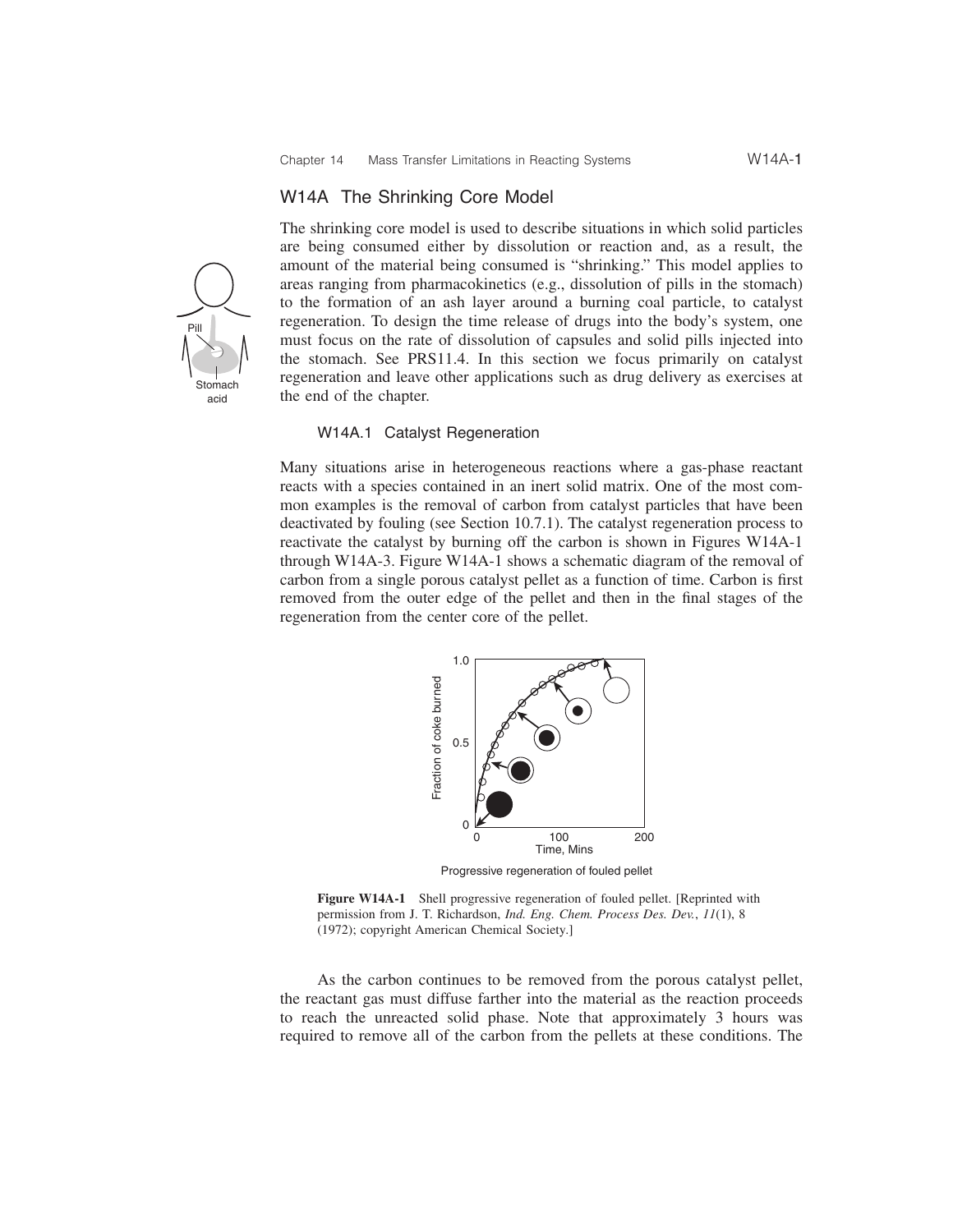

**Figure W14A-2** Partially regenerated catalyst pellet.

regeneration time can be reduced by increasing the gas-phase oxygen concentration and temperature.

To illustrate the principles of the shrinking core model, we shall consider the removal of carbon from the catalyst particle just discussed. In Figure W14A-2 a core of unreacted carbon is contained between  $r = 0$  and  $r = R$ . Carbon has been removed from the porous matrix between  $r = R$  and  $r = R_0$ . Oxygen diffuses from the outer radius  $R_0$  to the radius  $R$ , where it reacts with carbon to form carbon dioxide, which then diffuses out of the porous matrix. The reaction

$$
C + O_2 \longrightarrow CO_2
$$

at the solid surface is very rapid, so the rate of oxygen diffusion to the surface controls the rate of carbon removal from the core. Although the core of carbon is shrinking with time (an unsteady-state process), we assume the concentration profiles at any instant in time to be the steady-state profiles over the distance  $(R_0 - R)$ . This assumption is referred to as the *quasi-steady state assumption* (QSSA).

QSSA Use steady-state profiles

Oxygen must diffuse through the porous pellet matrix until it reaches the unreacted carbon core.



**Figure W14A-3** Sphere with unreacted carbon core of radius *R*.

To study how the radius of unreacted carbon changes with time, we must first find the rate of diffusion of oxygen to the carbon surface. Next, we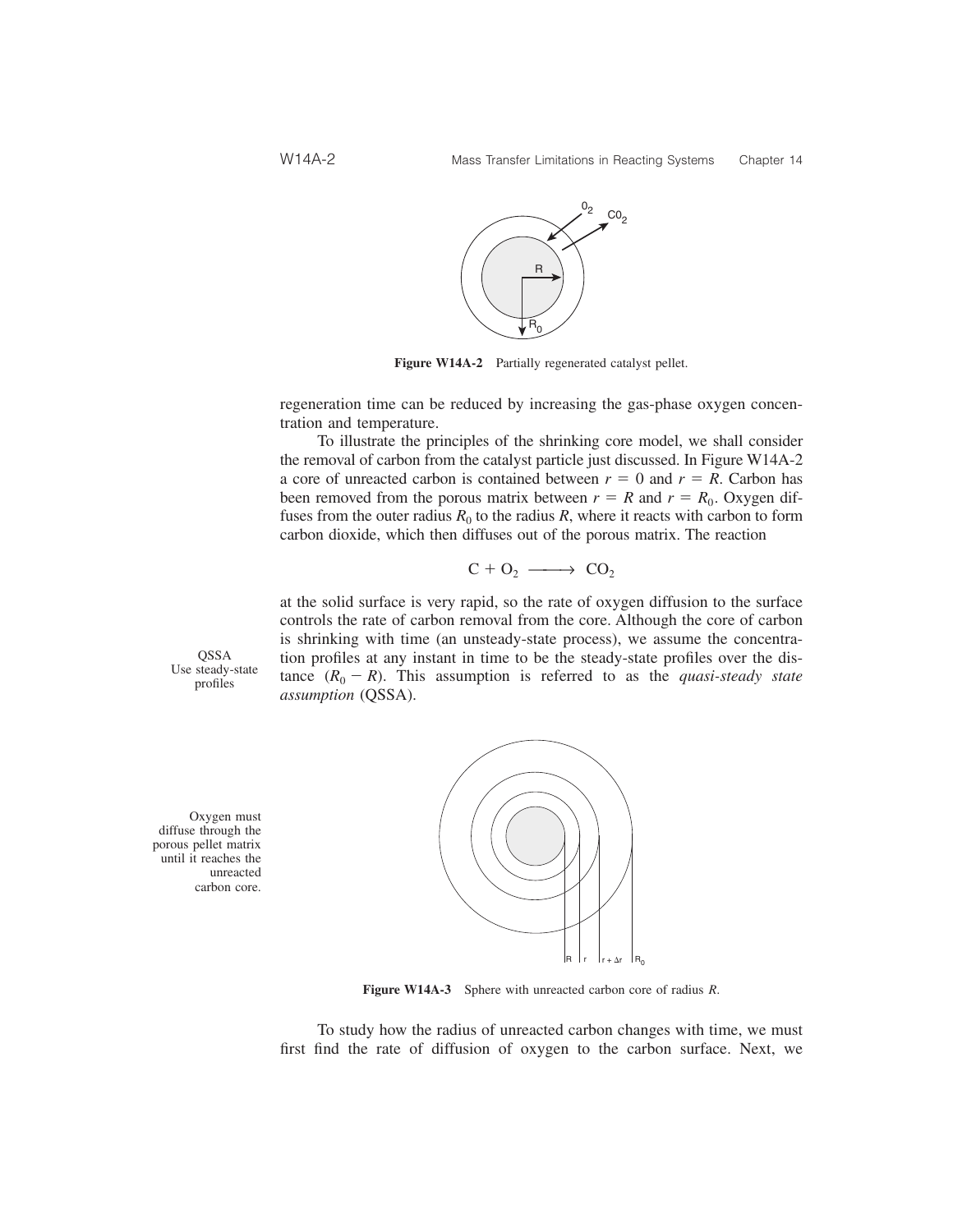perform a mole balance on the elemental carbon and equate the rate of consumption of carbon to the rate of diffusion of oxygen to the gas carbon interface.

In applying a differential oxygen mole balance over the increment  $\Delta r$ located somewhere between  $R_0$  and  $R$ , we recognize that  $O_2$  does not react in this region and reacts only when it reaches the solid carbon interface located at  $r = R$ . We shall let species A represent  $O_2$ .

*Step 1:* The mole balance on  $O_2$  (i.e., A) between *r* and  $r + \Delta r$  is

$$
\begin{bmatrix} \text{Rate} \\ \text{in} \end{bmatrix} - \begin{bmatrix} \text{Rate} \\ \text{out} \end{bmatrix} + \begin{bmatrix} \text{Rate of} \\ \text{generation} \end{bmatrix} = \begin{bmatrix} \text{Rate of} \\ \text{accumulation} \end{bmatrix}
$$
  

$$
W_{Ar} 4\pi r^2|_r - W_{Ar} 4\pi r^2|_{r+\Delta r} + 0 = 0
$$

Dividing through by  $-4\pi\Delta r$  and taking the limit gives

Mole balance

\n The balance\n 
$$
\lim_{\Delta r \to 0} \frac{W_{\text{Ar}} r^2|_{r+\Delta r} - W_{\text{Ar}} r^2|_{r}}{\Delta r} = \frac{d(W_{\text{Ar}} r^2)}{dr} = 0
$$
\n*(W14A-1)*\n

*Step 2:* For every mole of  $O_2$  that diffuses into the spherical pellet, 1 mol of  $CO_2$  diffuses out  $(W_{CO_2} = -W_{O_2})$ , that is, EMCD. The constitutive equation for constant total molar concentration becomes

$$
W_{Ar} = -D_e \frac{dC_A}{dr}
$$
 (W14A-2)

where  $D_e$  is an *effective diffusivity* in the porous catalyst. In Chapter 12 we present an expanded discussion of effective diffusivities in a porous catalyst [cf. Equation (15-1)].

*Step 3:* Combining Equations (W14A-1) and (W14A-2) yields

$$
\frac{d}{dr}\left(-D_e \frac{dC_A}{dr} r^2\right) = 0
$$

Dividing by  $(-D_e)$  gives

$$
\frac{d}{dr}\left(r^2\,\frac{dC_A}{dr}\right) = 0\tag{W14A-3}
$$

*Step 4:* The boundary conditions are:

- At the outer surface of the particle,  $r = R_0$ :  $C_A = C_{A0}$ At the fresh carbon/gas interface,  $r = R(t)$ :  $C_A = 0$ (rapid reaction)
- *Step 5:* Integrating twice yields



Following the Algorithm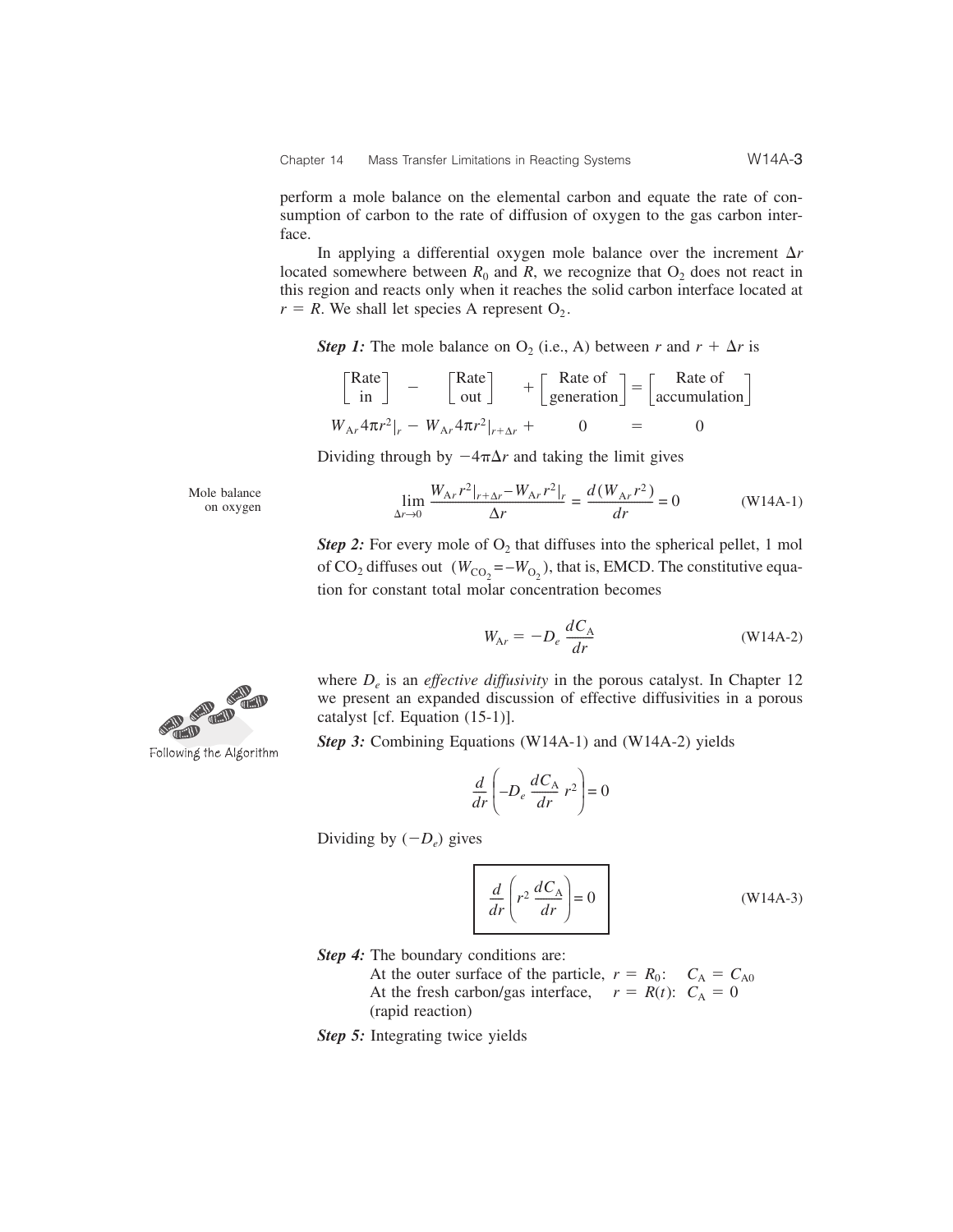$$
r^2 \frac{dC_A}{dr} = K_1
$$

$$
C_A = \frac{-K_1}{r} + K_2
$$

Using the boundary conditions to eliminate  $K_1$  and  $K_2$ , the concentration profile is given by

$$
\frac{C_{\rm A}}{C_{\rm A0}} = \frac{1/R - 1/r}{1/R - 1/R_0}
$$
 (W14A-4)

A schematic representation of the profile of  $O_2$  is shown in Figure W14A-4 at a time when the inner core is receded to a radius *R*. The zero on the *r* axis corresponds to the center of the sphere.



Concentration profile at a given time, *t* (i.e., core radius, *R*)

**Figure W14A-4** Oxygen concentration profile shown from the external radius of the pellet  $(R_0)$  to the pellet center. The gas–carbon interface is located at *R*.

*Step 6:* The molar flux of  $O_2$  to the gas–carbon interface is

$$
W_{Ar} = -D_e \frac{dC_A}{dr} = \frac{-D_e C_{A0}}{(1/R - 1/R_0)r^2}
$$
 (W14A-5)

*Step 7:* We now carry out an overall balance on elemental carbon. Elemental carbon does not enter or leave the particle.

$$
\begin{bmatrix} \text{Rate} \\ \text{in} \end{bmatrix} - \begin{bmatrix} \text{Rate} \\ \text{out} \end{bmatrix} + \begin{bmatrix} \text{Rate of} \\ \text{generation} \end{bmatrix} = \begin{bmatrix} \text{Rate of} \\ \text{accumulation} \end{bmatrix}
$$
  
0 - 0 +  $r''_{C} 4\pi R^{2} = \frac{d(\frac{4}{3}\pi R^{3} \rho_{C} \phi_{C})}{dt}$ 

where  $\rho_c$  is the molar density of the solid carbon and  $\phi_c$  is the volume fraction of carbon in the porous catalyst. Simplifying gives

Mole balance on shrinking core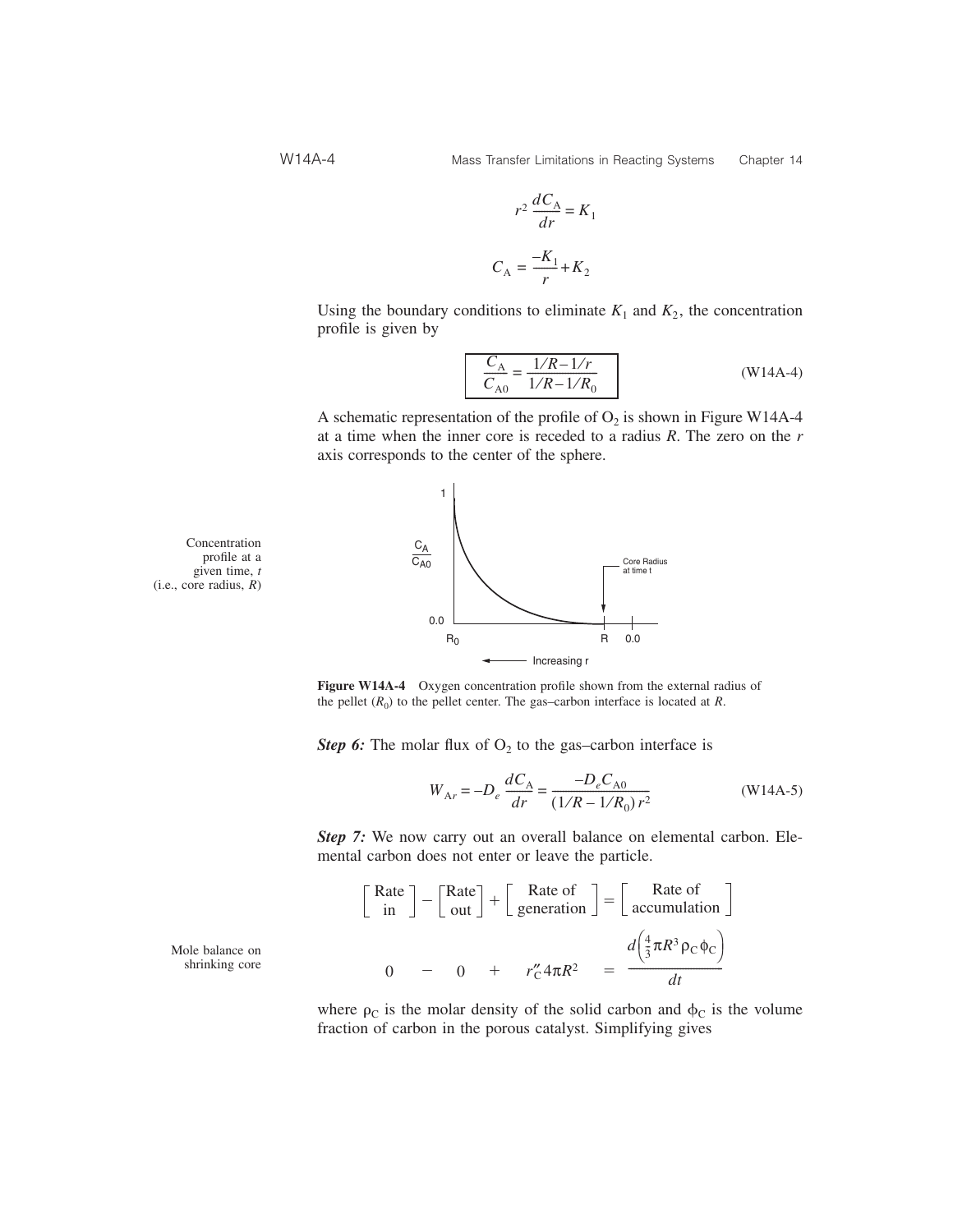$$
\frac{dR}{dt} = \frac{r''_C}{\phi_C \rho_C} \tag{W14A-6}
$$

*Step 8:* The rate of disappearance of carbon is equal to the flux of  $O_2$  to the gas–carbon interface:

$$
-r''_{\rm C} = -W_{\rm Ar} \bigg|_{r=R} = \frac{D_e C_{\rm A0}}{R - R^2/R_0} \tag{W14A-7}
$$

The minus sign arises with respect to  $W_{Ar}$  in Equation (W14A-7) because  $O<sub>2</sub>$  is diffusing in an inward direction [i.e., opposite to the increasing coordinate (*r*) direction]:

$$
-\frac{dR}{dt} = \frac{D_e C_{\text{A0}}}{\phi_{\text{C}} \rho_{\text{C}}} \left( \frac{1}{R - R^2 / R_0} \right)
$$

*Step 9*: Integrating with limits  $R = R_0$  at  $t = 0$ , the time necessary for the solid carbon interface to recede inward to a radius *R* is

$$
t = \frac{\rho_{\rm C} R_0^2 \Phi_{\rm C}}{6 D_e C_{\rm A0}} \left[ 1 - 3 \left( \frac{R}{R_0} \right)^2 + 2 \left( \frac{R}{R_0} \right)^3 \right]
$$
(W14A-8)

We see that as the reaction proceeds, the reacting gas–solid moves closer to the center of the core. The corresponding oxygen concentration profiles at three different times are shown in Figure W14A-5.



The time necessary to consume all the carbon in the catalyst pellet is

$$
t_c = \frac{\rho_C R_0^2 \Phi_C}{6 D_e C_{A0}}
$$
 (W14A-9)

For a 1-cm diameter pellet with a 0.04 volume fraction of carbon, the regeneration time is the order of 10 s.

Concentration profiles at different times at inner core radii



Time to complete regeneration of the particle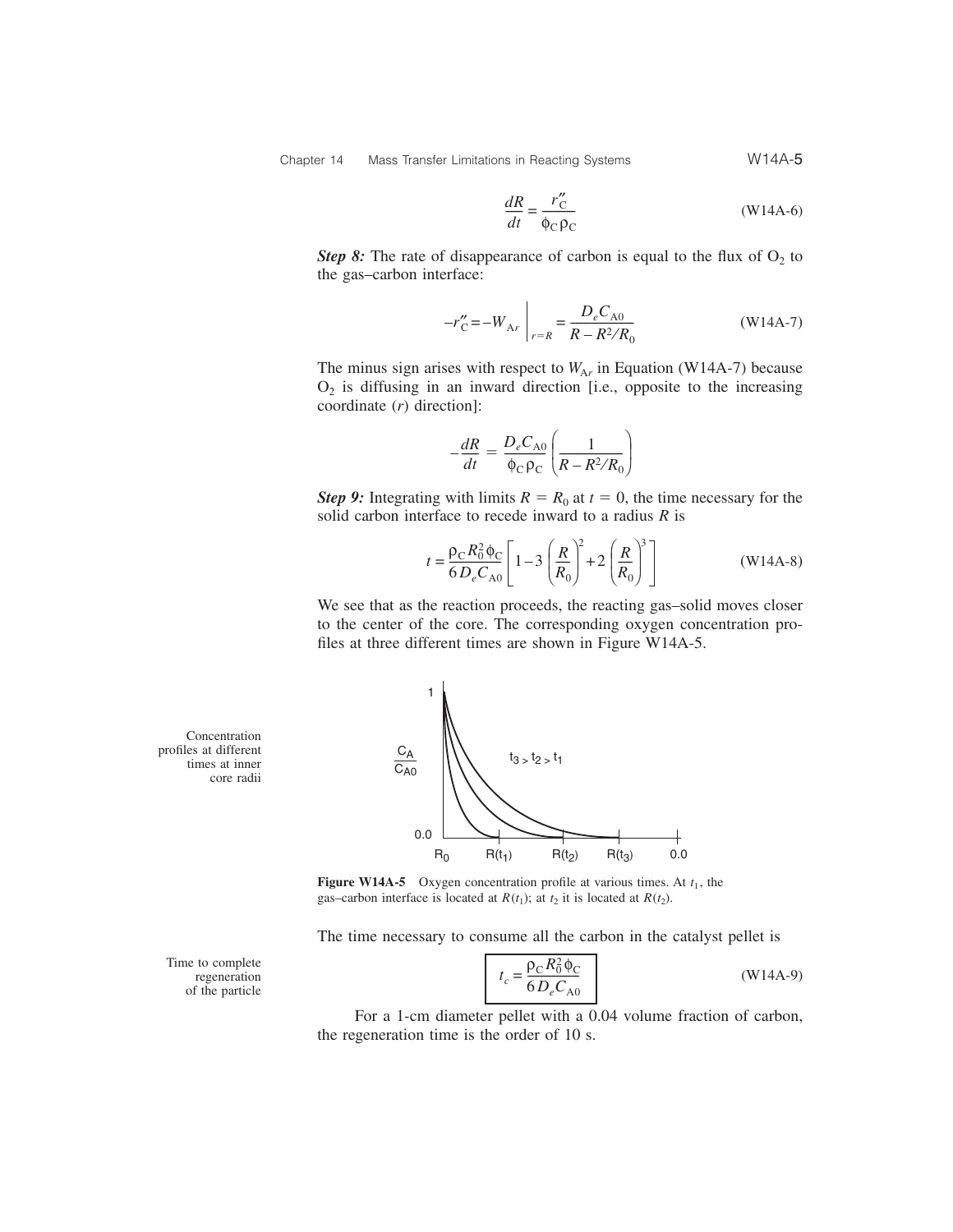#### W14A.2 Pharmacokinetics—Dissolution of Monodispersed Solid Particles

We now consider the case where the total particle is being completely consumed. We choose as an example the case where species A must diffuse to the surface to react with solid B at the liquid–solid interface. Reactions of this type are typically zero order in B and first order in A. The rate of mass transfer to the surface is equal to the rate of surface reaction.

$$
W_{Ar} = k_c(C_A - C_{As}) = -r''_{As} = k_r C_{As}
$$
  
(Diffusion) (Surface reaction)

Eliminating  $C_{A_5}$ , we arrive at an equation identical to Equation (W14A-10) for the radial flux:

$$
W_{Ar} = -r_{As}'' = \frac{k_c k_r}{k_c + k_r} C_A
$$
 (W14A-10)

For the case of small particles and negligible shear stress at the fluid boundary, the Frössling equation, Equation (14-40), is approximated by

 $Sh = 2$ 

$$
k_c = \frac{2D_e}{D}
$$
 (W14A-11)

where  $D$  is the diameter of the dissolving particle. Substituting Equation (W14A-11) into (W14A-10) and rearranging yields

$$
-r''_{As} = \frac{k_r C_A}{1 + k_r / k_c} = \frac{k_r C_A}{1 + k_r D / 2D_e} = \frac{k_r C_A}{1 + D / D^*}
$$
 (W14A-12)

where  $D^* = 2D_e/k_r$  is the diameter at which the resistances to mass transfer and reaction rate are equal.

> $D > D^*$  mass transfer controls  $D < D^*$  reaction rate controls

A mole balance on the solid particle yields

$$
In - Out + Generation = Accumulation
$$

Balance on the dissolving solid B

Diameter at which mass transfer and reaction rate resistances are equal is 
$$
D^*
$$



or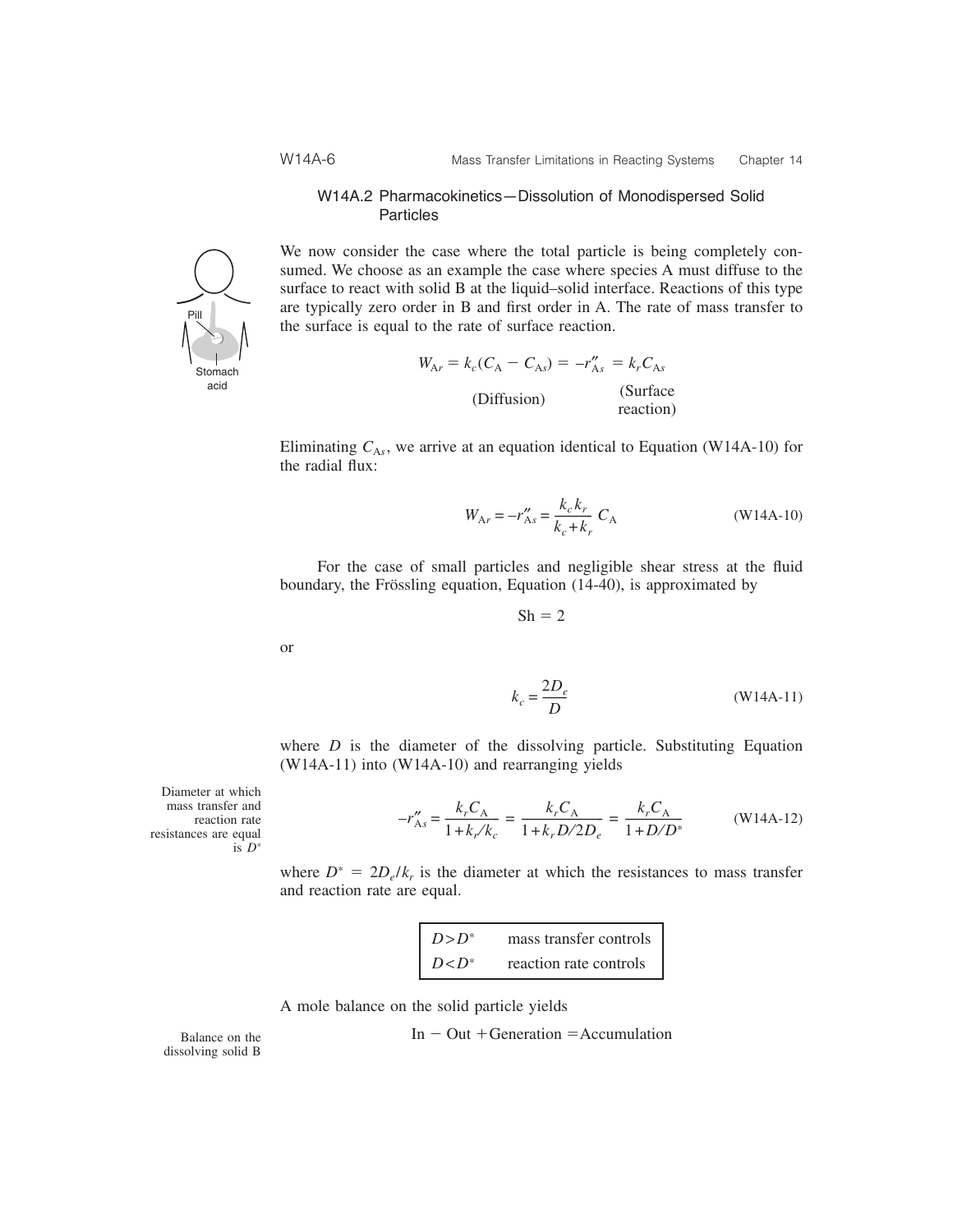$$
0 - 0 + r''_{\text{Bs}} \pi D^2 = \frac{d(\rho \pi D^3/6)}{dt}
$$

where  $\rho$  is the molar density of species B. If 1 mol of A dissolves 1 mol of B, then  $-r''_{As} = -r''_{Bs}$ , and after differentiation and rearrangement we obtain

$$
\frac{dD}{dt} = -\left[\frac{2(-r_{As}^{\prime\prime})}{\rho}\right] = -\frac{2k_rC_A}{\rho}\left(\frac{1}{1+D/D^*}\right)
$$
\n
$$
\frac{dD}{dt} = -\frac{\alpha}{1+D/D^*}
$$
\n(W14A-13)

where

$$
\alpha = \frac{2k_r C_A}{\rho}
$$

At time  $t = 0$ , the initial diameter is  $D = D_i$ . Integrating Equation (W14A-13) for the case of excess concentration of reactant A, we obtain the following diameter–time relationship:

Excess A 
$$
D_i - D + \frac{1}{2D^*} (D_i^2 - D^2) = \alpha t
$$
 (W14A-14)

The time to complete dissolution of the solid particle is

$$
t_c = \frac{1}{\alpha} \left( D_i + \frac{D_i^2}{2D^*} \right) \tag{W14A-15}
$$

The dissolution of polydisperse particle sizes is analyzed using population balances and is discussed on the CD-ROM.

- **WP14A-1<sub>B</sub>** Carbon disulfide (A) is evaporating into air (B) at 35°C ( $P_{v.p.c.}$  = 510 mm Hg) and 1 atm from the bottom of a 1.0 cm diameter vertical tube. The distance from the  $CS_2$  surface to the open end is 20.0 cm, and this is held constant by continuous addition of liquid  $CS_2$  from below. The experiment is arranged so that the vapor concentration of  $CS_2$  at the open end is zero.
	- (a) Calculate the molecular diffusivity of  $CS_2$  in air  $(D_{ca})$  and its vapor pressure at 35°C. (*Ans.:*  $D_{AB} = 0.12 \text{ cm}^2/\text{s}$ .)
	- **(b)** Find the molar and mass fluxes ( $W_{Az}$  and  $n_c$  of  $CS_2$ ) in the tube.
	- **(c)** Calculate the following properties at 0.0, 5.0, 10.0, 15.0, 18.0, and 20.0 cm from the  $CS_2$  surface. Arrange columns in the following order on one sheet of paper. (Additional columns may be included for computational purposes if desired.) On a separate sheet give the relations used to obtain each quantity. Try to put each relation into a form involving the minimum computation and the highest accuracy:
		- **(1)**  $y_A$  and  $y_B$  (mole fractions),  $C_A$
		- (2)  $V_A$ ,  $V_B$ ,  $V^*$ , V (mass velocity)
		- **(3)**  $J_A$ ,  $J_B$







Ibuprofen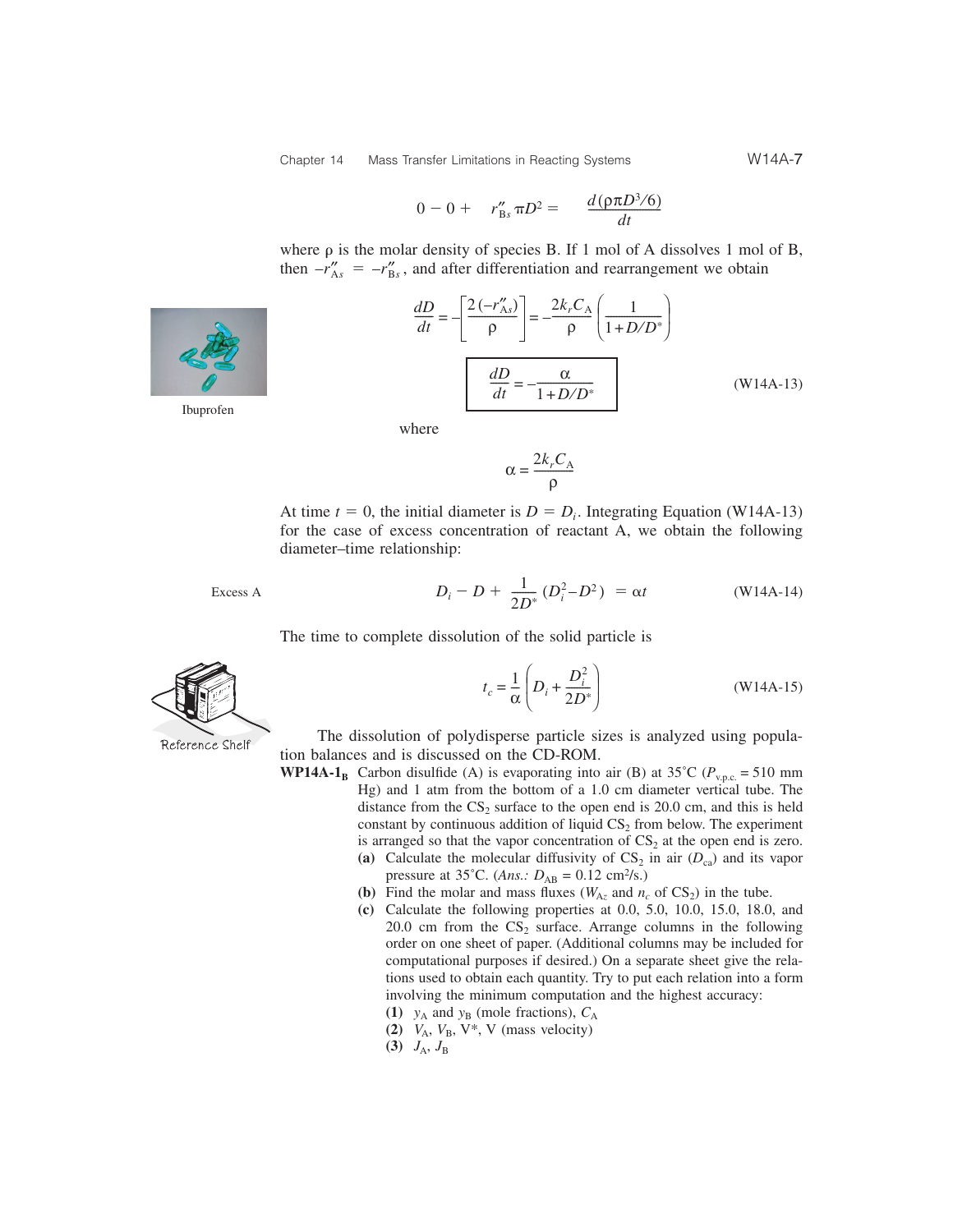- **(d)** Plot each of the groups of quantities in **(c)(1)**, **(2)**, and **(3)** on separate graphs. Name all variables and show units. Do *not* plot those parameters in parentheses.
- (e) What is the rate of evaporation of  $CS_2$  in cm/day?
- **(f)** Discuss the physical meaning of the value of  $V_A$  and  $J_A$  at the open end of the tube.
- **(g)** Is *molecular* diffusion of air taking place?
- **WP14A-2<sub>B</sub>** A device for measuring the diffusion coefficient of a gas mixture (Figure  $WP14A-2_B$ ) consists of two chambers connected by a small tube. Initially the chambers contain different proportions of two gases, A and B. The total pressure is the same in each chamber.



**(a)** Assuming that diffusion may be described by Fick's law, that the concentration in each flask is uniform, and that the concentration gradient in the *tube* is linear show that

$$
\ln(C_{\text{Al}} - C_{\text{A2}}) = \frac{D_{\text{AB}}A_{\text{C}}}{L} \left(\frac{1}{V_1} + \frac{1}{V_2}\right) t + \text{constant}
$$

State any other assumptions needed.

**(b)** B. G. Bray (Ph.D. Thesis, University of Michigan) used a similar device. The concentration of hydrogen in hydrogen-argon mixtures was determined from measurements of an ionizing current in each chamber. The ionizing current is proportional to concentration. The difference in ionizing currents between chambers one and two is measured (ΔIC). Compute the diffusion coefficient,  $D_{AB}$ , for the following data. 769 psia,  $T = 35^{\circ}$ C,  $C_T = 2.033$  mol/dm<sup>3</sup>, cell constant,

$$
\frac{A_C}{L} \left( \frac{1}{V_1} + \frac{1}{V_2} \right) = 0.01025 \text{ cm}^{-2}
$$

| Time, min   |       |       |             | 66    |       | 100   |       |      |
|-------------|-------|-------|-------------|-------|-------|-------|-------|------|
| $\Delta$ IC | 36.60 | 32.82 | 28.46 23.75 | 19.83 | 16.60 | 13.89 | 11.67 | 9.79 |

- **WP14A-3<sub>B</sub>** A spherical particle is dissolving in a liquid. The rate of dissolution is first order in the solvent concentration, *C*. Assuming that the solvent is in excess, show that the following conversion-time relationships hold.
- **WP14A-4<sub>C</sub>** A powder is to be completely dissolved in an aqueous solution in a large, well-mixed tank. An acid must be added to the solution to render the spherical particle soluble. The particles are sufficiently small that they are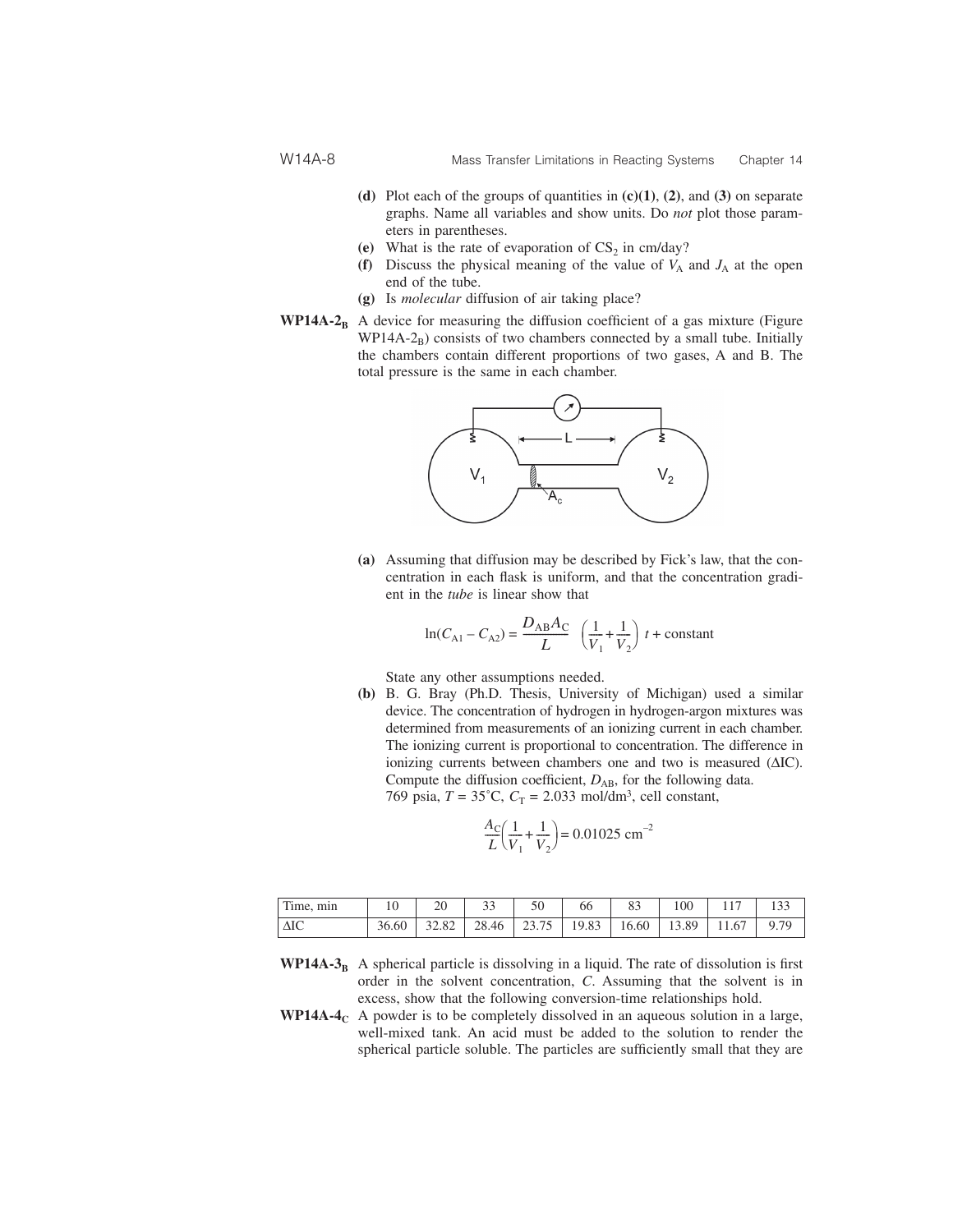| Rate-Limiting<br>Regime | Conversion-Time Relationship                                                        |  |
|-------------------------|-------------------------------------------------------------------------------------|--|
| Surface reaction        | $1 - (1 - X)^{1/3} = \frac{\alpha l}{D}$                                            |  |
| Mass transfer           | $\frac{D_i}{2D^*} [1 - (1 - X)^{2/3}] = \frac{\alpha t}{D}$                         |  |
| Mixed                   | $[1 - (1 - X)^{1/3}] + \frac{D_i}{2D^*} [1 - (1 - X)^{2/3}] = \frac{\alpha t}{D_i}$ |  |

unaffected by fluid velocity effects in the tank. For the case of excess acid,  $C_0 = 2 M$ , derive an equation for the diameter of the particle as a function of time when

- (a) Mass transfer limits the dissolution:  $-W_A = k_c C_{A0}$
- **(b)** Reaction limits the dissolution:  $-r''_A = k_r C_{A0}$
- What is the time for complete dissolution in each case?
- **(c)** Now assume that the acid is not in excess and that mass transfer is limiting the dissolution. One mole of acid is required to dissolve 1 mol of solid. The molar concentration of acid is 0.1 *M*, the tank is 100 L, and 9.8 mol of solid is added to the tank at time  $t = 0$ . Derive an expression for the radius of the particles as a function of time and calculate the time for the particles to dissolve completely.
- **(d)** How could you make the powder dissolve faster? Slower?

*Additional information:*

 $D_e = 10^{-10}$  m<sup>2</sup>/s,  $k = 10^{-18}$ /s

initial diameter =  $10^{-5}$  m

- **WP14A-5<sub>C</sub>** (*Pills*) An antibiotic drug is contained in a solid inner core and is surrounded by an outer coating that makes it palatable. The outer coating and the drug are dissolved at different rates in the stomach, owing to their differences in equilibrium solubilities.
	- (a) If  $D_2 = 4$  mm and  $D_1 = 3$  mm, calculate the time necessary for the pill to dissolve completely.
	- **(b)** Assuming first-order kinetics  $(k_A = 10 \text{ h}^{-1})$  for the absorption of the dissolved drug (i.e., in solution in the stomach) into the bloodstream, plot the concentration in grams of the drug in the blood per gram of body weight as a function of time when the following three pills are taken simultaneously:
		- Pill 1:  $D_2 = 5$  mm,  $D_1 = 3$  mm Pill 2:  $D_2 = 4$  mm,  $D_1 = 3$  mm Pill 3:  $D_2 = 3.5$  mm,  $D_1 = 3$  mm
	- **(c)** Discuss how you would maintain the drug level in the blood at a constant level using different-size pills?
	- **(d)** How could you arrange a distribution of pill sizes so that the concentration in the blood was constant over a period (e.g., 3 hr) of time?

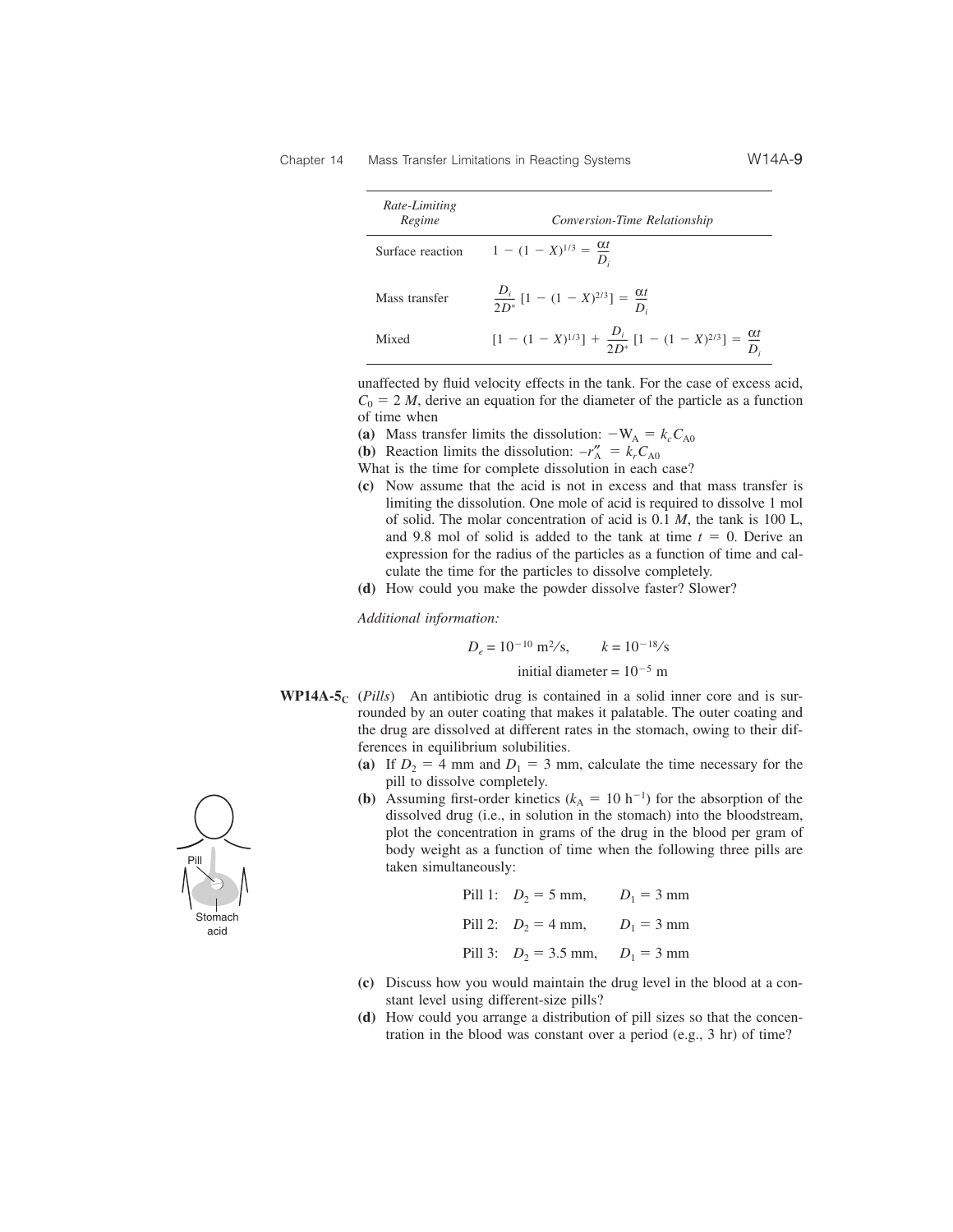*Additional information:*

Amount of drug in inner  $\text{core} = 500 \text{ mg}$ Solubility of outer layer at stomach conditions  $= 1.0$  mg/cm<sup>3</sup> Solubility of inner layer at stomach conditions =  $0.4 \text{ mg/cm}^3$ Volume of fluid in stomach  $= 1.2$  L Typical body weight  $= 75$  kg  $Sh = 2, D_{AB} = 6 \times 10^{-4}$  cm<sup>2</sup>/min

 $WP14A-6<sub>B</sub>$ 

Green engineering

| If disposal of industrial liquid wastes by incineration is to be a feasible      |
|----------------------------------------------------------------------------------|
| process, it is important that the toxic chemicals be completely decom-           |
| posed into harmless substances. One study carried out concerned the              |
| atomization and burning of a liquid stream of "principal" organic hazard-        |
| ous constituents (POHCs) [ <i>Environ. Prog.</i> , 8, 152 (1989)]. The following |
| data give the burning droplet diameter as a function of time (both diameter      |
| and time are given in arbitrary units):                                          |

| Time     |                |     |  | 90  |     |
|----------|----------------|-----|--|-----|-----|
| Diameter | Q <sub>7</sub> | 8.8 |  | 5.6 | 4.0 |

What can you learn from these data?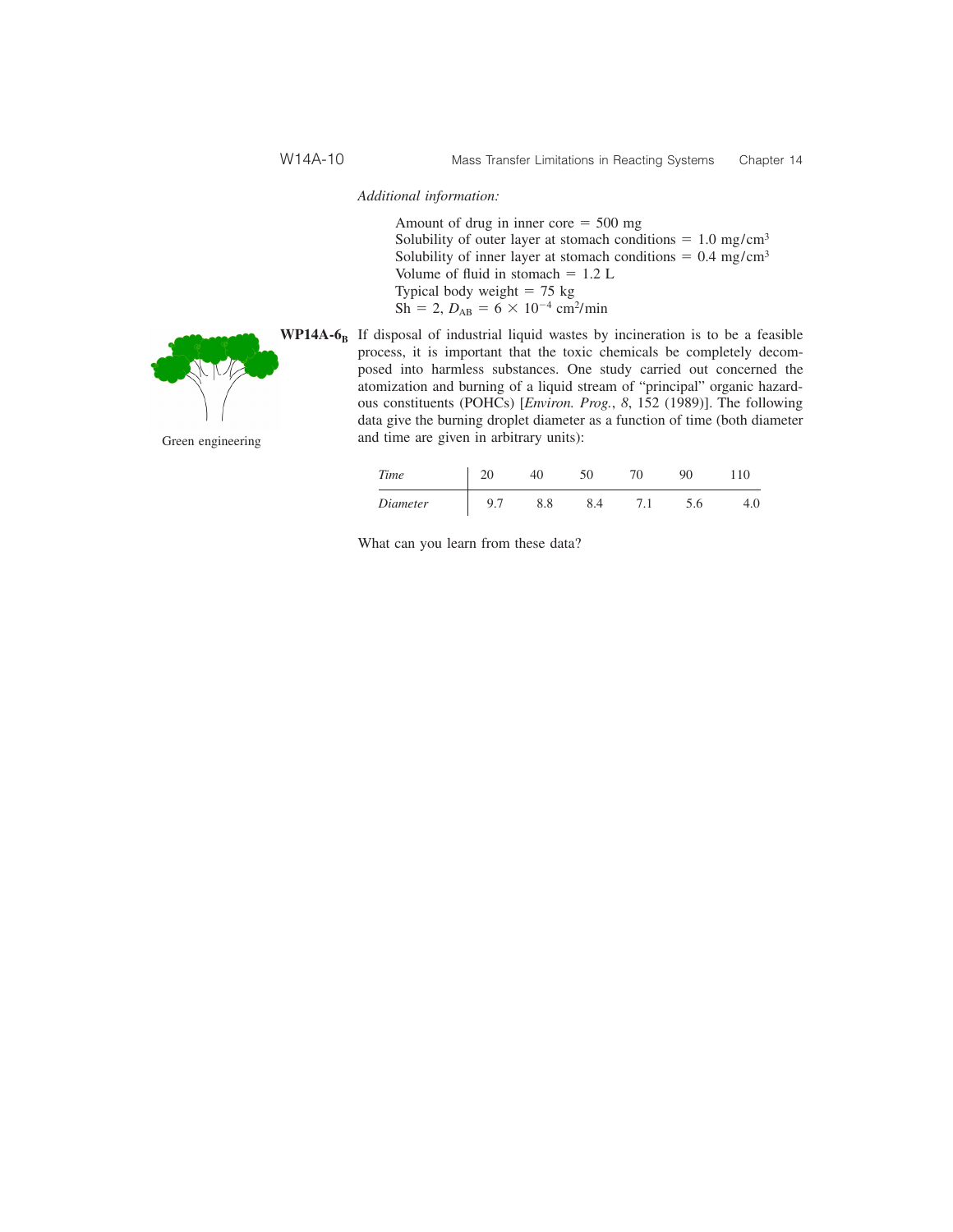## **Chapter 12 Gas-Solid Catalytic Reactions**

This chapter will focus in more details on reactions between components in the gas phase catalyzed by a solid catalyst. The chapter will use the basic concepts learned in earlier chapters and show the technological and design application to gas-solid reactions.

The outline of this chapter is as follows: \*.1 will show some application areas together with the number of types of reactors available for carrying out gas-solid catalyzed reactions. Section \*.2 will focus on the kinetic models suitable for describing these reactions. Section \*.3 will show how to set up the reactor models and will also show the mass transport interactions need to be modeled. These transfer effects are then shown in detail in Section \*.4 and then applied to design in Section \*.5.

The education objectives of this chapter are as follows:

- To gain an overview of various technologies where catalytic reactors are used.
- To assess the relative merits of various types of reactors.
- To model transport effects in packed beds and monolith reactors.
- To perform a preliminary design or sizing of these reactors.

## **Application Areas**

## **Automobile Emission Control**

Catalytic converters used in controlling the exhaust emission is an example of a gas-solid catalytic reaction. The exhaust gases contain high concentrations of hydrocarbons and carbon monoxide. These are reduced by contacting these gases over a solid catalyst; usually an alumina supported Pt catalyst. The catalyst may be placed in a packed bed arrangement or as a monolithic. The schematic of the packed bed arrangements is shown in Figure 1. Here the solid catalyst is held between two retaining grids of inert material. The catalyst beads (usually 3mm diameter with surface area of  $100 \text{ m}^2/\text{g}$  are housed in a container with large front area and shallow depth. The pressure drop across the catalyst has to be kept to a minimum to ensure an easy flow of the exhaust gases through the converter. Unlike packed beds the monoliths operate at low velocity (laminar flow) and have low pressure drop.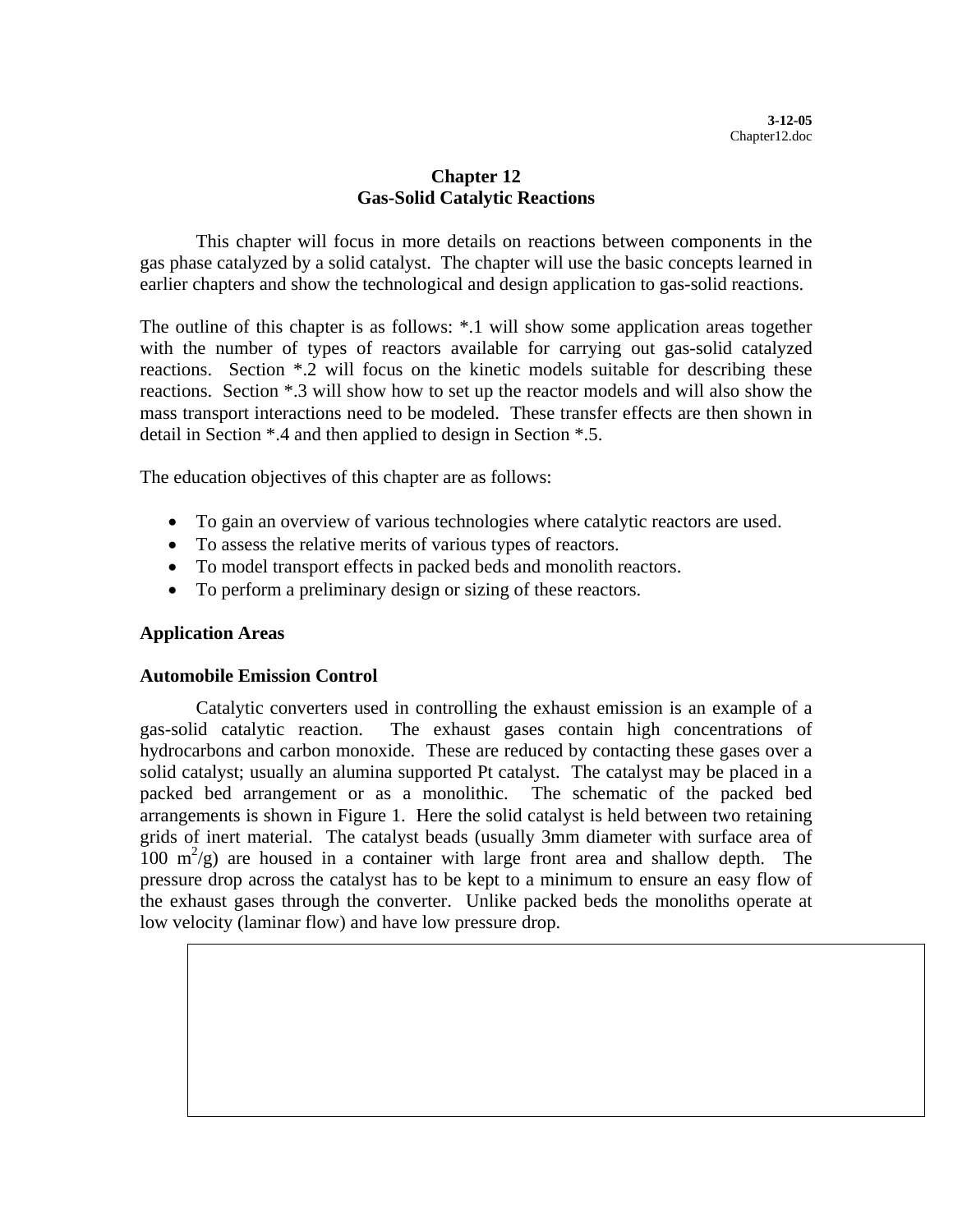## **FIGURE 1: Cutaway view of GM packed-bed converter.**

The monolith arrangement shown in Figure 2 consists of thin walled parallel channels. These channels are made of high temperature resistant ceramic (cordierite  $2MgO.2Al<sub>2</sub>O<sub>3</sub>$ .5SiO<sub>2</sub>) or a stainless steel (Fe-Cr-Al-y alloy) and coated with an active catalyst such as Pt.

## **Catalytic Oxidation of VOCs**

VOCs (Volatile Organic Compounds) are a common source of pollutants present in many industrial process stack gas streams and include a variety of compounds depending on the process industry. The catalytic oxidation removes these pollutants at a lower temperature compared to thermal incineration. The operating temperatures are between 600 °F to 1200 °F. Catalyst is a precious metal dispersed with a high surface area work coats. These are then bonded to ceramic honeycomb blocks so that the pressure drop through the catalytic reactor can be kept low. Special proprietary formulations are needed to treat halogenated and sulfur compounds. A typical flow diagram is shown in Figure 3 and the system includes a heat recovery arrangement. Costs for catalytic oxidation depend on many different factors: (i) VOC to be controlled (ii) required destruction efficiencies (iii) operating mode and supplemental fuel needed, etc. Because VOC oxidation occur at lower temperatures, the capital costs are lower than that for thermal oxidation.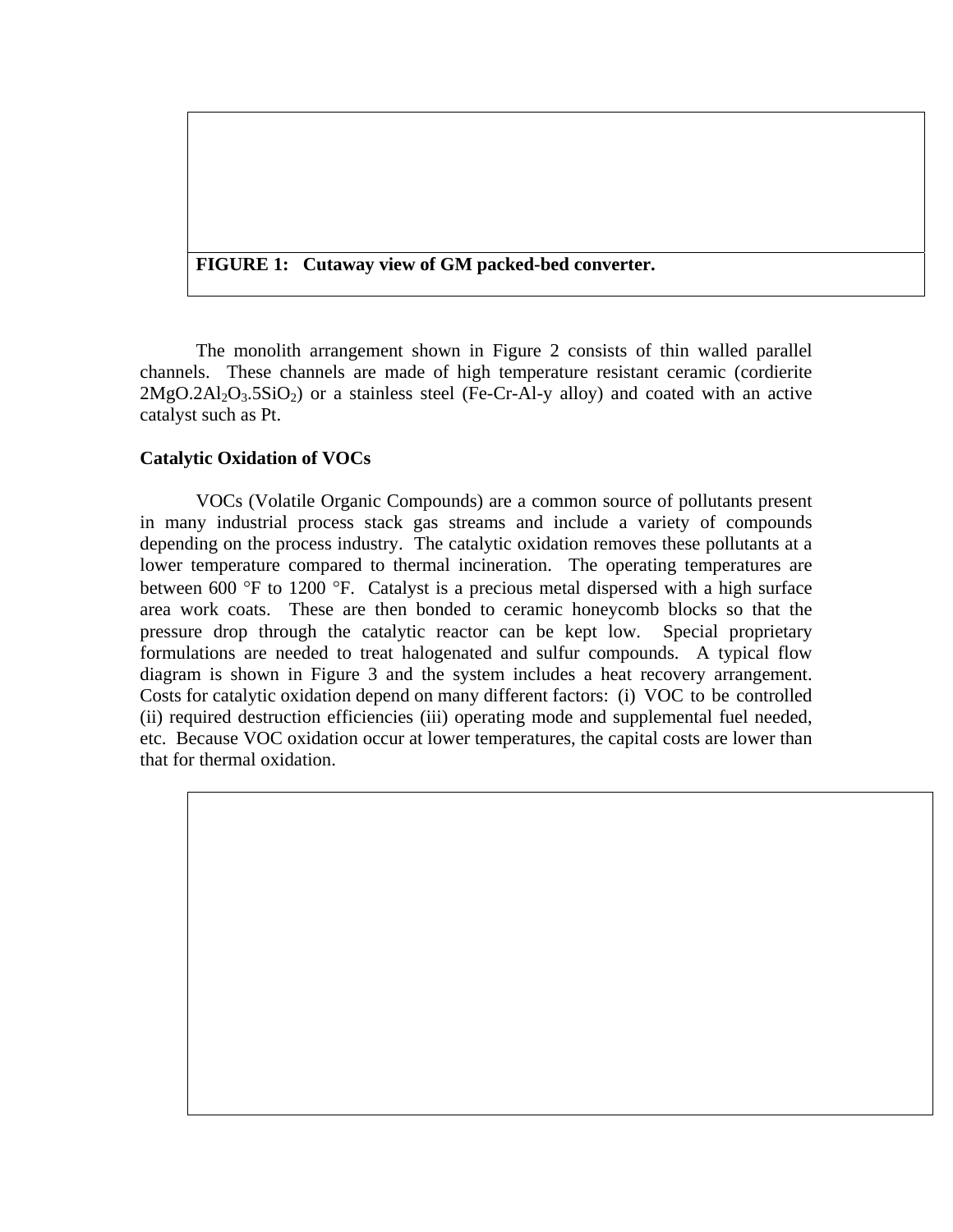**FIGURE 2: Monolith catalytic converters for automobile applications.** 

**FIGURE 3: Catalytic oxidation of VOCs.** 

## **Selective Catalytic Reduction**

SCR (Selective Catalytic Reduction) refer to reduction of a nitrous oxide to nitrogen by reacting with ammonia in presence of a solid catalyst. Boiler exhaust gases contain  $\overrightarrow{NO_x}$  as a pollutant and SCR can be used, for example, to treat such streams. The reaction can be represented as:

$$
NO_x + 2\frac{x}{3}NH_3 \rightarrow xH_2O + \left(\frac{x}{3} + 1\right)N_2
$$

An illustrative flowsheet for the process is shown in Figure 4.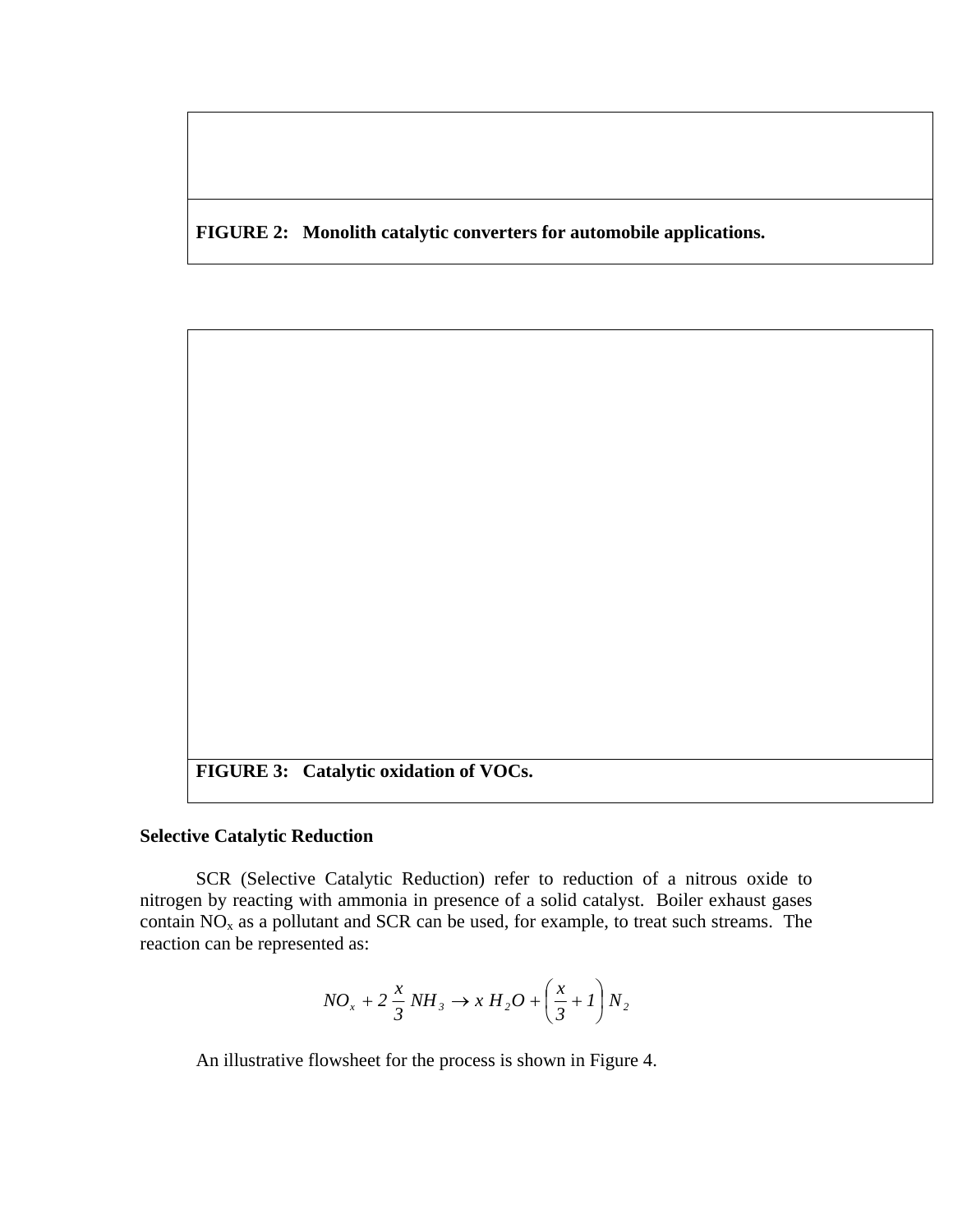The SCR system consists of an ammonia injection grid, catalyst reactor and associated auxiliary equipment. The catalyst is composed of oxides of vanadium, titanium or molybdenum or zeolite based formulations. The catalyst is supplied as a ceramic or metallic honeycomb structure to minimize flue gas pressure drop. Both anhydrous and aqueous ammonia have been used in actual applications. The flue gases must have at least 1% oxygen for the process to operate efficiently.

An important design consideration in these types of reactors is the ammonia slip. Theoretically the amount of ammonia to be injected should be based on a molar ratio of ammonia to  $NO_x$  (which is related to the  $NO_x$  removal efficiency.) However, since  $NH_3$ is not completely and uniformly mixed with  $NO<sub>x</sub>$  more than the theoretical quantity is normally injected. The excess residual ammonia in the downstream flue gas is known as ammonia slip.

The  $NO<sub>x</sub>$  removal efficiency increases with increasing  $NH<sub>3</sub>$  slip and reaches an asymptotic value at a certain level of excess  $NH<sub>3</sub>$ . However, large  $NH<sub>3</sub>$  slip is environmentally harmful as indicated below.

- (i) Excess  $NH_3$  is environmentally harmful when discharged to the atmosphere through the stack
- (ii) Sulfur containing fuels produce  $SO_2$  and  $SO_3$ . Small quantity of  $SO_2$  is converted to  $SO_3$  in SCR. In the presence of water vapor and excess  $NH_3$ , ammonium sulphate is formed.

$$
SO_3 + 2NH_3 + H_2O \rightarrow (NH_4)_2SO_4
$$
  

$$
SO_3 + NH_3 + H_2O \rightarrow (NH_4)HSO_4
$$

Ammonium sulfate is powdery and contributes to the quantity of particulates in the flue gas. Also ammonium bisulfate is a sticky substance which deposits on catalyst wall and blocks the flow. (and downstream equipment). The reaction engineering guidelines are useful to optimize the  $NH_3$  slip.

Other problems of importance in the design are variations temperature and flow rate,  $NO<sub>x</sub>$  and ammonia loading. Process streams may contain particulates, even after dust removal and this could cause clogging especially in a monolith type reactor. Another problem is precipitation of ammonium nitrate which needs to be avoided. Thermodynamics equilibrium calculations are useful to predict conditions of ammonium nitrate formation.

## **Reactor Types**

In the previous section, we mentioned a number of reactors used for gas-solid reactions. We provide some additional details and some design issues for each type of reactor.

#### **1. Packed Beds**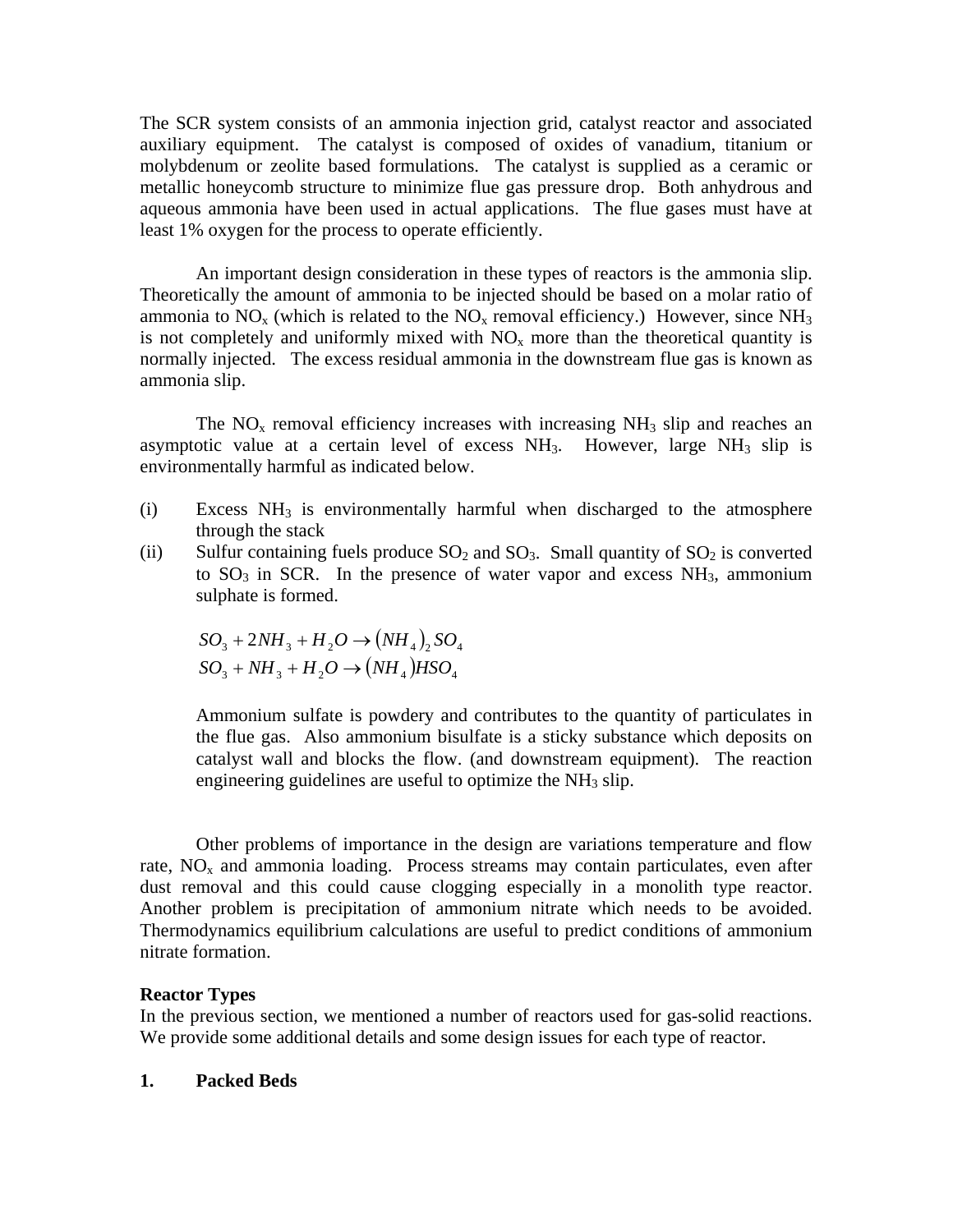These are cylindrical tubes packed with beads of catalyst. The catalyst is usually a porous material with large surface area. Most of the area is inside and hence the reactants have to diffuse into the catalyst for reaction to take place. This can often limit the rate of reaction and is referred to as pore diffusional resistance. The pore resistance leads to a poorer catalyst utilization as the interior of the catalyst is exposed to a much lower reactant concentration than the surface. Detailed analysis of this is provided in a later section. The pore diffusion resistance can be minimized by using smaller diameter particles but one then pays a penalty in terms of increased pressure drop in the bed leading to an increased operational cost. The pressure drop is often a limiting factor in many applications especially for catalytic oxidation of VOC where the gases to be treated are often available at near atmospheric pressures. Thus the optimum design of packed bed is often a compromise between lower pressure drop (lower operating cost) vs. increased utilization of the catalyst (lower capital costs).

If the VOC concentrations are sufficiently high, the recovery of the heat released in the reaction may be important and lead to some energy savings. Some complex modes operations of the packed beds such as regenerative mode have been suggested in the literature to achieve the heat integration needs. Such reactors operate in a periodic mode with the inlet flow switched to either side of the reactor on a periodic basis.

## **2. Monolith Reactor**

Monoliths are thin walled parallel channels with the wall surfaces coated with a catalyst. Such systems are known as wash-coated monoliths. The surface area per unit volume is low in such systems compared to a packed bed and hence these are suitable for reactions which are fast and do not require a high catalyst loading. The pressure drop is lower than packed beds which is an added advantage. The fabrication costs are higher for monolith compared to packed beds.

For systems requiring a high surface area, the porous walled monoliths are useful. Here a thick walled porous matrix is impregnated with active metals such as Pt or Pd and the entire matrix is catalytically active. Again the pressure drop is low but compared to wall coated monolith this system will have some internal pore diffusional resistance.

## **3. Fluidized Beds**

In this mode of operation a high velocity gas stream contacts with fine particles of catalyst and the catalyst bed is in a state of motion and is said to be fluidized. The pressure drop is constant and is independent of the operating gas velocity. Thus the fluidized bed is able to handle a wide range of fluctuations in flow rate. The entire reactor is well mixed leading to efficient contacting of the catalyst with solid fines. Since fine sized catalyst are used, internal resistances are considerably reduced leading to a better utilization of the catalyst. Thus fluidized bed reactors have a number of advantages. The disadvantages are mainly the catalyst attrition leading to dust formation and catalyst carry over. Some gas phase bypassing is also possible leading to a lower conversion compared to packed beds or monoliths.

Some advantages of the fluidized bed reactor are as follows: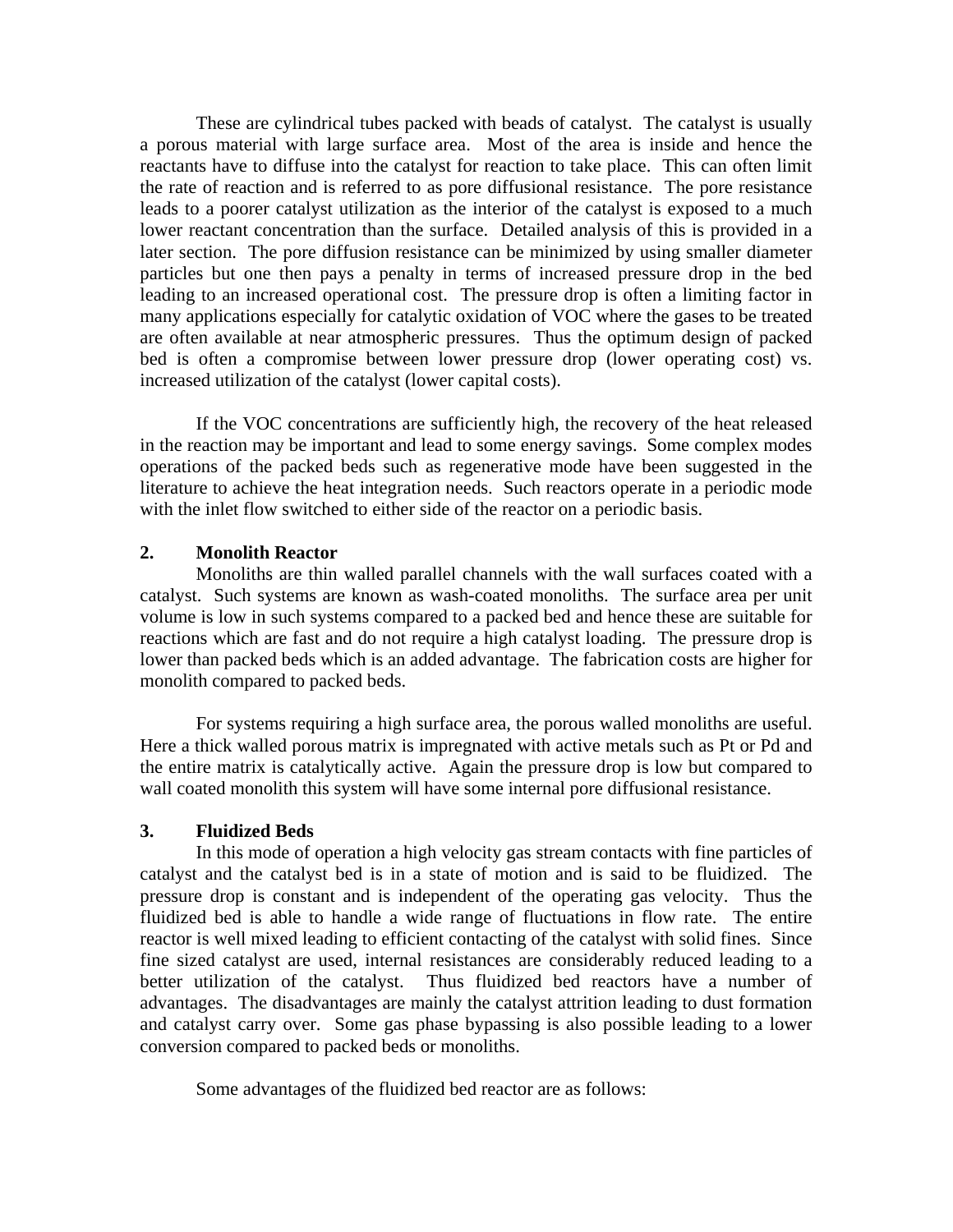- 1. Uniform temperature in the reactor. Hence if there is a range of optimum operating temperature, then the reactor can be maintained closed to this value.
- 2. No clogging due to salt formations.
- 3. Particles can be recovered in a cyclone and recycled to the reactor.
- 4. Particles can be easily removed and replenished with fresh catalyst if the catalyst deactivates frequently.
- 5. A closer control of output variables.

## **Kinetics of gas-solid catalyzed reactions**

A realistic kinetic model for a gas-solid reaction should include the interaction of the various gas species with a solid catalyst. Hence one should consider the adsorptiondesorption processes in addition to the intrinsic kinetics. Models which include these effects are known are Langmuir-Hinshelwood (L-H) models. Here we describe the methodology for the derivation of such models based on a postulated mechanistic scheme for various steps involved in the reactions. The rate limiting step hypothesis (RLS method discussed earlier) is often used to derive a final form for the kinetic model. The method is illustrated below. First we define various ways of defining the rate in these systems. Note that the general definition of the rate was given in the earlier chapter.

The general definition of rate of reaction is:

( ) *unit time* (*unit measure of the system*)  $Rate = \frac{Number of moles produced by reaction}{(1 + R)T}$ 

Note that the division by unit measure of the system makes the rate an intensive property. The unit measure is simply the volume of the reactor for homogeneous system but a wide of range of choices are available for catalytic systems. The unit measure is usually some measure of the catalyst property.

Various measures are as follows: Rate based on active metal loading Rate based on surface (internal) area of catalyst Rate based on the basis of unit mass of catalyst Rate based on unit volume of catalyst

One should then be careful with the units and use appropriate conversion factors as needed.

For example rate based on unit mass of catalyst is equal to rate based on unit internal surface area multiplied by surface area per unit mass of the catalyst. The latter quantity is usually measured by Hg porosimetry and is reported as a part of catalyst specification by catalyst manufacturers.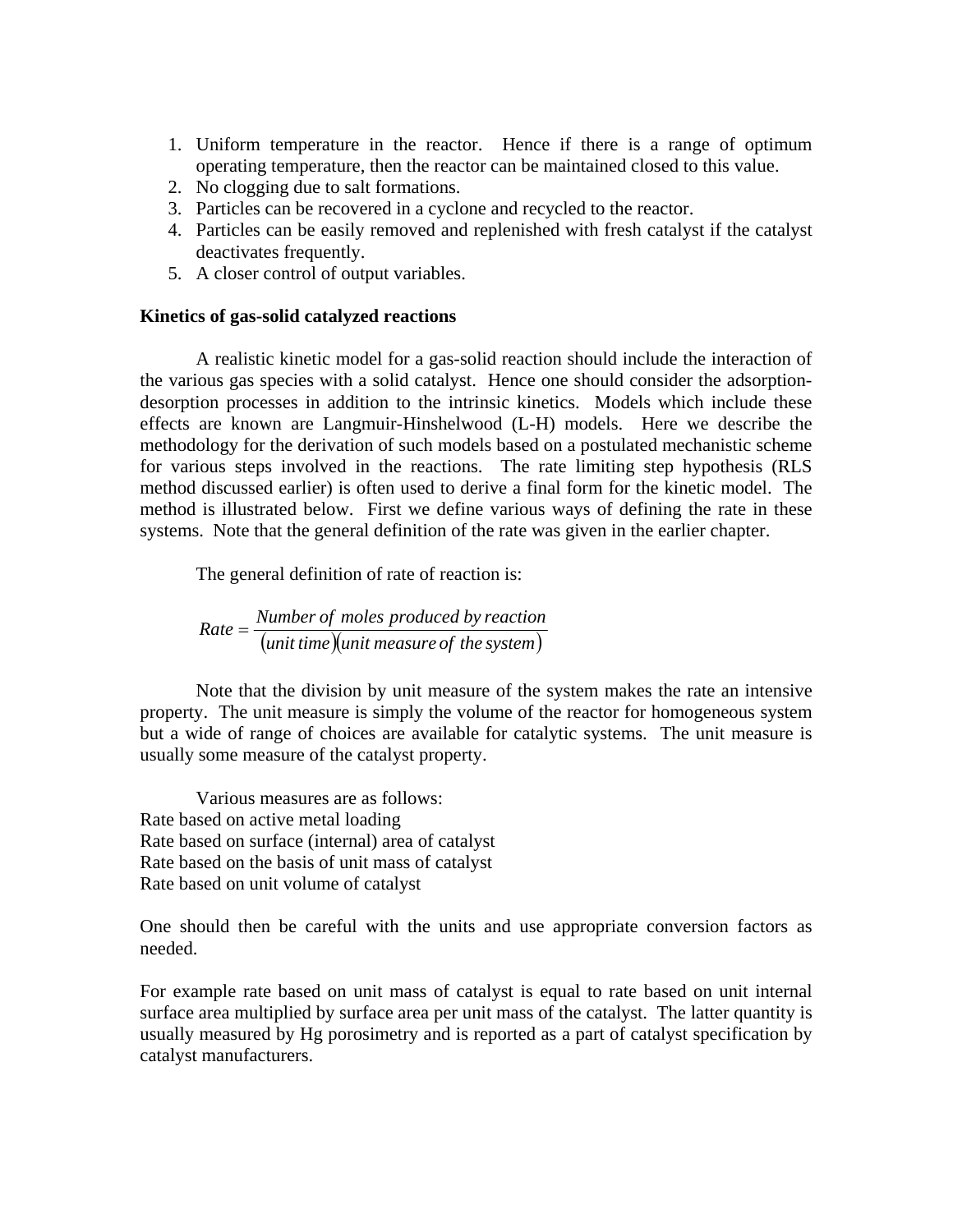It may be noted that the rate may not be a linear function of metal loading fro some catalyst. For example, a catalyst with 2% Pt may not show the same rate as that with 1% Pt. In some cases it does! Hence, caution should be used in converting the rate based on active metal loading to other measures shown above.

## **L-H Model Development**

The model development is done in three steps.

- Postulation of a rate controlling step (RLS)
- Quasi-steady state or equilibrium for all the other steps
- The site balance equation for the total active sites of the catalyst

We now show the development by taking the following reaction  $A + B \rightarrow C + D$ 

assuming the following steps.

1. Adsorption of A and B over the active sites of the catalyst

$$
A + s \rightarrow A - s
$$
  
\n
$$
B + s \rightarrow B - s
$$
 (1)  
\n(2)

2. Surface reaction between adsorbed A and adsorbed B. Products are on the sites.

$$
A - s + B - s \to C - s + D - s \tag{3}
$$

3. Desorption of the products from the active sites. This releases the active sites for adsorption and the continuance of the catalytic cycle.

$$
C - s \to C + s
$$
  
\n
$$
D - s \to D + s
$$
\n(4)

Let us develop the kinetic model assuming the surface reaction (Eq. 3) to be the rate limiting step. The rate can then be expressed as

$$
(-r) = k_{s2} (A_s B_s - C_s D_s / K_s)
$$
 (6)

where  $K<sub>s</sub>$  is the equilibrium constant for the surface reaction (Eq.3). All the other steps are assumed to be in equilibrium. Thus we have

$$
A_s = K_A p_A[s] \tag{7}
$$

where  $K_A$  is the equilibrium constant for species A and [ $s$ ] is the concentration of vacant sites. Similarly, for the equilibrium steps (2), (4) and (5) above we have: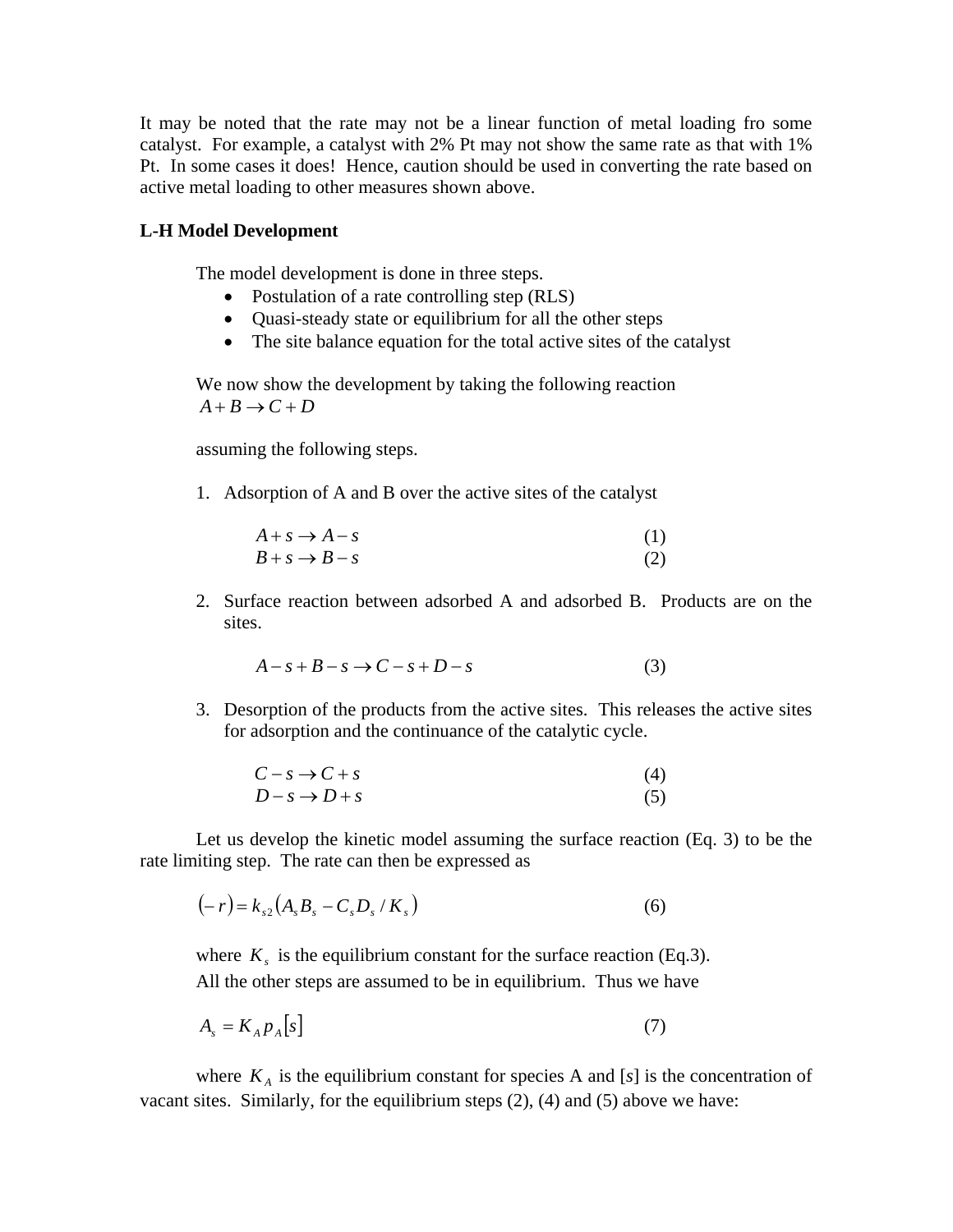$$
B_s = K_B p_B [s]
$$
 (8)

$$
C_s = K_c p_c[s]
$$
 (9)

$$
D_s = K_D p_D[s] \tag{10}
$$

Using these in Eq. (6) leads to

$$
(-r) = k_{s2} [s]^2 (K_A K_B p_A p_B - K_C K_D p_C p_D / K_s)
$$
 (11)

This is rearranged to:

$$
(-r) = k_{s2} K_A K_B [s]^2 (p_A p_B - p_C p_D (K_C K_D / K_A K_B K_s))
$$
 (12)

Since the catalyst does not affect the equilibrium constant for the overall reaction the last bracketed term in the above equation is the equilibrium constant for the reaction (based on gas phase partial pressures):

$$
K_{eq} = K_A K_B K_s / K_c K_D \tag{13}
$$

Hence Eq. (12) can be expressed as

$$
(-r) = k_{s2} K_A K_B [s]^2 (p_A p_B - p_C p_D / K_{eq})
$$
 (14)

The final step is to obtain an expression for the concentration of vacant sites [*s*]. Let the total concentration of sites (occupied plus vacant) be  $S_0$ . Then a site balance leads to:

$$
S_0 = [s] + A_s + B_s + C_s + D_s \tag{15}
$$

Using the equations for  $A_s$  etc and rearranging

$$
[s] = S_0 / (1 + K_A p_A + K_B p_B + K_C p_C + K_D p_D)
$$
 (16)

Using this in Eq (14) we obtain:

$$
(-r) = \frac{k_{s2}K_A K_B S_0^2 (p_A p_B - p_C p_D / K_{eq})}{(1 + K_A p_A + K_B p_B + K_C p_C + K_D p_D)^2}
$$
(17)

Usually the total concentration of sites is difficult to measure and hence this term is absorbed with the rate constant  $k_{s2}$ . Thus defining  $k_s = k_{s2} S_0^2$  we obtain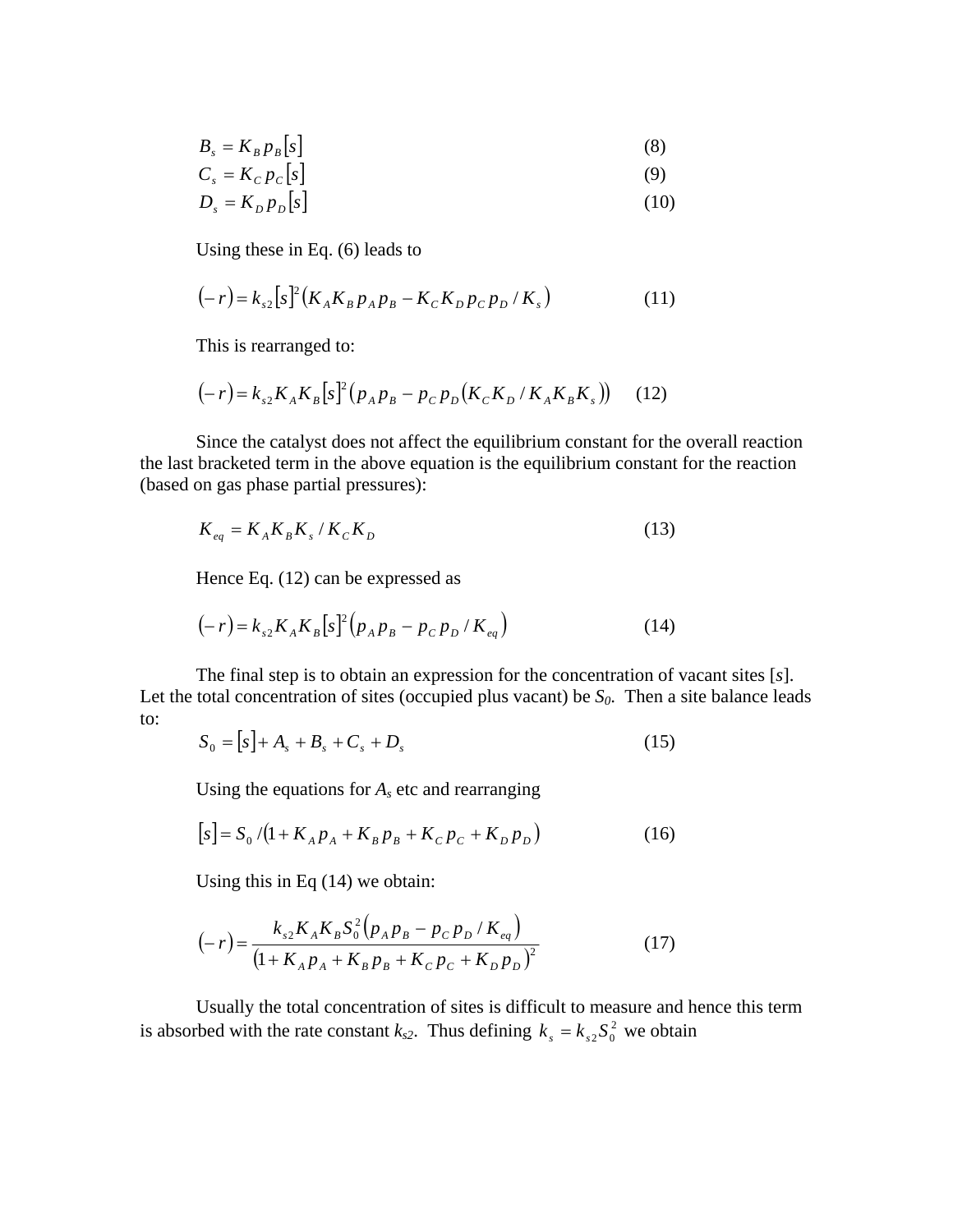$$
(-r) = \frac{k_s K_A K_B (p_A p_B - p_C p_D / K_{eq})}{(1 + K_A p_A + K_B p_B + K_C p_C + K_D p_D)^2}
$$
(18)

which is the L-H model for a surface reaction controlling process.

Some common L-H type of rate models together with the postulated rate controlling steps are below: For simplicity of presentation, the reactions are considered irreversible, i.e.  $K_{eq}$  is set as ∞.

1. Adsorption of A rate limiting: other species weakly absorbed.

$$
(-r) = \frac{k_1 S_0 p_A}{(1 + K_A p_A)}
$$
(19)

2. Dissociative adsorption of A; surface reaction controls Here the adsorption step is represented as:

$$
A_2 + 2s \rightarrow 2A - s
$$

and this type of mechanism is common for species such as H2 adsorbing on noble metals. Reaction is represented for simplicity as:

$$
2A - s \rightarrow \text{Pr} \, \text{oducts} + 2s
$$

This leads to the following rate expression:

$$
(-r) = \frac{k_1 s_{01} p_A}{\left(1 + K_A \sqrt{p_A}\right)^2}
$$
 (20)

and this rate model has been shown to be useful to represent the kinetics of some hydrogenation reactions.

3. A and B adsorbed on separate sites: surface reaction controls the process.

$$
(-r) = \frac{k_1 s_{01} s_{02} p_A p_B}{(1 + K_A p_A)(1 + K_B p_B)}
$$
(21)

4. Reaction of adsorbed A with gas phase B. (B need not be adsorbed for reaction to occur.) Surface reaction controlling

$$
(-r) = \frac{k_s K_A (p_A p_B)}{(1 + K_A p_A + K_C p_C + + K_D p_D)}
$$
(22)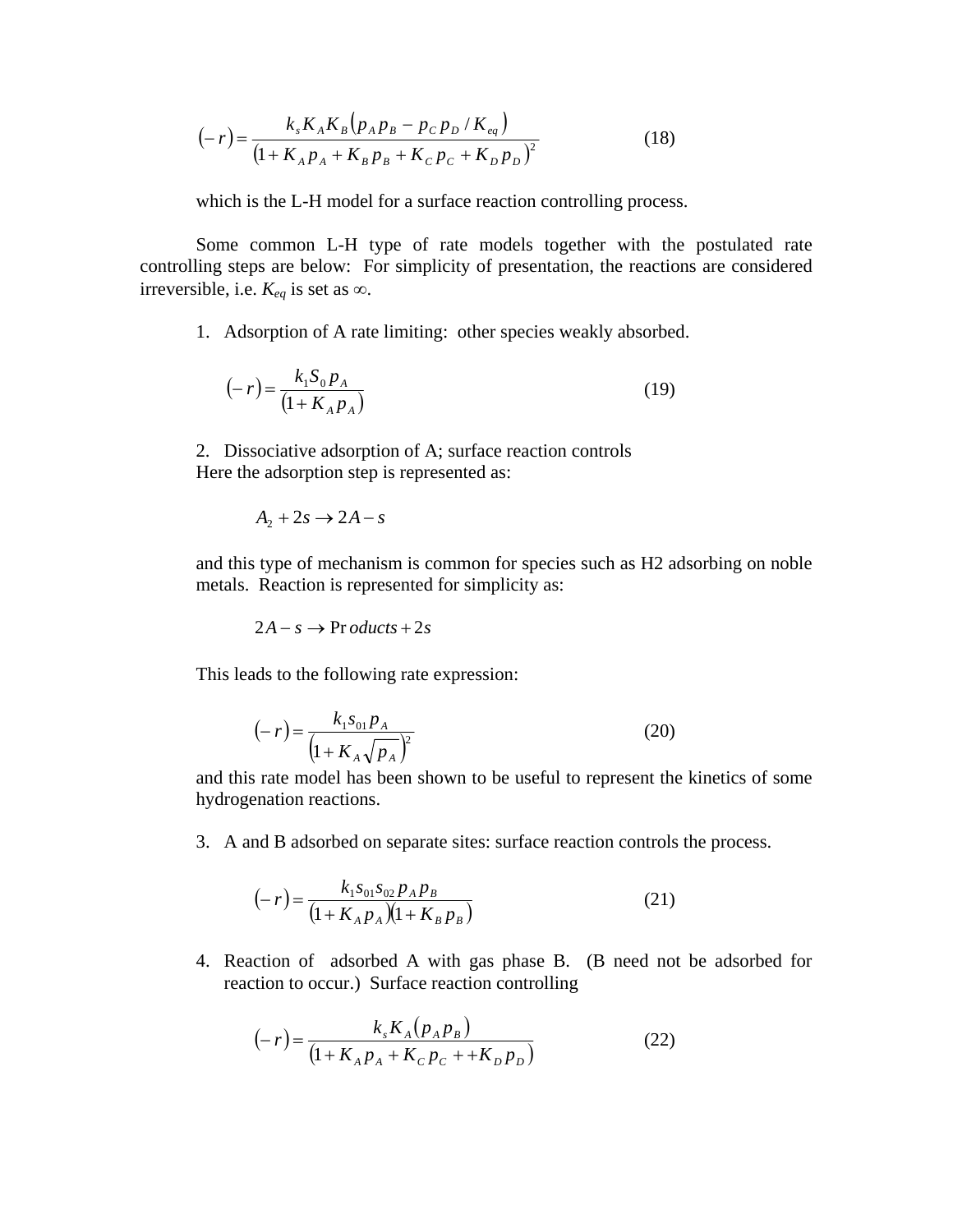Note that the denominator is to the power one now representing the fact that this is a single site mechanism.  $K_C = K_D = 0$  if products are not adsorbed. A model of this type is used in selective catalytic reduction.

## **Power law vs L-H Models**

Characteristics of the L-H can be examined by considering a simple case. Assume that only the species A is strongly adsorbed and the reaction is irreversible. Assume B is in excess and a dual site mechanism. This leads to the following simplified rate model:

$$
(-r) = \frac{k_s K_A p_A}{(1 + K_A p_A)^2}
$$
 (23)

The rate constant  $k_s$  increases with temperature while the adsorption equilibrium constant  $K_A$  generally decreases with temperature. The net effect may be such that the rate reaches a maximum at a particular temperature. This can not be predicted by power law model. Another observation is the dependency on concentration. For low concentration, the reaction would be seen as a first order while for high concentration, a negative first order dependency may be observed.

For other complex schemes, the rate can reach a maximum at an intermediate coverage of, say *B*, in a bimolecular reaction  $A+B$  to products. The advantage of the power law models are their simplicity. This is especially useful if one needs to include the transport effects and use them in a reactor model. Also simple power law models are often found to fit the data well even for the case where L-H models have been fitted. Two different mechanisms L-H may produce similar rate models and model discrimination can often be difficult.

## **Microkinetic Models**

The model is built using elementary reactions that occur on the catalytic surface and their relation with each other and with the surface during the catalytic cycle. The major advantage is implementation of surface bonding and correlation of surface structure with semiempirical molecular interaction parameters. Another advantage is that the rate constants for similar types of reaction can be estimated by molecular considerations and extrapolated to a wider class of similar types of reactions. Rate constants for individual elementary reactions can be measured independently and these can be used in the overall scheme. One limitation of this approach is that the rate expressions cannot be often obtained analytically. Numerical solutions are needed but the resulting equations are often stiff due to the wide range of time constants for the various elementary steps.

An example of a microkinetic model for catalytic oxidation in a three way converter (TWC) is shown in Table 1 from the work of Koci et al. The catalyst was Pt/Ce/ $\gamma$ -Al<sub>2</sub>O<sub>3</sub> and the process involves CO oxidation, hydrocarbon oxidation and NO<sub>x</sub>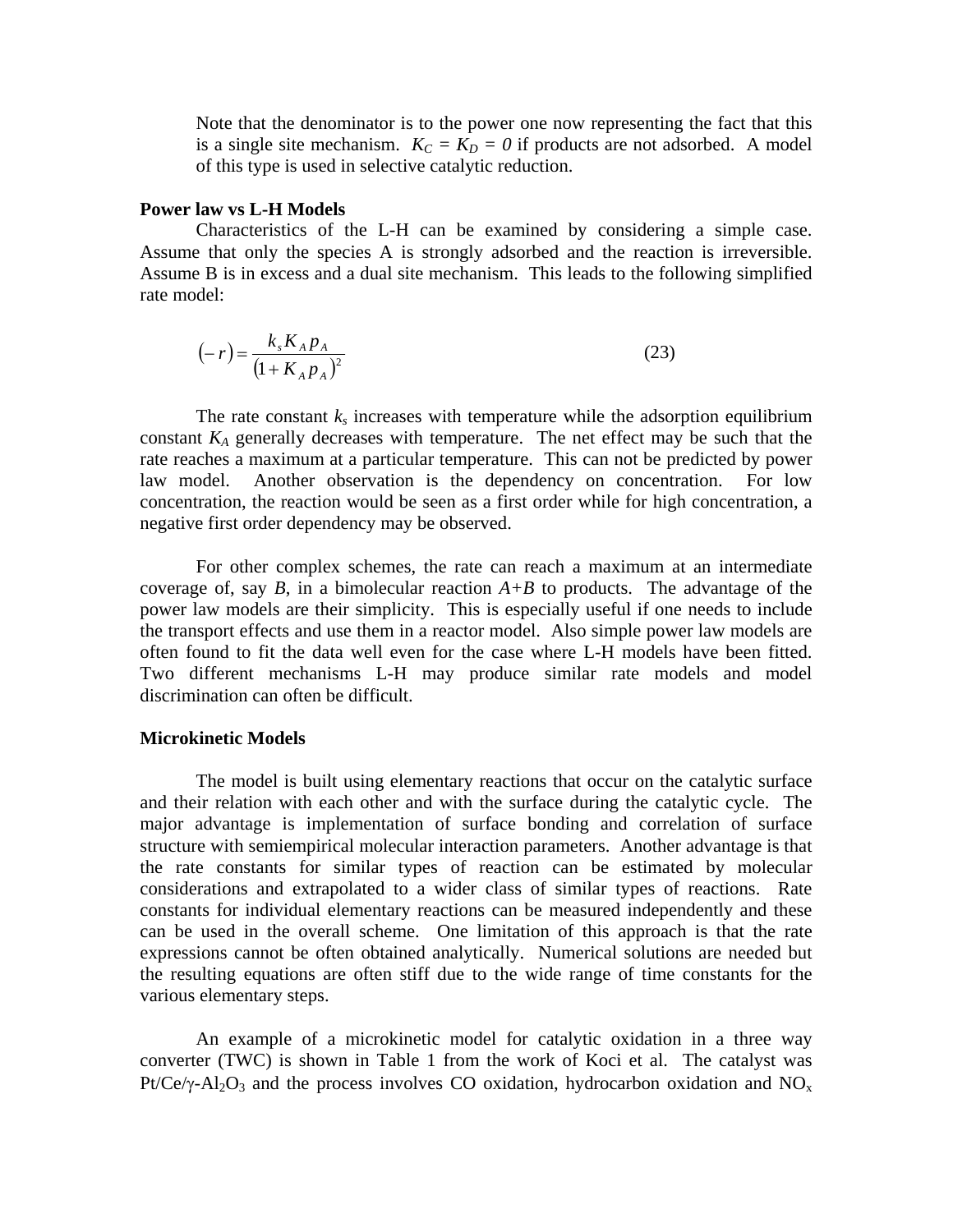reduction. (Hence the terminology three way converter). The scheme is illustrative of the complex multi-step nature of catalytic process.

|                                                  | P. Kočí et al. / Chemical Engineering Science 59 (2004) 5597-5605                                                                                                                                                                                                                                  | 5590                                                                                                                                                                                                                                                                                                                                                                                                                                                                                                                                                                                                       |  |  |  |  |
|--------------------------------------------------|----------------------------------------------------------------------------------------------------------------------------------------------------------------------------------------------------------------------------------------------------------------------------------------------------|------------------------------------------------------------------------------------------------------------------------------------------------------------------------------------------------------------------------------------------------------------------------------------------------------------------------------------------------------------------------------------------------------------------------------------------------------------------------------------------------------------------------------------------------------------------------------------------------------------|--|--|--|--|
| Table 1                                          | Microkinetic reaction scheme used in the model of TWC                                                                                                                                                                                                                                              |                                                                                                                                                                                                                                                                                                                                                                                                                                                                                                                                                                                                            |  |  |  |  |
| No.                                              | Reaction step                                                                                                                                                                                                                                                                                      | Kinetic expression                                                                                                                                                                                                                                                                                                                                                                                                                                                                                                                                                                                         |  |  |  |  |
|                                                  | $CO + * = CO"$<br>$O_2 + 24 \rightarrow 2O^*$<br>$CO^* + O^* \rightarrow CO_2 + 2*$<br>$CO + O^* \rightleftharpoons OCO^*$<br>$000'' \rightarrow 00 + 4$                                                                                                                                           | $R_1 = k_1^2 L_{\text{NNF}} c_{\text{CO}}^2 \theta_* - k_1^2 L_{\text{NNF}} \theta_{\text{CO}}^2$<br>$R_2 = k_2 L_{\text{NNIC}}^{\text{c}}_{\text{O}}, \theta_*$<br>$R_3 = k_3 L_{\text{NM}} \theta_{\text{CO}} \cdot \theta_{\text{O}}$<br>$R_4 = k_4^2 L_5 \alpha_4 c_{CO}^2 \beta_{O^*} - k_4^3 L_5 \alpha_4 \beta_{OCO^*}$<br>$R_S = k_S L_{\text{NM}} \theta_{\text{OCD}}$                                                                                                                                                                                                                            |  |  |  |  |
| ñ<br>x<br>$10-$<br>п                             | $C_2H_2 + \bullet \rightleftarrows C_2H_2^*$<br>$C_2H_2^* + 2* := C_2H_1^{***}$<br>$C_2H_2^* + 30^* \rightarrow 2CO^* + H_2O + 2s$<br>$C_2H_2^{***} + 30^* \rightarrow 2CO^* + H_2O + 4s$<br>$C_2H_2 + O^* \rightleftharpoons C_2H_2O^*$<br>$C_2H_2O^* + 2O^* \rightarrow 2CO^* + H_2O + \epsilon$ | $R_6 = k_6^f L_{\text{NMC}} \epsilon_{\text{vH}_7}^e \theta_* - k_6^b L_{\text{NMC}} \theta_{\text{C}_7\text{H}_7^o}$<br>$R_7 = k_7^f L_{\text{NNM}} \theta_{C_2H_2^*} \theta_*^2 - k_7^h L_{\text{NNM}} \theta_{C_2H_2^{***}}$<br>$R_{\rm S} = k_{\rm S} L_{\rm NM} \delta_{\rm C_2 H_2^0} \delta_{\rm O^{\rm o}}$<br>$R_{\rm H}=k_{\rm B}L_{\rm NM}\theta_{C_2\rm H_2^{tree}}\theta_{\rm O^0}$<br>$R_{10}=k_{10}^f L_{\rm NM} c_{\rm C_2H_2}^f \theta_{\rm O''}-k_{10}^h L_{\rm NM} \theta_{\rm C_2H_2O''}$<br>$R_{11} = k_{11} L_{\text{NM}} \theta_{\text{C}_2 \text{H}_2 \text{O}} \theta_{\text{O}}$ |  |  |  |  |
| 12<br>Đ<br>14<br>15                              | $0 + 2t \rightarrow 20$ <sup>t</sup><br>$CO'' + O' \rightarrow CO_2 + x + x$<br>$C_2H_2^* + 3O^2 + * \rightarrow 2CO^* + H_2O + 3s$<br>$CO2 + y = CO2$                                                                                                                                             | $R_{12} = k_{12} L_{OSCCO_2} c_r$<br>$R_{13} = \lambda_{13} L_{NN} \theta_{CO}$ (or<br>$R_{14} = k_{14} L_{\text{NM}} \theta_{\text{C}_2 \text{H}_2^*} \xi_{\text{O}^2}$<br>$R_{15} = k_{15}^f L_{SUP}c_{CO}^g, Z_7 - k_{15}^h L_{SUP}Z_{CO}$                                                                                                                                                                                                                                                                                                                                                              |  |  |  |  |
| 26<br>17<br>18<br>19<br>20<br>21<br>22<br>$23 -$ | $NO +$ $+$ $\geq$ $NO^*$<br>$NO'' + \epsilon \rightarrow N'' + OP''$<br>$NO^* + N^* \rightarrow N_2O^* + a$<br>$N_2O^* \rightarrow N_2O + \epsilon$<br>$N_2O'' \to N_2 + O''$<br>$N^* + N^* \to N_2 + 2\pi$<br>$NO + O^* \rightleftharpoons NO^*$<br>$NO2*$ $\rightleftharpoons NO2 +$ $\circ$     | $R_{20} = k_{16}^2 L_{20M} c_{NO}^2 \theta_* - k_{16}^2 L_{20M} \theta_{NO^*}$<br>$R_{17} = k_{17} L_{\text{NM}} \theta_{\text{NGF}} \theta_{\text{m}}$<br>$R_{18} = k_{18} L_{\text{NM}} \theta_{\text{ND}^+} \theta_{\text{N}^+}$<br>$R_{19} = k_{19} L_{NM} \theta_{N_2, Cr}$<br>$R_{20} = k_{20} L_{20M} \theta_{N_2O^*}$<br>$R_{21} = k_{21} L_{\rm NM} R_{\rm N}$<br>$R_{22} = k_{22}^2 L_{\text{NMC}} k_{\text{HO}} \theta_{\text{O}} + k_{22}^3 L_{\text{NMC}} \theta_{\text{NG2}}$<br>$R_{23} = k_{13} L_{NN} \theta_{NO_2^*} - k_{23}^2 L_{NM} \epsilon_{NO_2}^* \theta_*$                       |  |  |  |  |

The reaction subsystems for CO and C<sub>2</sub>H<sub>2</sub> oxidation on noble metal (\*), O<sub>2</sub> storage and release on cesta (x), CO<sub>2</sub> storage on 7-Al<sub>2</sub>O<sub>3</sub> (x) and NO<sub>3</sub> transformation on noble metal (\*) are separated by blank lines. F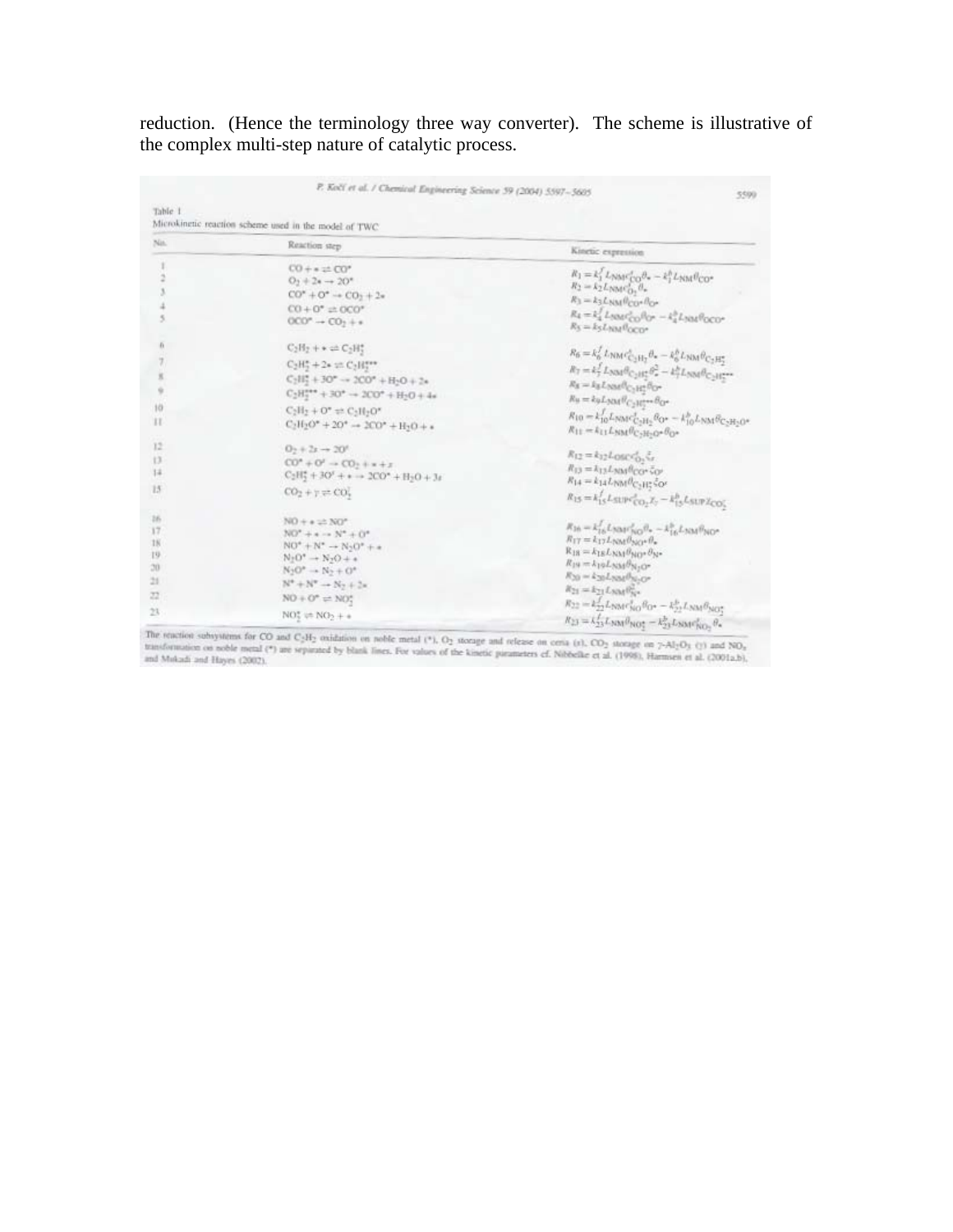#### **Surface Interaction Models**

 Experimental methods, namely NMR, spectroscopy, and kinetic measurements are available to study the surface topology of catalysts, the adsorption sites and how the molecules are adsorbed on the catalyst surface. Unfortunately these experiments are very difficult to perform and most of the time, there is a high discrepancy between different techniques. Computer simulations, therefore are becoming increasingly popular to study the structure and the transport behavior of the catalysts.

 The two commonly used simulation techniques to study the structural and dynamical properties include Molecular Dynamics (MD) and Monte Carlo (MC) simulations. MD has been extensively used to study dynamic and equilibrium properties of different adsorbates in different catalysts. In MD simulation, Newton's equations of motion are solved for each molecule. Since the continuous motion of the molecules is approximated by discrete movements in time, MD simulations are deterministic. The time step used in the calculations is usually between 5-10 fs resulting in practical simulation times up to 10 ns with current computers. MC simulation, on the other hand is a probabilistic method. Many useful information such as energetics of the individual adsorption sites, adsorption isotherms and related thermodynamic properties properties can be obtained by MC simulations. More information about these techniques can be found at [1].

 MC simulations are also used to study surface reactions. Much effort has been focused on study of reduction reaction of NO by CO since this is a very important reaction in pollution control in catalytic converters. This reaction is very sensitive to the metal substrate used as a catalyst and to the type of the surface[3]. The MC algorithm involves randomly selecting an event from the given mechanism with a probability based on the reaction rate constants. Usually  $10<sup>6</sup>$  MC steps are attempted to reach stability in the results. Cortes et al [2] studied this reaction over the Rh catalyst. The authors found that there is a good agreement between the MC simulations and the analytical solutions of Langmuir-Hinshelwood mechanism. Korluke et al [3] developed a simple lattice gas model to study the effect of molecularly adsorbed NO using MC simulations. The authors found that NO and CO desorption is necessary for a steady-state reaction.

 The problem with these simulations is that the texture of the porous catalyst might be too complex for realistic representation. Many simplifications are made in the modeling. Still, the simulations provide a lot of information about the surface reactions, and structure and properties of surfaces. Simulation results can be used in microkinetic model which can then be used to construct more realistic L-H models. Thus the three modes together provide a hierarchy for multi-scale analysis.

## **Kinetic Model: Examples**

1. SCR

A mechanism proposed is adsorption of NH3 on active sites followed by reaction with NO in the gas phase.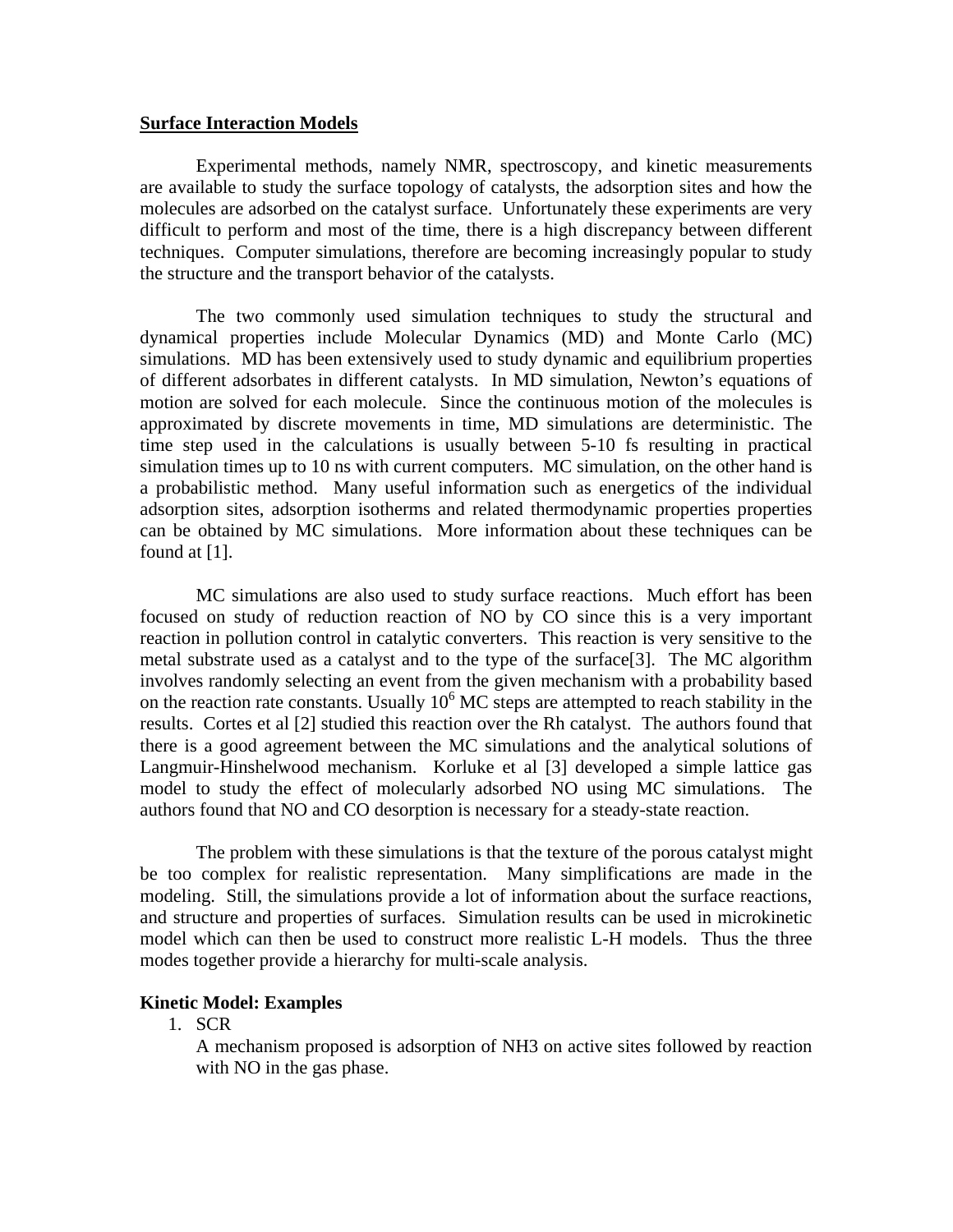$$
NH_{3(g)} + s \leftrightarrow NH_3s
$$
  

$$
K = k_f / k_b
$$
  

$$
K = k_f / k_b
$$

$$
NH_3s + NO(g) + \frac{1}{4}O_2 \xrightarrow{k} N_2 + \frac{6}{4}H_2O
$$

Step 2 is assumed to be rate controlling. Then

$$
r = k(NH3s)(NO)
$$
  

$$
NH3s = K(NH3)g(s)
$$

Rate is therefore equal to  $kK(NO)_{g}(NH_{3})_{g}$  *s* 

A site balance gives  
\n
$$
s + NH_3s = s_0
$$
 or  
\n $s + K(NH_3)_g s = s_0$   
\n $s = \frac{s_0}{\left(1 + K(NH_3)_g\right)}$ 

Hence the proposed kinetic scheme is

$$
r = \frac{s_0 k K \left( NO \right)_s \left( NH_3 \right)_s}{1 + K \left( NH_3 \right)_s}
$$

#### **Reaction Engineering Issues**

In this section, we indicate the main reaction engineering problems associated with gas-solid reaction. The modeling tasks can be divided into two categories:

i. Particle scale modeling

Since the catalyst is generally porous, intraparticle diffusion becomes an important rate limiting factor. Thus, one needs to consider the diffusion in the pores of the catalyst with simultaneous chemical reaction. In case of monolithic type of catalyst, particle scale modeling is replaced by modeling of surface adsorption, desorption and reaction processes.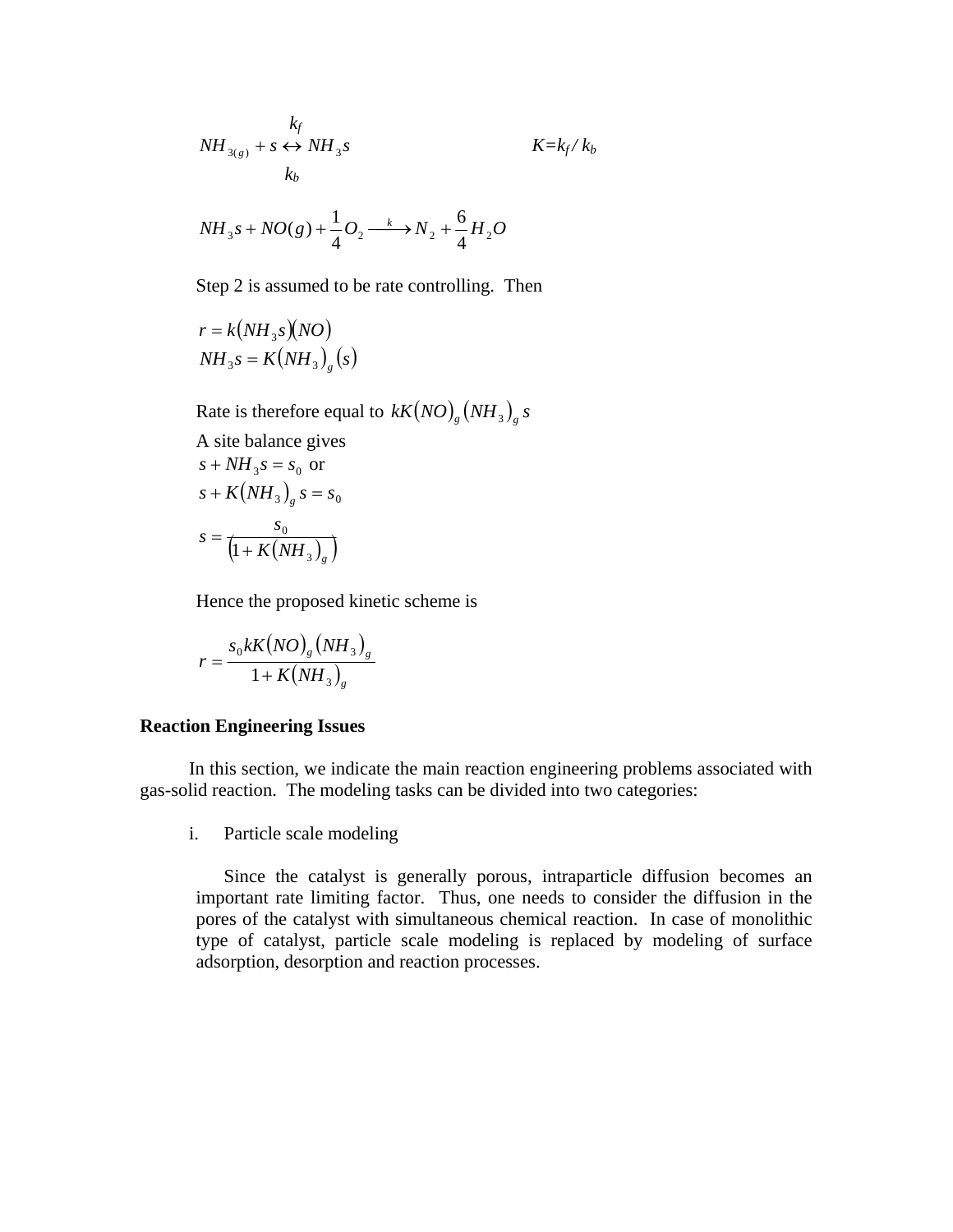ii. Reactor scale modeling

The reactor scale modeling consists of writing the mass and heat balances for the reactor including flow non-idealities, if any. The particle scale model becomes a sub-model here and provides the necessary expressions for the rate of reaction.

## **Reactor Models Coupling with Particle Models:**

In order to see the coupling of reactor models with particle model it is useful to consider a packed bed reactor which is modeled as a plug flow reactor. Also isothermal conditions are considered first. Consider a differential element of reactor change in molar flow rate if *I* is given as:

 $\Delta F_i = R_i \times (measure used to define rate)$ 

A mass balance leads to:

$$
\frac{dN_i}{dx} = (1 - \varepsilon_B)R_i = \sum v_{ji}r_j
$$

 Also  $N_i = N_i y_i$ *RT*  $N_t = \frac{PQ_G}{RT}$ 

where  $R_i$  is the rate of production of species *i* per unit catalyst volume. Hence the factor  $(1 - \varepsilon_B)$  appears in the rate term on RHS. Since  $N_i = u_g c_{gi}$  the equation can be written as:

$$
u_g \frac{dc_{g,i}}{dx} + c_{g,i} \frac{du_g}{dx} = (1 - \varepsilon_B)R_i
$$

If change in the gas velocity is small (e.g. dilute systems) then

$$
u_g \frac{dc_{g,i}}{dx} = (1 - \varepsilon_B)R_i = (1 - \varepsilon_B) \sum v_{ji} r_j
$$

 For single reactions  $R_i = v_i r$ 

and  $r$  depends on the conditions in the catalyst. The rate based on  $c_{gi}$  would not in many cases be a representative estimate of the rate at a given location in the reactor. This is due to transport limitations which leads to a concentration variation across the gas film and in the pores of the catalyst. A typical concentration variation is shown in Figure 4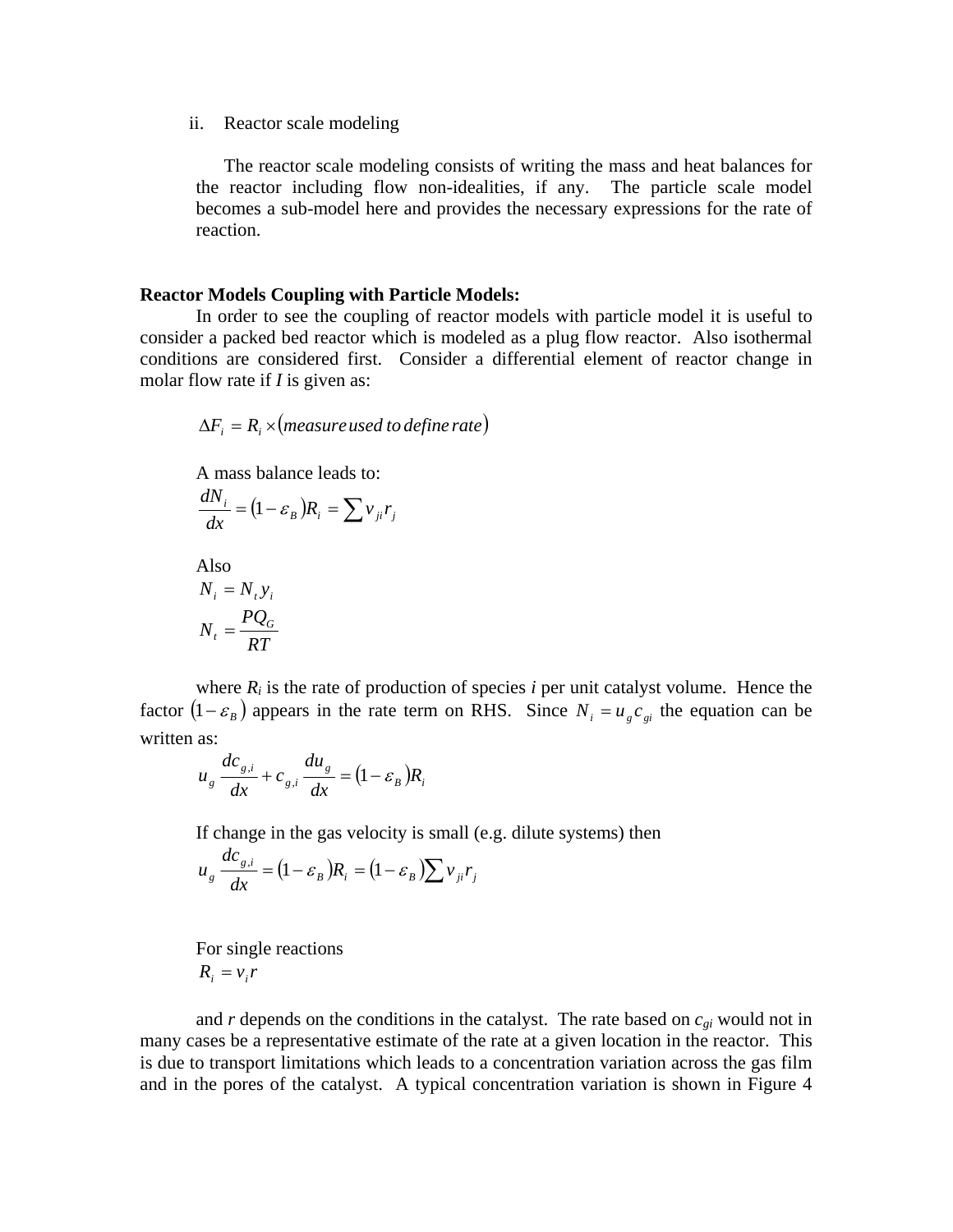and the role of the particle scale models is to take into account these variations to find a representative rate.



Note that similar profiles exist for temperature.

For single reaction and dilute systems, we have the following equation for each species *i*.

$$
u_g \frac{dc_{g,i}}{dx} = (1 - \varepsilon_B)R_i = (1 - \varepsilon_B)v_i r
$$
 (1)

 $r =$  rate of reaction including transport effects, i.e. including the effect of point to point variation of concentration in the catalyst. Let  $\sim r(c_{g,i}, T_g)$  be the rate based on bulk conditions. Ratio of *r* to  $\tilde{r}$  is called effectiveness factor and is of great convenience in modeling heterogeneous systems. Eq. 1 becomes

$$
u_g \frac{dc_{g,i}}{dx} = (1 - \varepsilon_B) v_i r(c_{g,i}, T_g) \eta
$$
 (2)

In general,  $\eta$  is a function of  $c_{g,i}$  and  $T_g$ . Only for first order isothermal case  $\eta$  can be found independently as shown later.

Solution of Eq. (2) is done numerically for multiple species and multiple reactions. The procedure is similar to that homogeneous reactions with a major difference that at each integration step  $\eta_0$  need to be computed by a "particle model" based on the local values of gas phase concentrations and temperatures.

Particle models are considered in detail in the following section.

## **Particle Models**

## **1. Models for internal diffusion**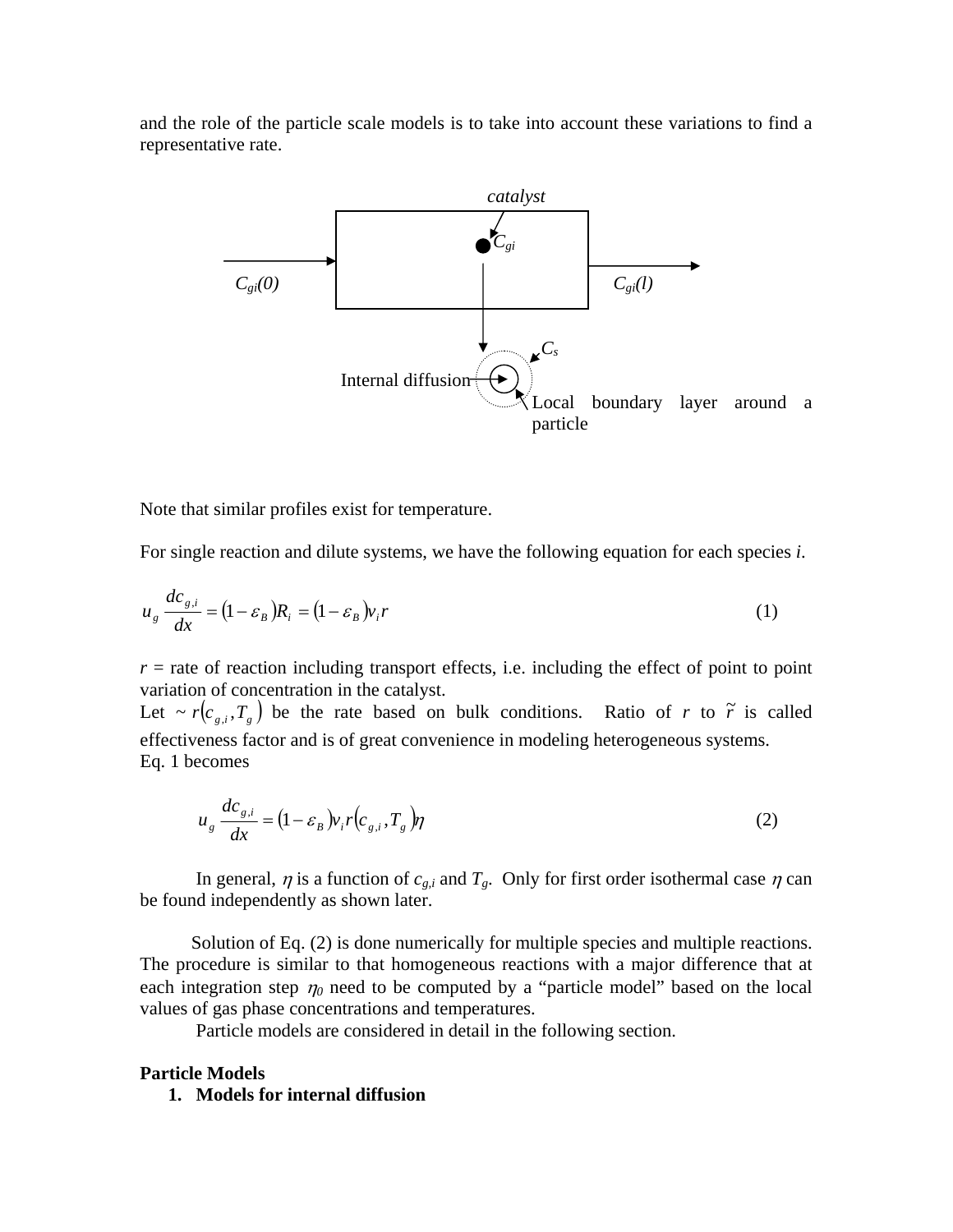The particle scale effects are usually modeled by the diffusion-reaction equation. More detailed models using Stefan-Boltzmann equations are not considered here. The diffusion in a porous catalyst is characterized by an effective diffusivity, *De,i* with *i* indicating the species. The transport of species  $i$  within the pore structure is then governed by the following equation for a spherical catalyst

$$
D_{ei}\nabla^2 C_i = \sum v_{ji} (-r_j) a_j (r) r_j + 0 < r < R
$$
 (1)

where the quantities used are defined as follows:

 $\nabla^2$  = Laplacian which takes the following form for a spherical catalyst.

 $\nabla^2$  = *r r*  $r^2$   $\partial r$  $1 \quad \partial \quad z^2$ *<sup>2</sup>* ∂ ∂ ∂ ∂

*r* = Radial position

 $R =$  Radius of the catalyst

- $D_{ij}$  = Effective diffusivity of species *i* in the pores of the catalyst; Model assumes the same diffusivity for the poisoned and unpoisoned zones.
- $v_{ji}$  = Stoichiometric coefficient of species *i* in the j-th reaction
- $r_i$  = rate expression of j-th reaction per unit total volume of catalyst.
- $a_j(r)$  = Activity of the catalyst for the j-th reaction; Note the radial dependence of the activity profile. This quantity may change with time as the catalyst gets progressively poisoned.

The boundary conditions needed to solve Eq. (1) are as follows:

at 
$$
r = 0
$$
,  $\frac{\partial C_i}{\partial r} = 0$  (2)

at 
$$
r = R
$$
,  $\frac{\partial C_i}{\partial r} = \frac{k_{g,i}}{D_{e,i}} \left( C_{g,i} - C_i \right)$  (3)

where  $k_{g,i}$  is the gas film mass transfer coefficient for the i-th species.

 $C_{g,i}$  = concentration of species *i* in the external gas phase near the particle under consideration. Again *kg,i* is based on concentration driving force. Various definitions are used for  $k_g$  and units should be used carefully. The solution of Eq.(1) gives the detailed concentration profiles in the particles. From the solution, an average rate can be calculated and used to find  $\eta_0$ . This forms the basis for the particle model.

#### **First Order Reaction**

The intraparticle diffusion models simplify for a first order kinetics. For this case, the results can be obtained analytically. The first order kinetics is often a good approximation in oxidation reactions. The oxygen is usually present in excess compared to the pollutants. For such cases, the kinetics can be simplified to a first order kinetics: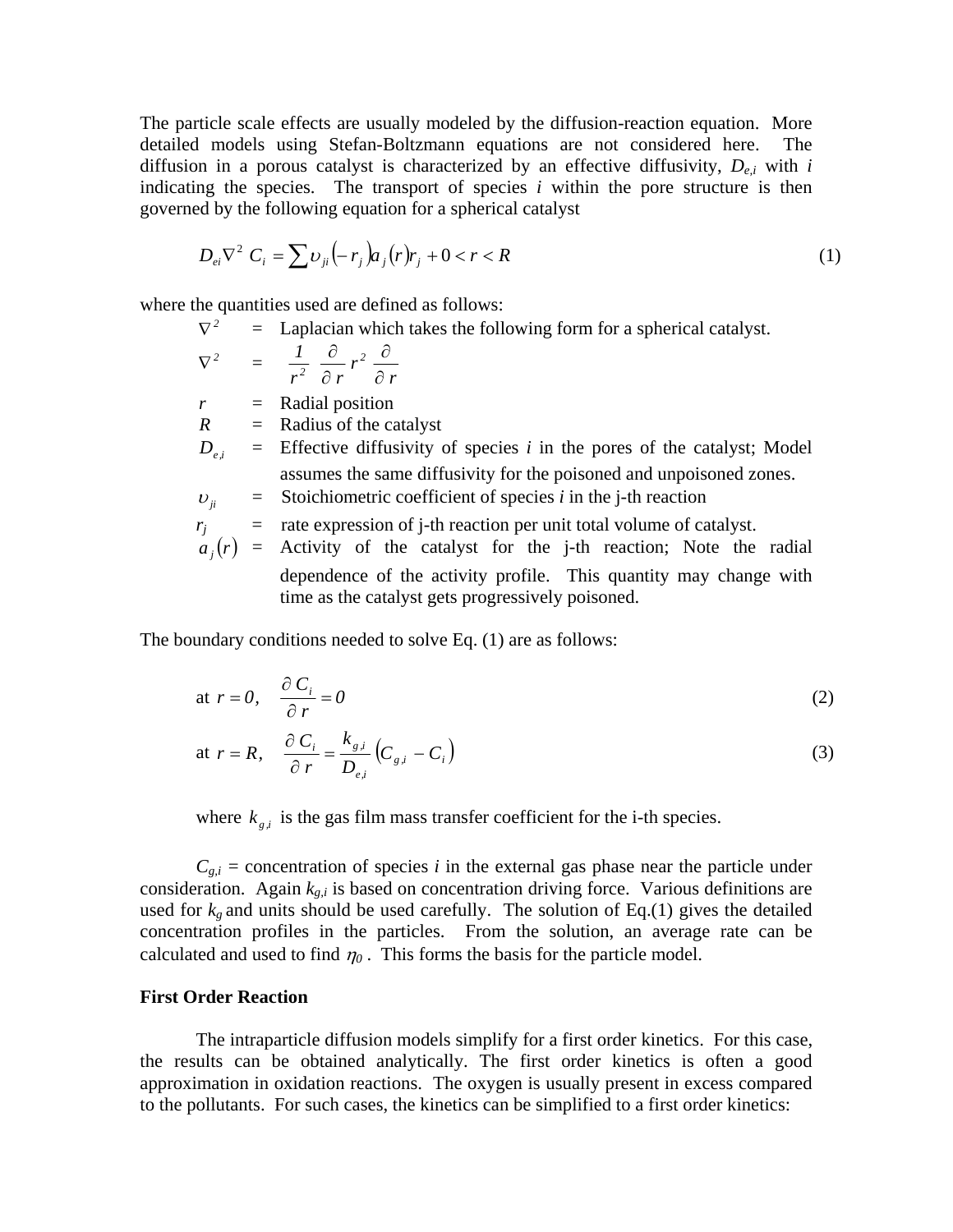$$
r_j = k_j \ C_j
$$

where  $r_i$  refers to the oxidation of the i-th pollutants and  $k_j$  to the corresponding rate constant. Further, if one assumes that the activity of the catalyst is uniform (a starting assumption) then the following equation holds for species *i*:

$$
D_{ei} \nabla^2 C_i = k C_i \tag{4}
$$

where  $k =$  rate constant for reaction of species *i* (now  $k = k<sub>i</sub>$  here). Note that k is based on unit volume of the catalyst.

The characteristic dimensionless groups which govern the process are as follows:

1. The line modulus, 
$$
\phi^2 = \frac{k R^2}{D_{ei}}
$$

This arises from the normalization of the governing differential equation.  $(Eq(4))$ 

## 2. Biot number for mass transfer

$$
Bi_M = \frac{k_g R}{D_e}
$$

This arises from the normalization of the boundary conditions.

The solution of Eq. (4) can then be represented as:

$$
c = \frac{C_i}{C_{g,i}} = \left[\frac{Bi_M}{\phi \coth \phi - 1 + Bi_M}\right] \frac{\sinh \phi \xi}{\xi \sinh \phi}
$$

where  $\zeta$  is the dimensionless radial position =  $\frac{r}{R}$ . Also note that

 $\overline{\phantom{a}}$ ⎦  $\frac{Bi_M}{\phi \text{Cot} \phi \phi^{-1} + Bi}$ ⎣  $\mathsf L$  $=\left[\frac{B_i}{\phi\:\text{Coth}\:\phi-1+B_i}\right]$ *M g i i Coth*  $\phi - 1 + Bi$ *Bi C*  $C_i$ *s*  $\int_{a}$   $\left[ \phi \ \text{Coth} \ \phi - 1 \right]$  $\frac{dV_{\text{th}}}{d\phi}\left(\frac{Bv_{\text{th}}}{\phi-\frac{1+Bi_{\text{th}}}{\phi}}\right)$  by setting  $\xi=1$ . This gives the drop in the gas

film for C.

Here  $C_{i}$  *s* = concentration at the catalyst surface.

The effect of intraparticle diffusion is expressed conveniently in terms of the effectiveness factor for the catalyst. This factor is defined as the actual rate of reaction over the entire catalyst divided by the maximum rate of reaction.

Actual rate of reaction =  $\int_{o}^{R}$  $\int_a^b$  4 $\pi$  *r*<sup>2</sup> *k C dr*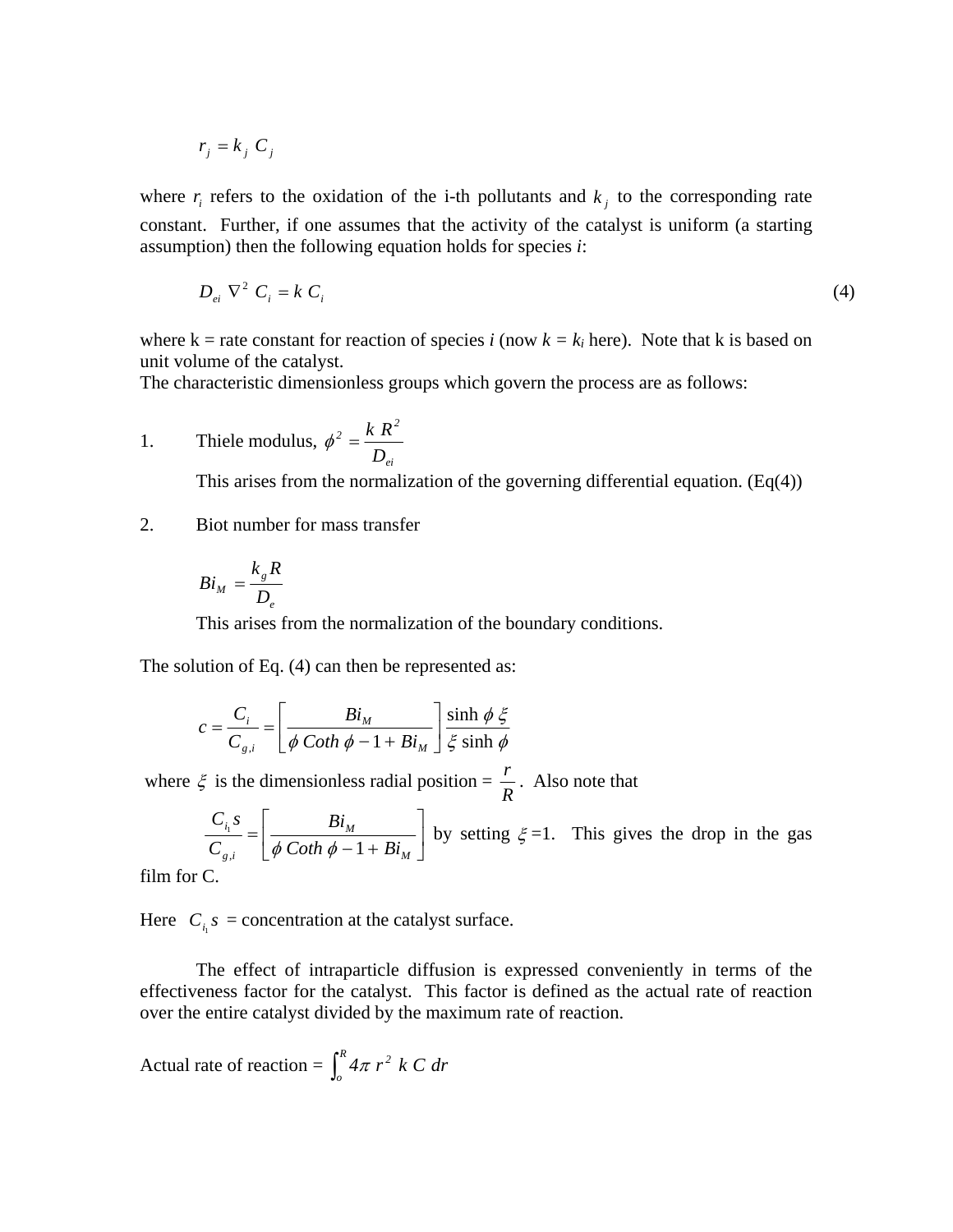Maximum rate of reaction =  $\frac{4}{3}\pi R^3 k C_g$ *3 4* π

Note the species subscript, *i*, has been dropped for convenience.

The actual rate of reaction can also be expressed as:

Actual Rate = 
$$
4\pi R^2
$$
 D<sub>e</sub>  $\left(\frac{\partial C}{\partial r}\right)_{n=R}$  which is a simpler form to calculate.

The expression for the overall effectiveness factor  $\eta_o$  is then obtained as:

$$
\eta = \frac{3}{\phi^2} (\phi \coth \phi - 1) \frac{Bi_M}{(\phi \coth \phi - 1 + Bi_M)}
$$

Also the following limiting case when  $Bi_M \rightarrow \infty$  should be noted

$$
\eta_c = \frac{3}{\phi^2} (\phi \coth \phi - 1)
$$
 which is also referred to as the internal effectiveness factor.

The above expression is suitable for a spherical catalyst. For catalyst of other shapes it is convenient to use a "shape normalized" Thiele modulus defined as

$$
\Lambda = \frac{V_p}{S_p} \left(\frac{k}{D_e}\right)^{1/2}
$$

where  $V_p$  is the volume of the catalyst and  $S_p$  is the external surface area of the catalyst. Note that *3*  $A = \frac{\phi}{a}$  for a sphere.

An approximate expression for effectiveness factor for all shapes is given by:

$$
\eta_c \approx \frac{\tanh \Lambda}{\Lambda}
$$

This is based on a slab model for geometry of the catalyst assuming there is no gas side resistance. In the limit of large  $\Lambda$ , we can use  $\eta$  as the reciprocal of  $\Lambda$  since the tanh  $\Lambda \rightarrow 1$  for large  $\Lambda$ . The concentration profiles in a slab catalyst for various values of  $\Lambda$  is shown in Figure 5.

## FIGURE MISSING

Application problems to ascertain the importance of pore diffusion are illustrated by the following examples.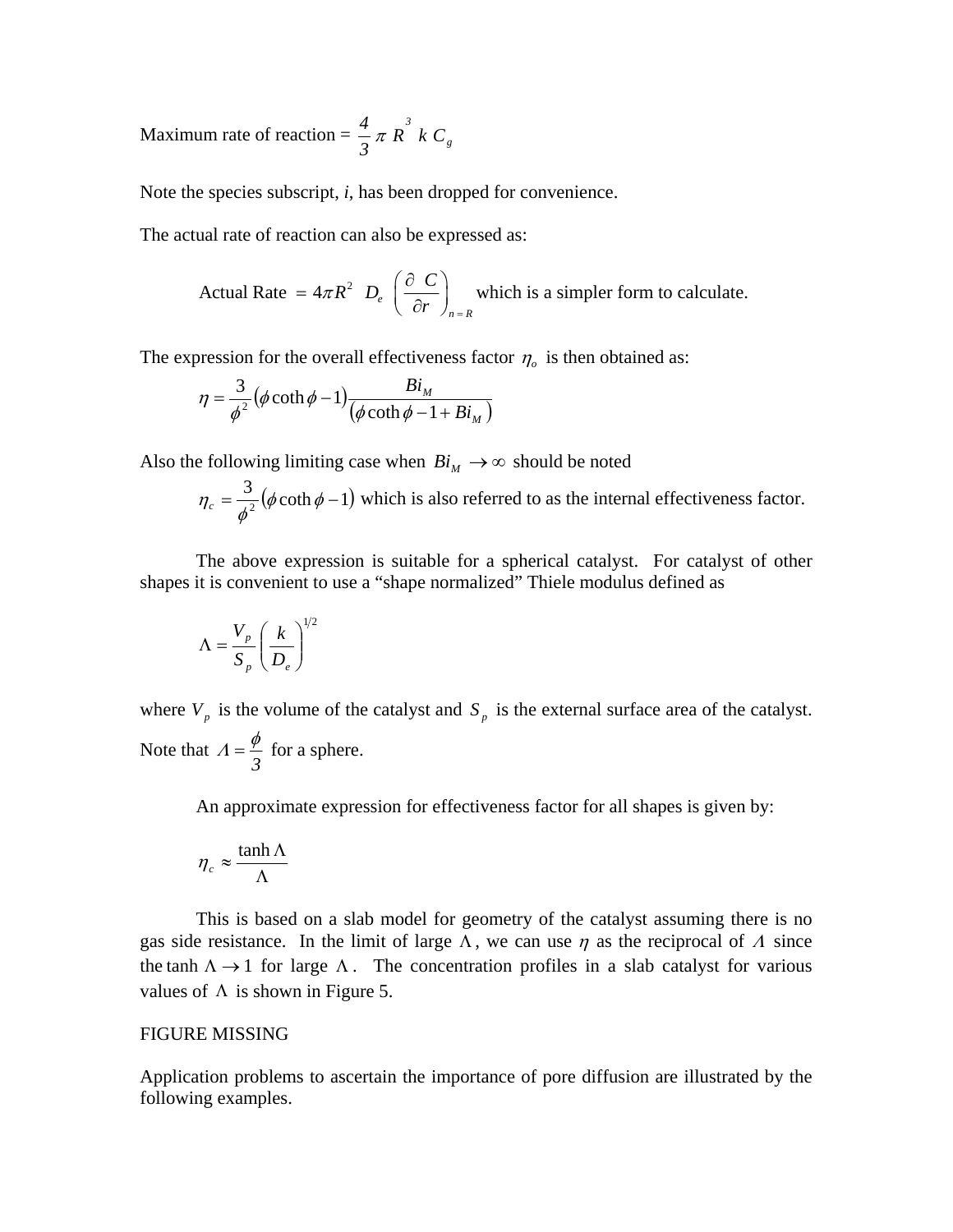## **Problem 1: Rate for larger size given kinetics**

Rate of reaction over a finely crushed catalyst of radius of 0.5mm was measured as 10.0 mole/sm<sup>3</sup>catalyst.

Temperature is 400 K and pressure is  $10<sup>5</sup>$  Pa and mole fraction of reactant in the gas is 0.1. Find the rate for a catalyst of pellet radius of 3mm.

Solution:

Assume ηc=1 for small catalyst.

$$
C_{_{Ag}} = \frac{yP}{RT} = \frac{0.1 \times 10^5}{8.314 \times 400} = 3.007 \frac{mol}{m^3}
$$

*Rate=kC<sub>Ag</sub>* Hence 
$$
k = \frac{Rate}{C_{Ag}}
$$
  $k = \frac{10 \text{ mol} / \text{m}^3 \text{ s}}{3.007 \text{ mol} / \text{m}^3} = 3.3256 \text{ s}$ 

To find rate for larger catalyst, we need an estimate of intraparticle diffusion coefficient. Let  $D_e = 4 \times 10^{-6}$  m<sup>2</sup>/s (a reasonable estimate). Then,

$$
\phi = \frac{R}{3} \sqrt{\frac{k}{D_e}} = 0.9118
$$

$$
\eta_c = 0.7051
$$

$$
Rate = \eta_c k C_{Ag} = 7.05 \, mole/m^3 s
$$

#### **Diagnostics: The Weisz Model**

Given the measured rate, establish if there is significant pore diffusion resistance.

$$
M_{W} = Weisz Modulus = \frac{L^{2}(-R_{A})_{obs}}{C_{Ag}D_{e}}
$$

where  $L = R / 3$  = characteristic length scale

If Weisz modulus (Wagner modules)  $< 0.15$ , then the concentration profile in the pellet is nearly uniform.

Note that

$$
M_{W}=\eta_{c}\phi^{2}
$$

## **roblem 2: Test for pore resistance P**

A rate of 10<sup>5</sup> mole/hr m<sup>3</sup> cat is observed for a gas concentration of A of 20 mole/m<sup>3</sup>. The catalyst particle diameter is 2.4 mm.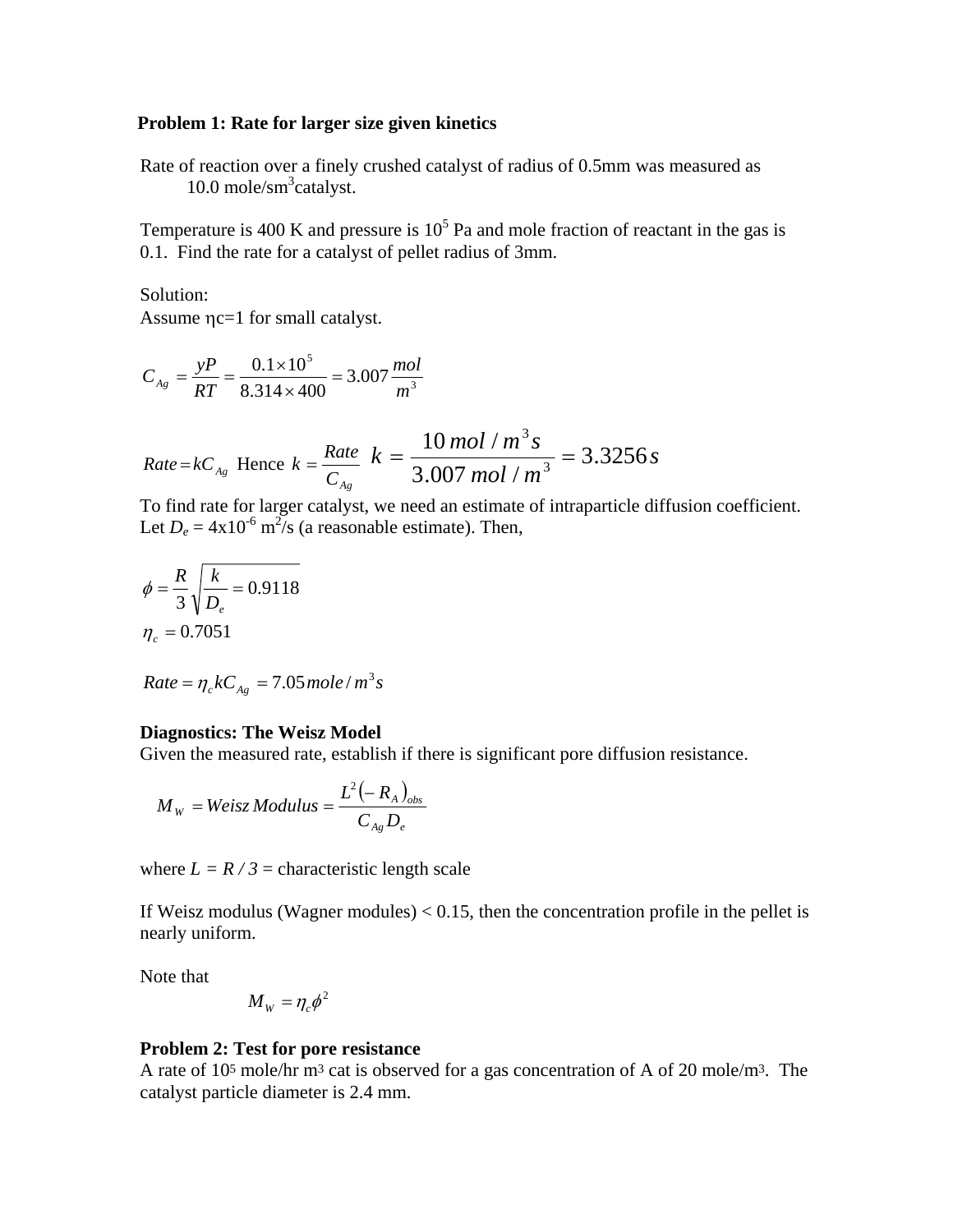An independently measured value is needed to solve this problem. Let us assume effective diffusivity is  $5x10^{-5}$  m<sup>2</sup>/hr.

Is there a strong pore diffusion resistance?

 $L = R / 3 = 4 x 10^{-4}$  mm **Solution:** 

Wagner modulus  $=$ 

$$
M_{T} = \frac{L^{2}(-R_{A})_{obs}}{D_{e}C_{Ag}} = 16
$$

Strong pore resistance

The measured data are not representative of true or "intrinsic" kinetics.

## **roblem 3: Intrinsic kinetics P**

In Problem 2, find the effectiveness factor and the true rate constant.

## **Solution:**

*rate* =  $k\eta C_{Ag}$ 

$$
k\eta = \frac{rate}{C_{Ag}} = 5000hr^{-1}
$$

Since h depends on *k*, we used a trial and error solution. We expect h to be small. Let us assume some value, say 0.01.

Then

$$
k_V = \frac{5000}{\eta} = 5 \times 10^5
$$

$$
\begin{aligned} \text{Thiele mod }ulus &= L\sqrt{\frac{k_v}{D_e}} = 40\\ \eta &= \frac{\tanh \phi}{\phi} = 0.025 \end{aligned}
$$

| $\eta$ assumed | $k_v = 5000/n$ | Thiele | $\eta$ equation |
|----------------|----------------|--------|-----------------|
| 0.01           | 5x105          | 40     | 0.025           |
| 0.03           | 1.67x105       | 23     | 0.0433          |
| 0.063          | 7.93x104       | 15.9   | በ በ627          |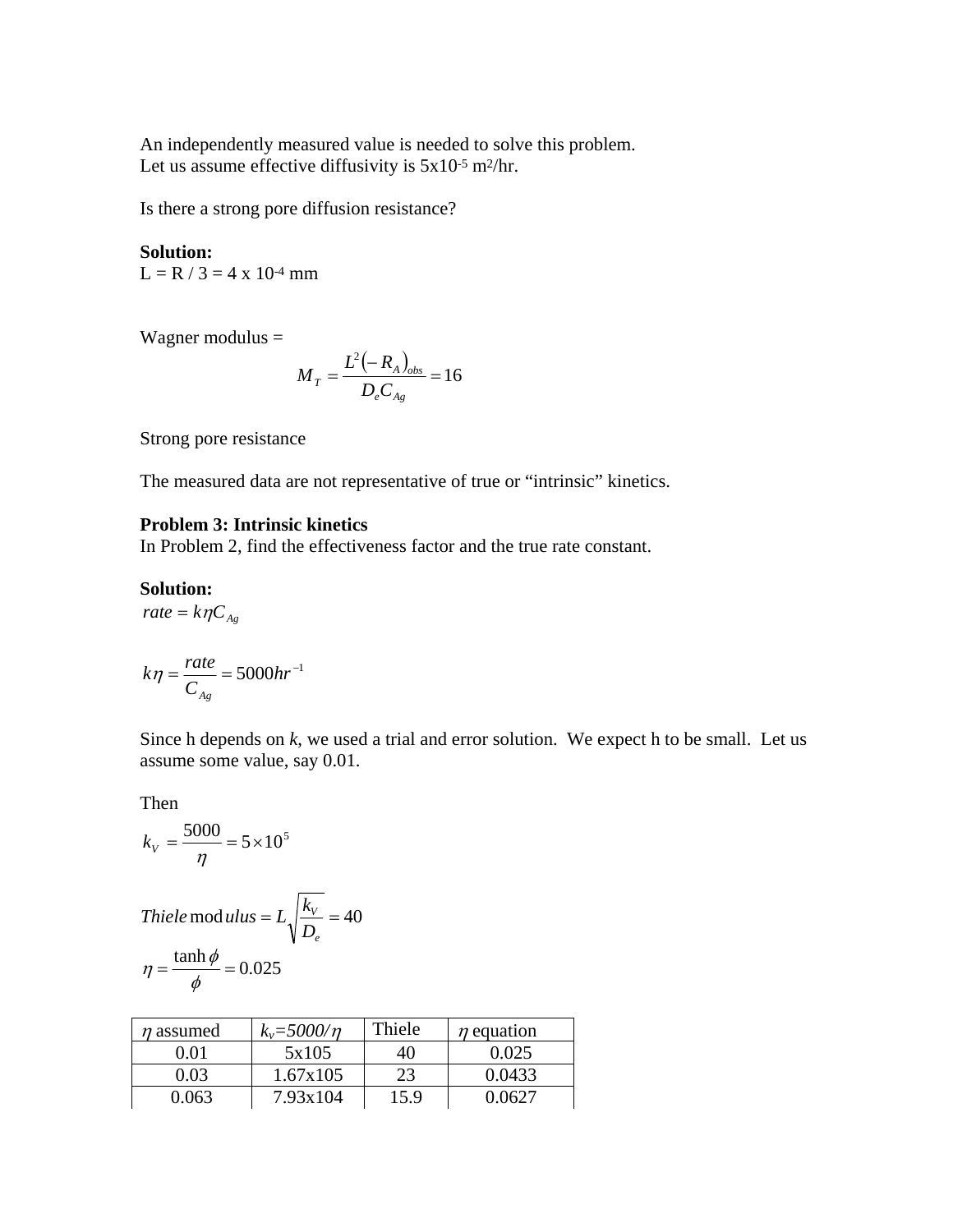## **Design Considerations Monolith Models**

Gas phase balanc e

$$
Q_G \Delta c_{gi} = v_i r \Omega \Delta V
$$

where  $r =$  rate of reaction, single reaction case

 $\Omega$  = measure used to define the rate per unit reactor volume

For multiple reactions,  $v_i r$  is replaced by  $\sum v_{ji} r_j$  where j is the reaction index.

## **ash-coat case W**

r based on external surface area of the walls of the monolith  $\Omega$  = surface area per unit volume of monolith  $\Delta V = A_c \Delta x$  $A_c$  = cross sectional or frontal area

$$
\frac{Q_L}{A_c} = u_g = \text{gas superficial velocity}
$$

$$
u_g \frac{dc_{gi}}{dx} = v_i r \Omega
$$

If *r* is based on bulk concentration we have the pseudo-homogeneous model. If *r* is based on actual concentration, use effectiveness factor

$$
u_g \frac{dc_{gi}}{dx} = v_i \eta r (c_{g1},...,c_{gL}) \Omega
$$

To find  $\eta$ , balance transport to surface and reaction at the surface.

$$
k_{mi}(c_{gi} - c_{si}) = -v_i r(c_{si})
$$
 for each species. (A)  
Solve for  $c_{si}$ . Find  $r(c_{si})$ .

$$
\eta = \frac{r(c_{si})}{r(c_{gi})}
$$

Note that  $k_m$  varies with x in laminar flow. Hence these calculations are to be repeated for each incremental position in x.

Alternate formulation is in terms of transfer rate to the walls. (similar to that in Wendt's paper) Here  $\eta$  is not explicitly calculated. Both  $c_{gi}$  and  $c_{si}$  are treated as variables. We will look at this formulation now.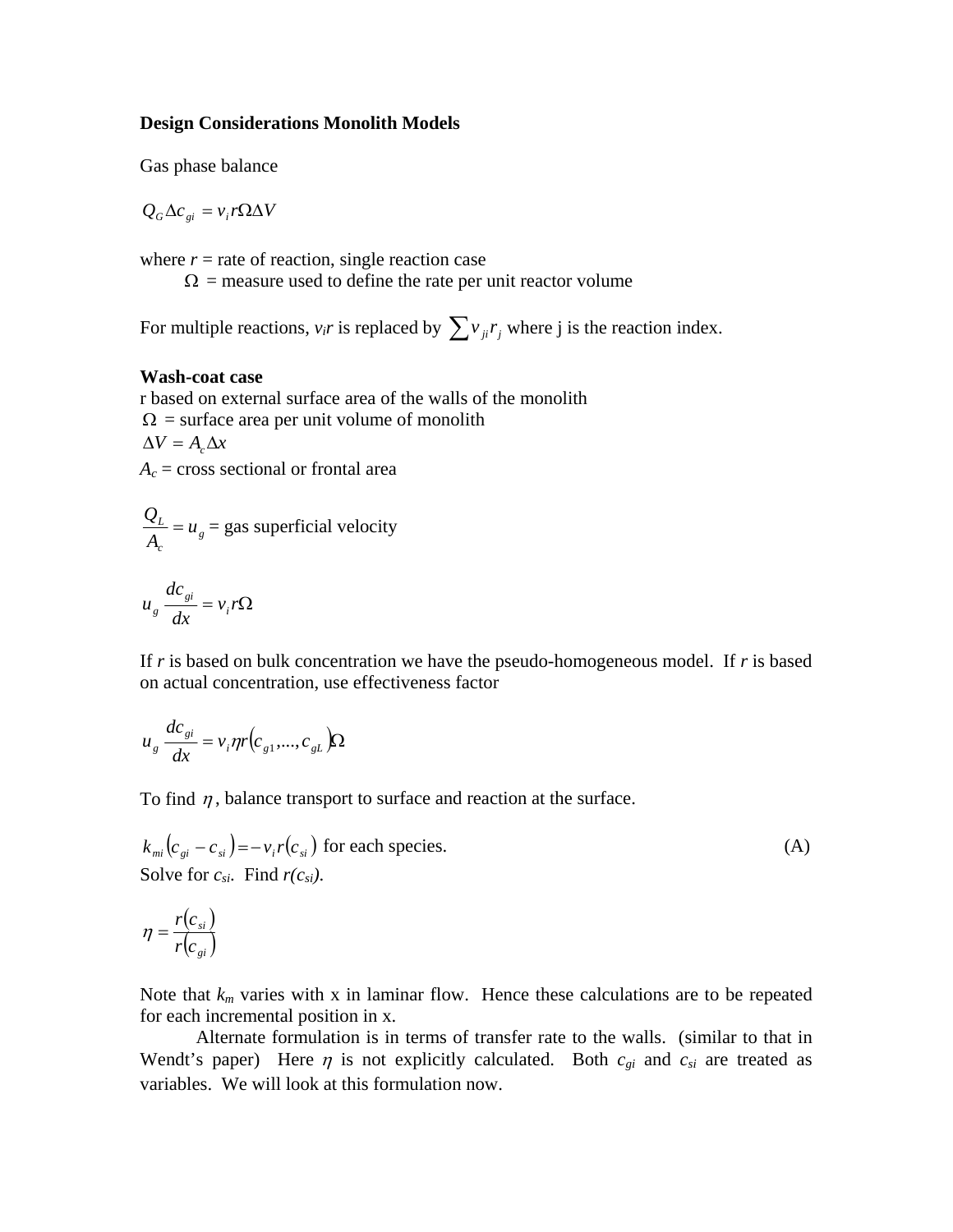Gas phase balance  $Q_G \Delta c_{ei}$  = - transferred to walls =  $-k_{mi} \Omega \Delta V (c_{ei} - c_{si})$ where  $\Omega$  = surface area of the walls per unit reactor volume

$$
u_g \frac{dc_{gi}}{dx} = -\Omega k_{mi} \left( c_{gi} - c_{si} \right) \text{ for } i = 1 \text{ to N}
$$

$$
k_{mi} \left( c_{gi} - c_{si} \right) = -v_i r \left( c_{si} \right)
$$

Both of these equations are solved simultaneously. Note that this is a differential algebraic system. Both methods are equivalent.

Computation of  $\eta$  is simple for a first order reaction. Here Eqn. (A) reduces to

$$
k_{mi}(c_{gi} - c_{si}) = r(c_{si}) = k c_{si}
$$
\n(B)

where  $v_i$  is taken as  $-1$  for the key reactant. Eliminating  $c_{si}$ 

$$
r = c_{gi} \left[ \frac{1}{k_{mi}} + \frac{1}{k_{si}} \right]^{-1}
$$

$$
r_{actual} = c_{gi} \frac{k_{mi}k_{si}}{k_{mi} + k_{si}}
$$

$$
\eta = \frac{k_{mi}}{k_{mi} + k_{si}}
$$

The reactors are operated often in laminar flow. The transfer coefficient  $k_{mi}$  can then be predicted by detailed 2-D models for diffusion and flow.

Calculation of  $\eta$  for two components reacting with each other is slightly complicated. Eqn. (B) is now written for both components.

$$
k_{m1}(c_{g1} - c_{s1}) = -v_1 k_2 c_{s1} c_{s2}
$$
 or other rate form  

$$
k_{m2}(c_{g2} - c_{s2}) = -v_2 k_2 c_{s1} c_{s2}
$$

$$
\eta = \frac{c_{s1} c_{s2}}{c_{g1} c_{g2}}
$$

Equations have to be solved simultaneously for  $c_{s1}$  and  $c_{s2}$ . Then  $\eta$  can be computed. Note that  $\eta$  varies along the reactor since the concentrations  $c_{s1}$  and  $c_{s2}$  also vary along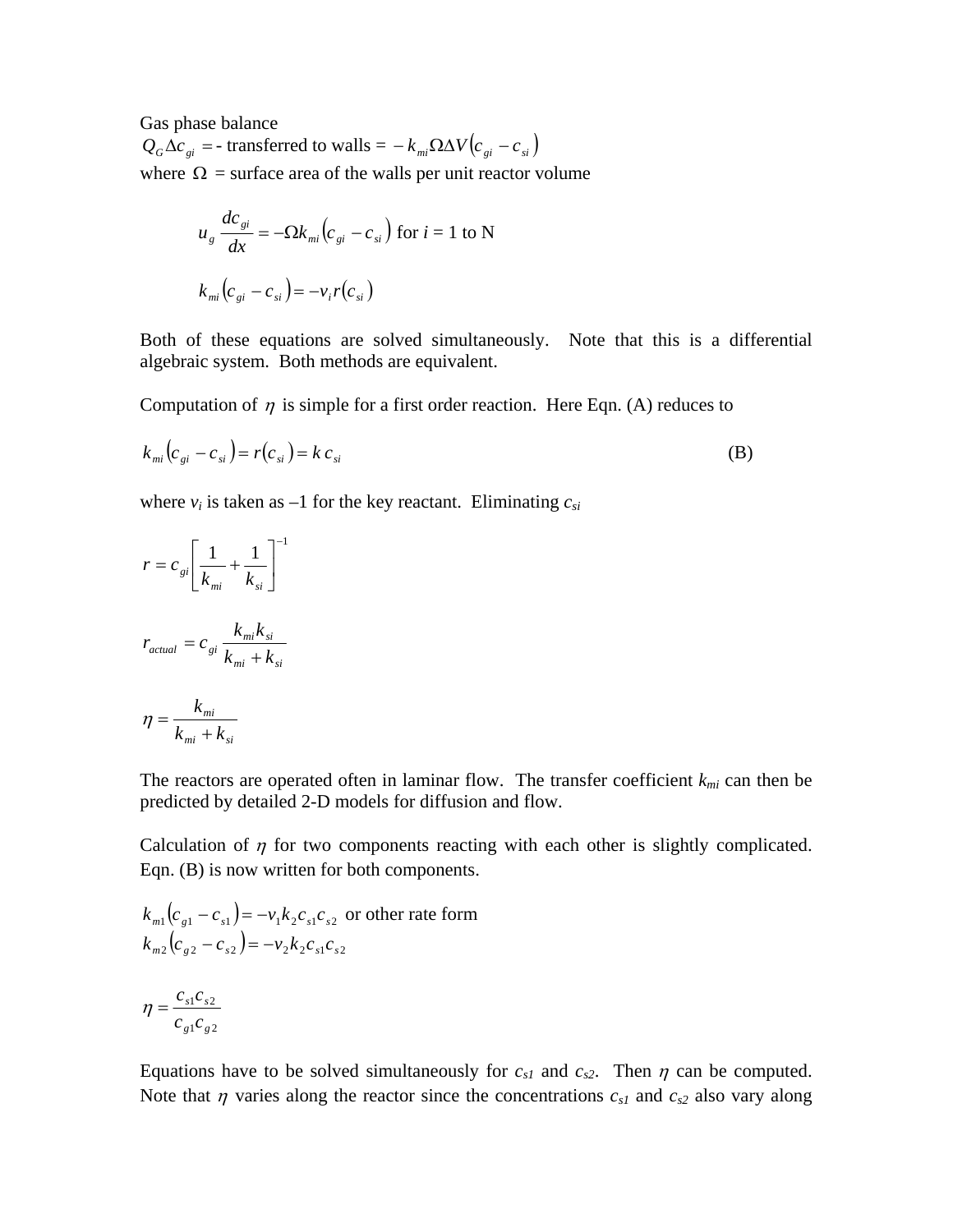the reactor axial position. The calculation procedure for local values of  $\eta$  is illustrated in the following example.

**Example:** Consider a bimolecular reaction.

This is representative of SCR. Rate of transport of  $NO<sub>x</sub>$  (denoted as species 1) is:  $NO<sub>x</sub> + vNH<sub>3</sub> \rightarrow products$ where  $v = 2/3 x$  $r = k_{m1} ( c_{1g} - c_{1s} )$ 1  $1g$   $\epsilon_1$  $e^{iS}$   $k_m$  $c_{1g} - c_{1s} = \frac{r}{l}$ 1  $1_s - c_1$  $c_{1s} = c_{1g} - \frac{r}{k_m}$ 

Rate of transport of NH3 is:  $vr = k_{m2} (c_{2g} - c_{2s})$ 2  $2g - c_2$  $\sum_{\text{g}}$   $-\frac{c_{2s}}{k_m}$  $c_{2g} - c_{2s} = \frac{vr}{f}$ 2  $2s - c_2$  $\int s^{1/2} \cdot k_m$  $c_{2s} = c_{2g} - \frac{vr}{l}$ 

Rate of reaction is  $r = k_{s2}c_1 c_2$ 

$$
r = k_{s2} \left( c_{1g} - \frac{r}{k_{m1}} \right) \left( c_{2g} - \frac{r}{k_{m2}} \right)
$$

Rate is often expressed in terms of an effectiveness factor  $r = k_{s2} c_{1g} c_{2g} \eta$ 

Substituting and rearranging, an expression for η is obtained:

$$
\eta = \left(1 - \frac{k_{s2}c_{2g}\eta}{k_{m1}}\right)\left(1 - \frac{vk_{s2}c_{1g}\eta}{k_{m2}}\right)
$$

The effectiveness factor is now a function of local gas phase concentration.

# **Design Parameters**

# **1. Binary Diffusivity in Gas Phase.**

Binary diffusion coefficient for a pair of gases denoted as 1 and 2 can be calculated by using Lennard-Jones potential model. The equation suggested by Hirschfelder, Bird and Spotz is: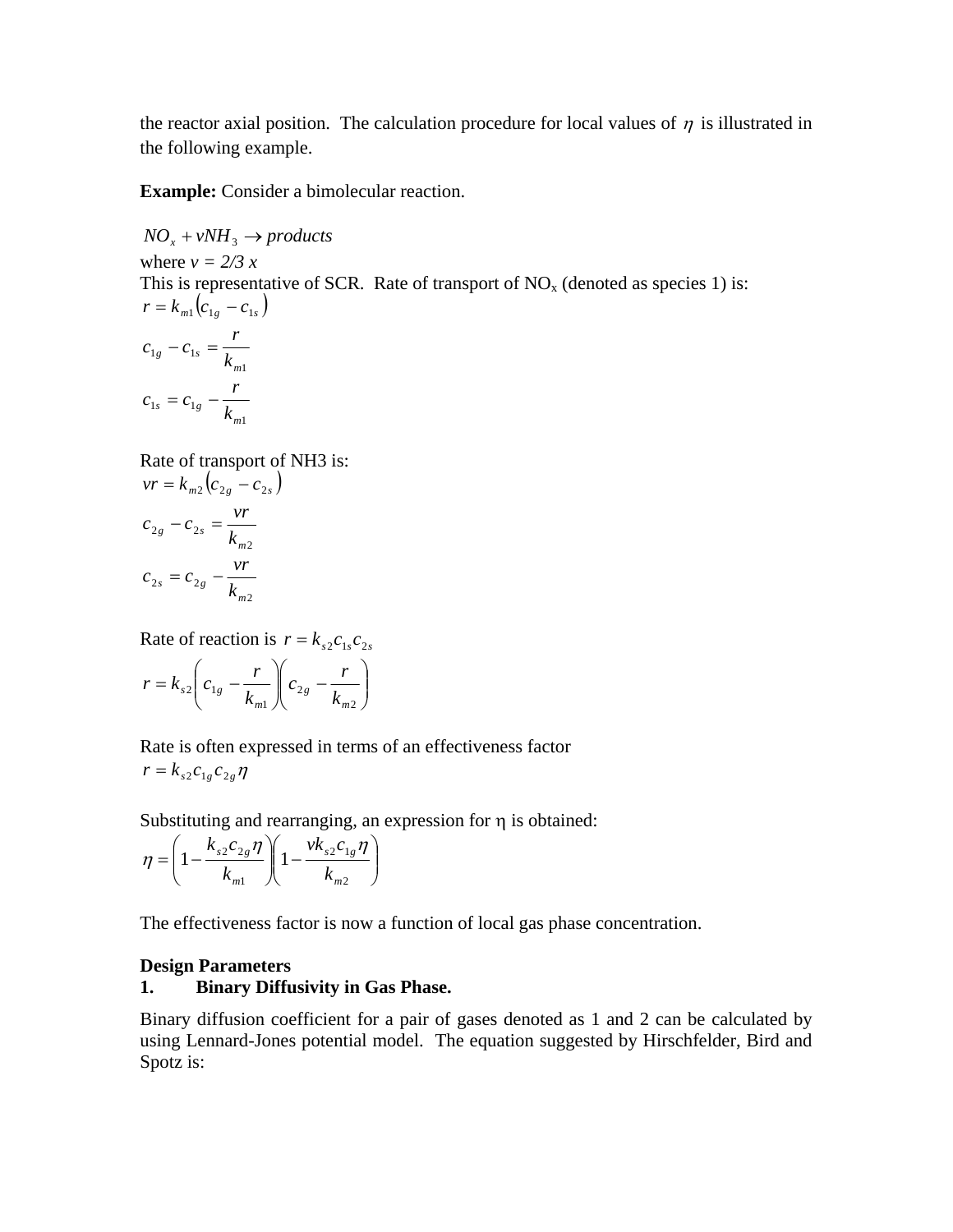$$
D_{12} = D_{21} = \frac{1.86 \times 10^{-7} \text{ T}^{3/2} \sqrt{\frac{1}{M_1} + \frac{1}{M_2}}}{\sigma_{12}^{2} \Omega_{D} P}
$$

where *T* is the absolute temperature, *P* is the absolute pressure in atm,  $M_1$  and  $M_2$  are the molecular weights. The two Lennard-Jones parameters are  $\sigma_{12}$  the collision diameter in angstroms and  $\Omega$ <sub>*D*</sub> the collision integral for diffusion. These values are usually tabulated. The quantity  $\sigma_{12}$  is calculated as the average:

$$
\sigma_{12}=\frac{1}{2}\left(\sigma_{1}+\sigma_{2}\right)
$$

The collision integrals are function of a parameter  $\frac{kT}{\varepsilon}$ . This is calculated from the values of  $\varepsilon_1$  and  $\varepsilon_2$  for each gases as:

$$
\frac{\varepsilon_{12}}{k} = \sqrt{\frac{\varepsilon_1}{k} \frac{\varepsilon_2}{k}}
$$

**NOTE:**  $k = \text{Boltzmann constant}$ 

#### **xample: Estimate diffusion coefficient of CO in air at 800k and 1 atm. Example:**

From the tables of Lennard-Jones force constants we find the following values:

| $\varepsilon/k$ in $K$ | , $\sigma$ in $A$ |       |
|------------------------|-------------------|-------|
| Air                    | 97                | 3.617 |
| CO                     | 110               | 3.590 |

$$
\sigma_{12} = \frac{1}{2} (\sigma_1 + \sigma_2) = 3.6035
$$
  
\n
$$
\frac{\varepsilon_{12}}{k} = \sqrt{(97)(110)} = 103.29
$$
  
\n
$$
\frac{k}{\varepsilon_{12}} T = \frac{800}{103.29} = 7.745
$$

From the table of collision integrals, the value of  $\Omega_{D}$  is 0.77.

Substituting into the formula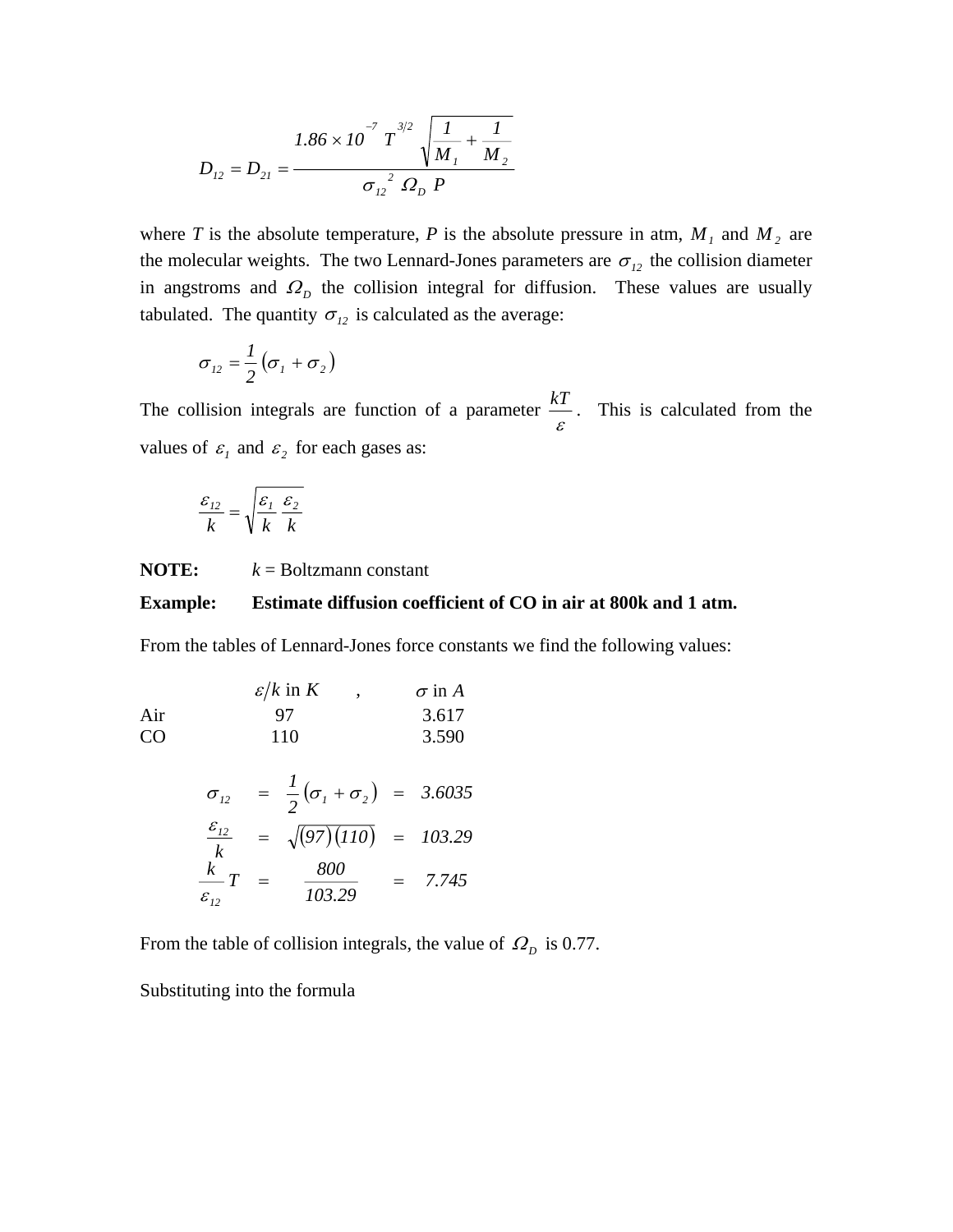$$
D_{12} = \frac{1.86 \times 10^{-7} \times (800)^{3/2} \left(\frac{1}{28} + \frac{1}{29}\right)^{1/2}}{(3.6035^2)(0.77)(1)}
$$
  
=  $1.1 \times 10^{-4} \frac{m^2}{s}$ 

## **2. EFFECTIVE DIFFUSION COEFFICIENT**

The diffusion within the catalyst proceed by two mechanisms: (1) Bulk diffusion within the pores(2) bombardment with the walls of the pore if the pore radius is small. The second mechanism is know as Knudsen diffusion.

The bulk phase diffusivity is corrected for internal pore diffusion by incorporating two factors (1) porosity,  $\varepsilon$  which accounts for the reduced area accessible for diffusion and (2) tortuosity,  $\tau$  which accounts for the non-straight path for diffusion.

$$
D_{12, \text{eff}} = D_{12} \frac{\varepsilon}{\tau}
$$

The Knudsen diffusion coefficient depends on the average radius of the pores and is given by:

$$
D_{K, \text{eff}} = \frac{\varepsilon}{\tau} D_K
$$

Where  $D_K$  is the Knudsen diffusivity in a single cylindrical pore.

Knudsen diffusion occurs when the size is the pores of the order of mean free path of the diffusivity molecule.

where  $D_K$  is the Knudsen diffusion coefficient given as:

$$
D_K = \frac{2}{3} r_e V_l
$$

 $r_e$  = effective pore radius and  $V_1$  is the average molecular speed of species 1. This is gi ven by:

$$
V_{I} = \left(\frac{8RT}{\pi M_{I}}\right)^{1/2}
$$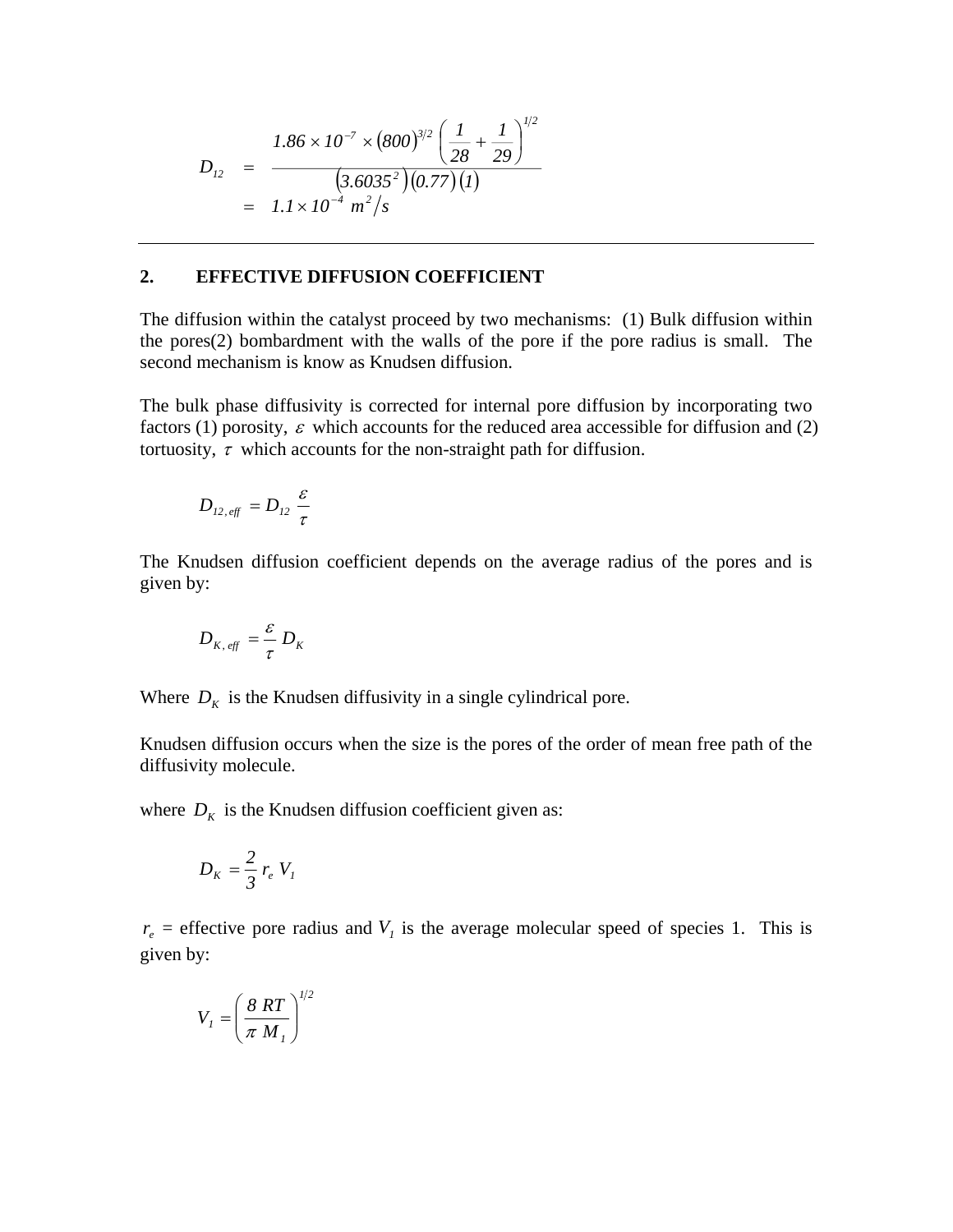Substituting the values of gas constants, we find the following dimensional equation for the Knudsen diffusion coefficient.

$$
D_{K,I} = 97 r_e \left(\frac{T}{M_I}\right)^{1/2}
$$

in  $m^2/s$  with  $r_e$  in *m* and *T* in Kelvins.

The phenomena of ordinary diffusion and Knudsen diffusion, may be occurring simultaneously. The two can be combined by the following formula:

$$
\frac{1}{D_{1, \text{eff}}} = \frac{1}{D_{12, \text{eff}}} + \frac{1}{D_{K, \text{eff}}}
$$

Additional mechanism is the surface diffusion where the adsorbed species migrates along the surface. The effects are often ignored if the pores are relatively large. This phenomena may be of importance in monolith type of catalysts.

# **EXAMPLE:**

Calculate the effective diffusivity of CO in porous alumina catalyst whose physical characteristics are as follows: Porosity = 0.8. Average pore diameter = 1  $\mu$ m.

$$
D_{12, \text{eff}} = \frac{\varepsilon_{\nu}}{\tau} D_{12} = \frac{0.8}{4.0} (1.06 \times 10^{-4}) = 2.12 \times 10^{-5} \text{ m}^2/\text{s}
$$

where  $D_{12}$  is taken as the value for a CO-air mixture at 800 K, 1 atm.

$$
D_{K1, eff} = \frac{2}{3} \frac{\varepsilon_{v}}{\tau} r_{e} \overline{v_{I}}
$$
  
\n
$$
r_{e} = I \mu m = 10^{-6} m
$$
  
\n
$$
\overline{v} = \left(\frac{8RT}{\pi M_{I}}\right)^{1/2}
$$
  
\n
$$
= \left\{\frac{(8)(8.314 \times 10^{3} J/kmol \text{ K})(800 \text{ K})(1 N m/J)(1 kg m s^{-2} / N))}{(\pi)(28 kg/kmol)}\right\}^{1/2} = 778 m/s
$$
  
\n
$$
D_{K1, eff} = \frac{2}{3} (0.8/4.0) (10^{-6} m)(778 m/s) = 1.04 \times 10^{-4} m^{2} / s
$$

Then, the effective diffusion coefficient is:

$$
\frac{1}{D_{1, \text{eff}}} = \frac{1}{D_{12, \text{eff}}} + \frac{1}{D_{K1, \text{eff}}} = \frac{1}{2.12 \times 10^{-5}} + \frac{1}{1.04 \times 10^{-4}}
$$
  

$$
D_{1, \text{eff}} = 1.76 \times 10^{-5} \text{ m}^2/\text{s}
$$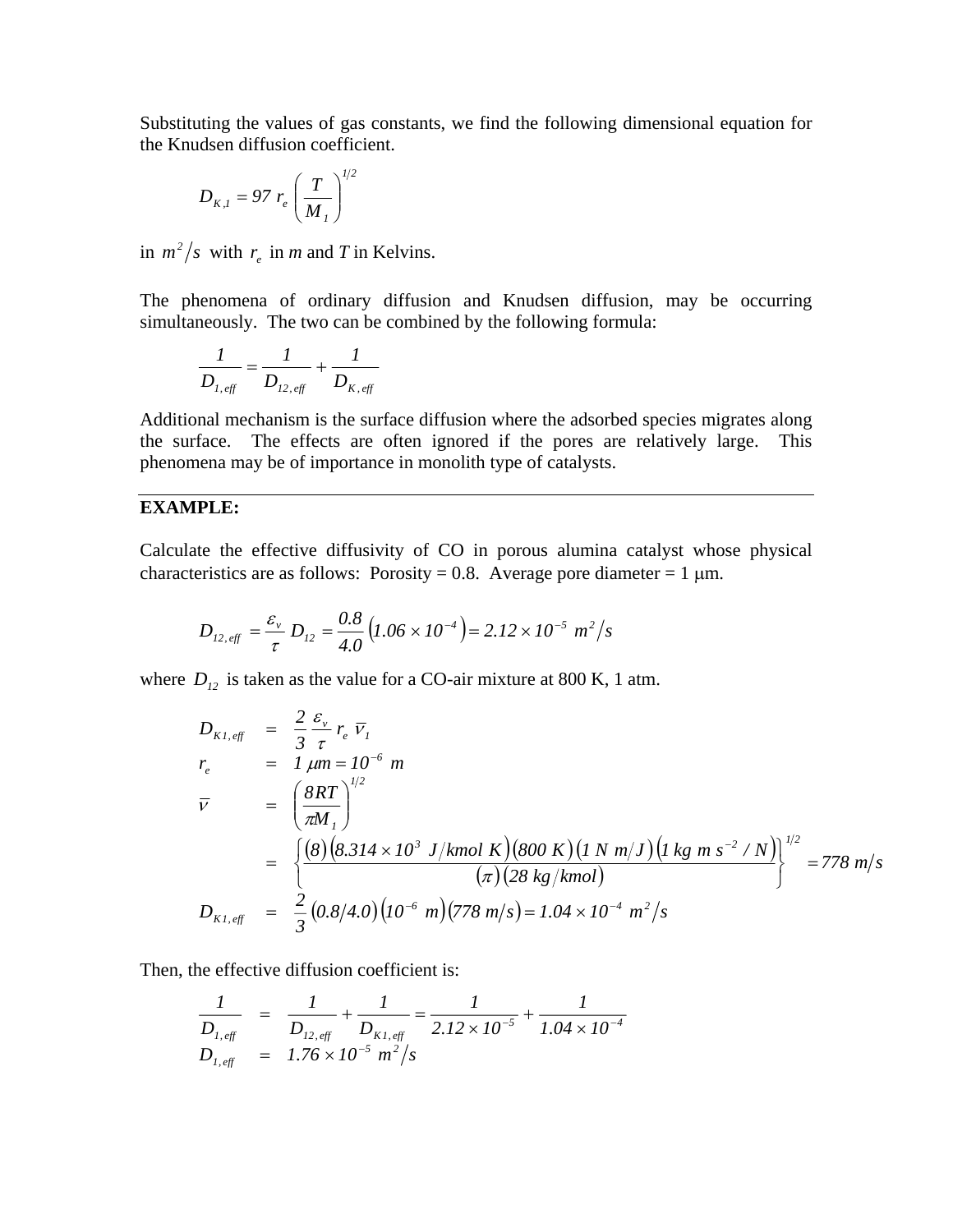## **GAS SIDE MASS TRANSFER COEFFICIENT**

The external mass transfer coefficient from a spherical particle is correlated by the following dimensionless equation

$$
Sh = 2 + 0.69 \; Re^{1/2} \; Sc^{1/3}
$$

where

| Sh      | Sherwood number                                        |  |
|---------|--------------------------------------------------------|--|
| Re      | Reynolds number                                        |  |
| $T$ $T$ | is the linear releater of the case on the bulls stream |  |

 $U_g$  is the linear velocity of the gas on the bulk stream.

$$
Sc = \text{Schmidt number } = \frac{U}{D}
$$

The corresponding value for the heat transfer coefficient can be obtained by using the analogy between heat and mass transfer. The above correlation can be used for heat transfer with Nusselt and Prandtl number substituting the Sherwood and Schmidt terms.

An alternate correlation recommended by Whitaker is:

$$
Nu = 2 + \left(0.4 \, Re^{1/2} + 0.06 \, Re^{2/3}\right) Pr^{0.4}
$$

## **INTERNAL FLOW**

Mass and heat transfer coefficient for flow through internal ducts are needed for the design of monolith catalysts. For this case the correlation for laminar flow in a circular pipe is used but the channel diameter is replaced by the equivalent hydraulic diameter. For pipe flow, the following correlation is useful for laminar flow

$$
Nu = 3.66 + \frac{0.065 (D/L) \text{Re Pr}}{1 + 0.04 \left[ \frac{D}{L} \text{Re Pr} \right]^{2/3}}
$$

Equation is valid for Re < 2300 and assuming a constant wall temperature.

Note that the *Nu* reaches the asymptotic value of 3.66. The thermal entry length (a point at which the Nusselt number reaches the asymptotic value) is given by the following expression.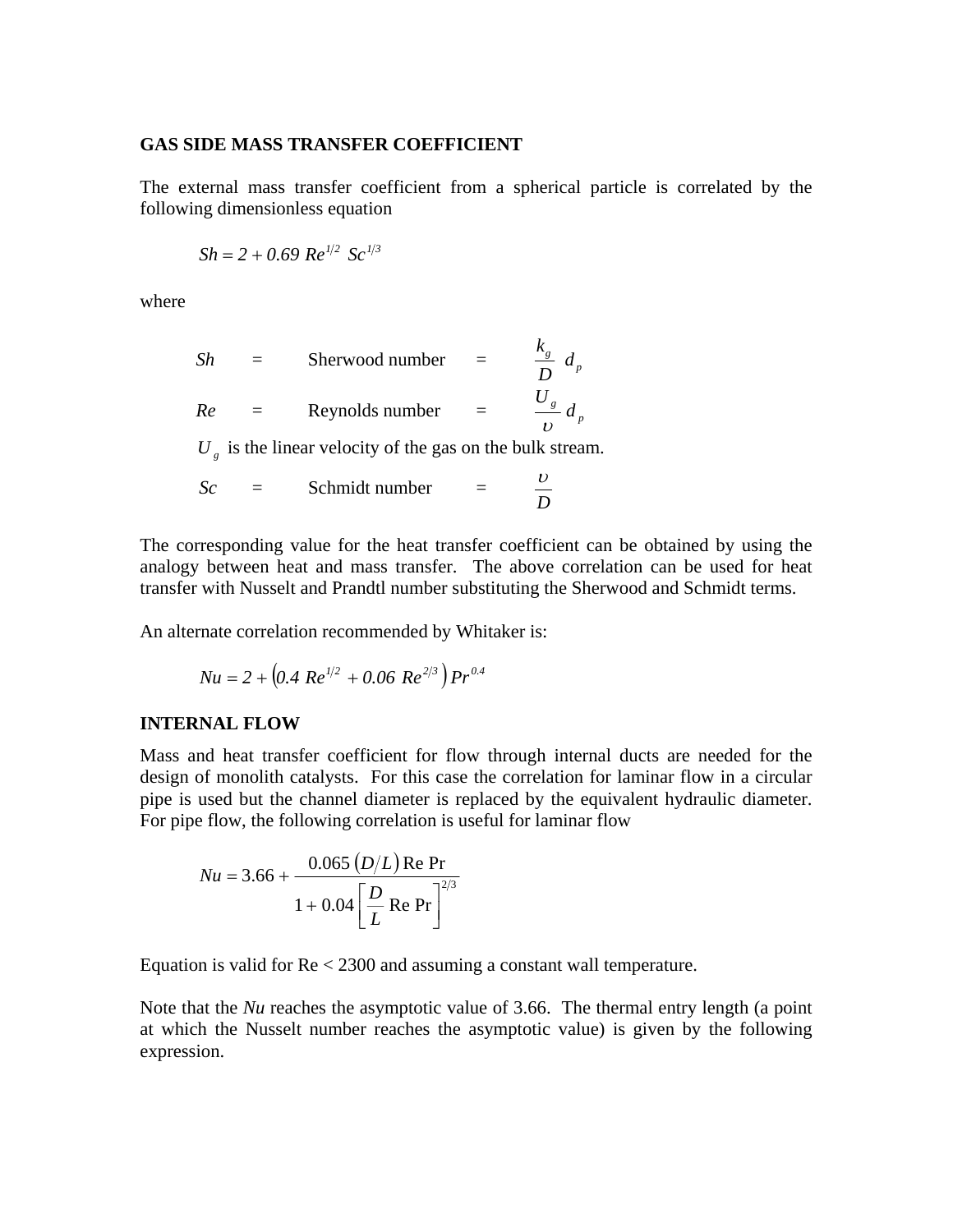$$
\frac{L_{eh}}{D} = 0.017 \text{ Re } Pr
$$

For other geometry the concept of hydraulic diameter can be used.

Hydraulic diameter = Wetted perimeter 4 · Area of cross section

The asymptotic Nusselts number for various geometries are shown below:

| TABLE 2:<br>Nusselt numbers and the product of friction factor times Reynolds number<br>for fully developed laminar flow in ducts of various cross-sections. |                                                |                                                  |                |  |  |  |
|--------------------------------------------------------------------------------------------------------------------------------------------------------------|------------------------------------------------|--------------------------------------------------|----------------|--|--|--|
|                                                                                                                                                              | $Nu_{D_h}$                                     |                                                  |                |  |  |  |
| <b>Cross Section</b>                                                                                                                                         | <b>Constant Axial</b><br><b>Wall Heat Flux</b> | <b>Constant Axial</b><br><b>Wall Temperature</b> | $f$ $Re_{D_h}$ |  |  |  |
| Equilateral<br>Triangle                                                                                                                                      | 3.1                                            | 2.4                                              | 53             |  |  |  |
| Circle                                                                                                                                                       | 4.364                                          | 3.657                                            | 64             |  |  |  |
| Square                                                                                                                                                       | 3.6                                            | 2.976                                            | 57             |  |  |  |
| $\infty$                                                                                                                                                     | 8.235                                          | 7.541                                            | 96             |  |  |  |

An example problem to estimate the effect of mass transfer in monolith arrangement is given below.

## **EXAMPLE**

A reactor walls consist of passages which are square in cross section with 1 mm sides. The walls are coated with a catalyst which oxidizes CO with the surface reaction constant of 0.070 m/s at 800K. The pressure is  $1.15 \times 10^5$  Pa and the mean molecular weight of exhaust gases is 29. Calculate the CO reduction at a location where CO mole fraction is 0.187%.

Assume fully developed profile for mass transfer. Then from the Tables we find that limiting value of Sherwood number is 2.98.

$$
D_{CO-air} = 1.1 \times 10^{-4} \text{ m}^2/\text{sec}
$$
  
Equivalent diameter  $=$   $\frac{(4)(L^2)}{4L} = L = 1 \text{ mm}$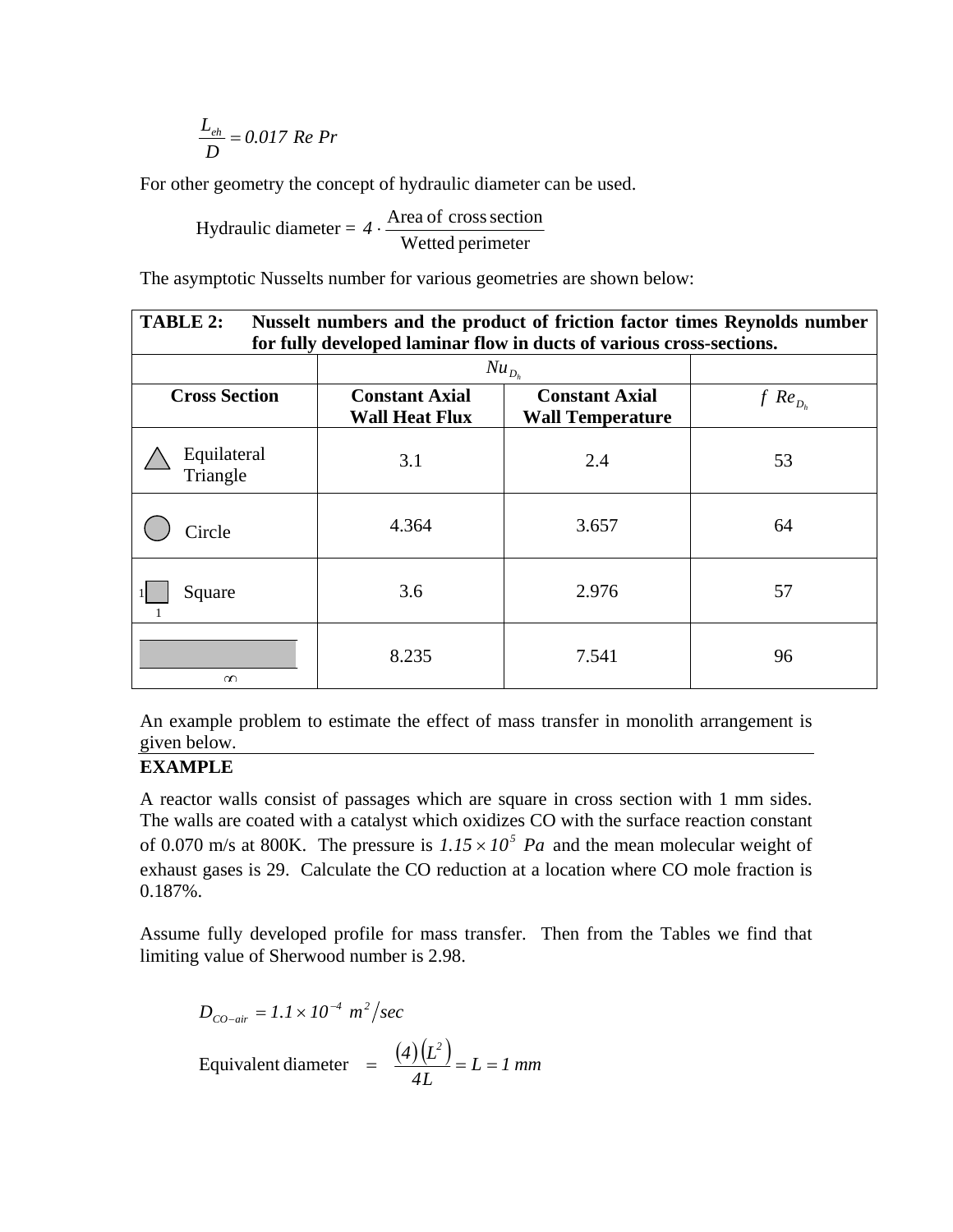$$
\frac{k_x d_h}{D} = 2.98
$$
\n
$$
k_x = 2.98 \frac{x l.1 \times 10^{-4}}{1 \times 10^{-3}} = 0.0298 \frac{m}{\text{sec}}
$$

The surface reaction rate constant is *sec*  $0.070 \frac{m}{m}$ . The overall rate constant is obtained by adding the two resistances in series

$$
k = \left[\frac{1}{k_s} + \frac{1}{k_s}\right]^{-1} = 0.021 \frac{m}{sec}
$$

Mass transport contributes 70% resistance (verify).

The rate of CO oxidation is then given as follows:

$$
R = k \ C_{bulk} \ y_{CO} = (.021)(1.5)5.9 \times 10^{-4} = 0.315 \ \frac{g \ mole}{m^2 \ \text{sec}}
$$

$$
C_{bulk} = \frac{P}{RT} = \frac{1 \times 10^5}{8.314 \times 800} = 15 \ \frac{mole}{m^3}
$$

## **PACKED BEDS**

For flow of gases in packed beds, an appropriate correlation for heat transfer coefficient is

$$
Nu = (0.5 \, Re^{1/2} + 0.2 \, Re^{2/3}) Pr^{1/3}
$$

Note:  $u_g$  = superficial velocity =  $\frac{\dot{m}}{\rho A_c}$ ρ  $\dot{r}$ 

$$
V_g = \frac{u_g}{\varepsilon_B} = \frac{\dot{m}}{\rho \varepsilon_B A_c}
$$
 = interstial velocity

Re is defined as  $\mu$ *VL*<sup>ρ</sup>

$$
Nu = \frac{hL}{R}
$$

The pressure drop in packed bed is usually calculated from the Ergun equation